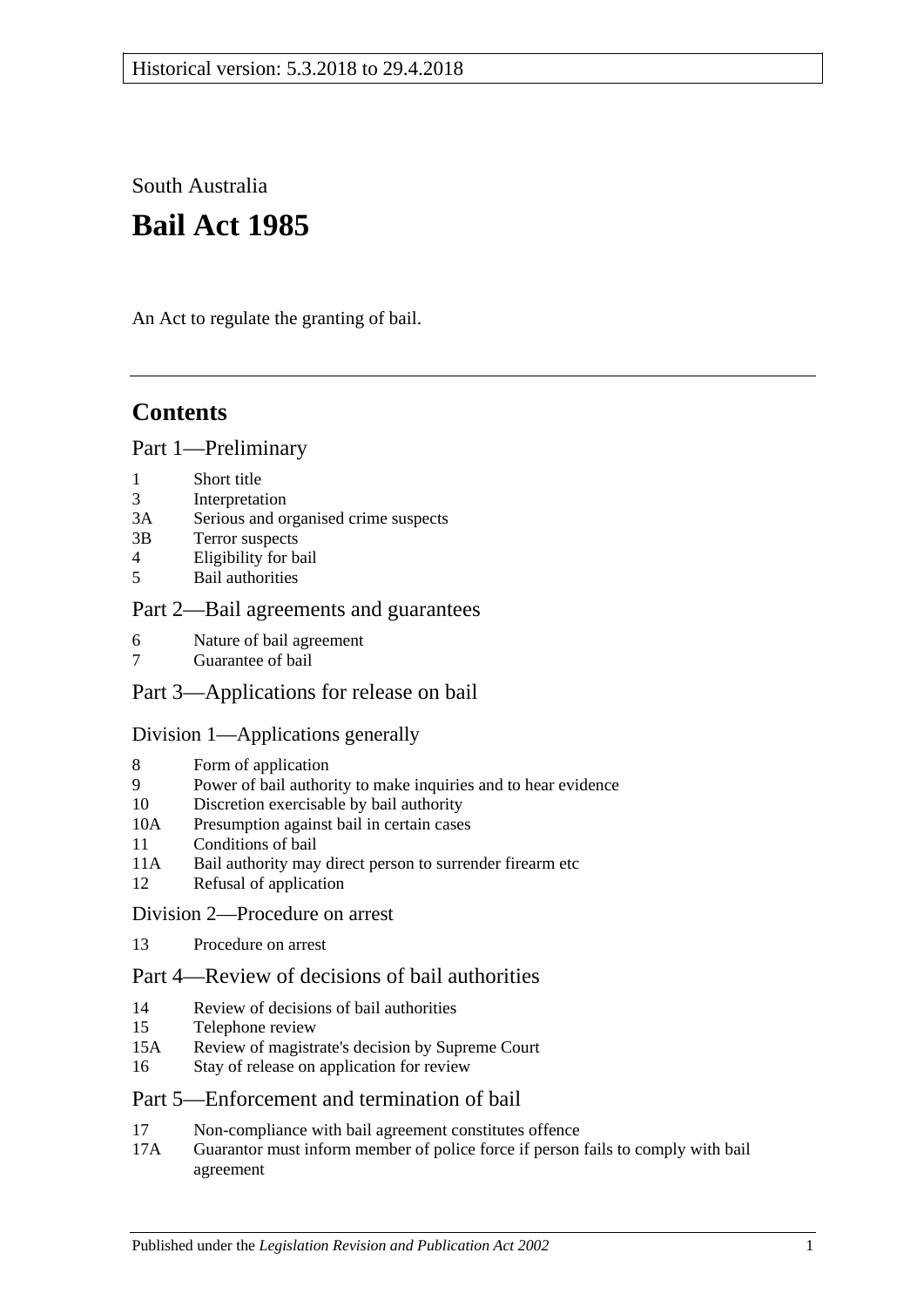- 18 [Arrest of eligible person on non-compliance with bail agreement](#page-21-1)
- 19 [Estreatment](#page-21-2)
- 19A [Arrest of person who is serious and organised crime suspect](#page-22-0)
- 19B [Arrest of person who is or becomes a terror suspect](#page-22-1)
- 20 [Termination of bail agreement](#page-22-2)

#### [Part 6—Miscellaneous](#page-22-3)

- 21 [Evidence](#page-22-4)
- 21A [Applications on behalf of the Crown](#page-23-0)
- 21B [Intervention programs](#page-23-1)
- 21C [Power of delegation—intervention program manager](#page-24-0)
- 22 [False information on bail applications](#page-24-1)
- 23 [Period of release on bail not to count as part of sentence](#page-24-2)
- 23A [Bail authority to consider intervention orders](#page-24-3)
- 24 [Act not to affect provisions relating to intervention and restraining orders](#page-25-0)
- 25 [Non-application of 48 Geo. III c. 58 in this State](#page-25-1)
- 26 [Regulations](#page-25-2)

[Legislative history](#page-26-0)

### <span id="page-1-0"></span>**The Parliament of South Australia enacts as follows:**

# **Part 1—Preliminary**

### <span id="page-1-1"></span>**1—Short title**

This Act may be cited as the *Bail Act 1985*.

### <span id="page-1-2"></span>**3—Interpretation**

(1) In this Act, unless the contrary intention appears—

*ammunition* has the same meaning as in the *[Firearms Act](http://www.legislation.sa.gov.au/index.aspx?action=legref&type=act&legtitle=Firearms%20Act%202015) 2015*;

*bail authority* means a court or person constituted as a bail authority by or under [section](#page-5-0) 5;

*case manager* means a person responsible for supervision of a person's participation in an intervention program;

*Chief Executive Officer* has the same meaning as in the *[Correctional Services](http://www.legislation.sa.gov.au/index.aspx?action=legref&type=act&legtitle=Correctional%20Services%20Act%201982)  Act [1982](http://www.legislation.sa.gov.au/index.aspx?action=legref&type=act&legtitle=Correctional%20Services%20Act%201982)*;

*child* means a person who was, on the day on which an offence was allegedly committed by that person, under the age of 18 years;

*Commonwealth Criminal Code* means the Criminal Code set out in the Schedule to the *Criminal Code Act 1995* of the Commonwealth, or a law of the Commonwealth that replaces that Code;

#### *community corrections officer* means—

(a) in relation to a child—an officer or employee of an administrative unit of the Public Service whose duties include the supervision of young offenders in the community;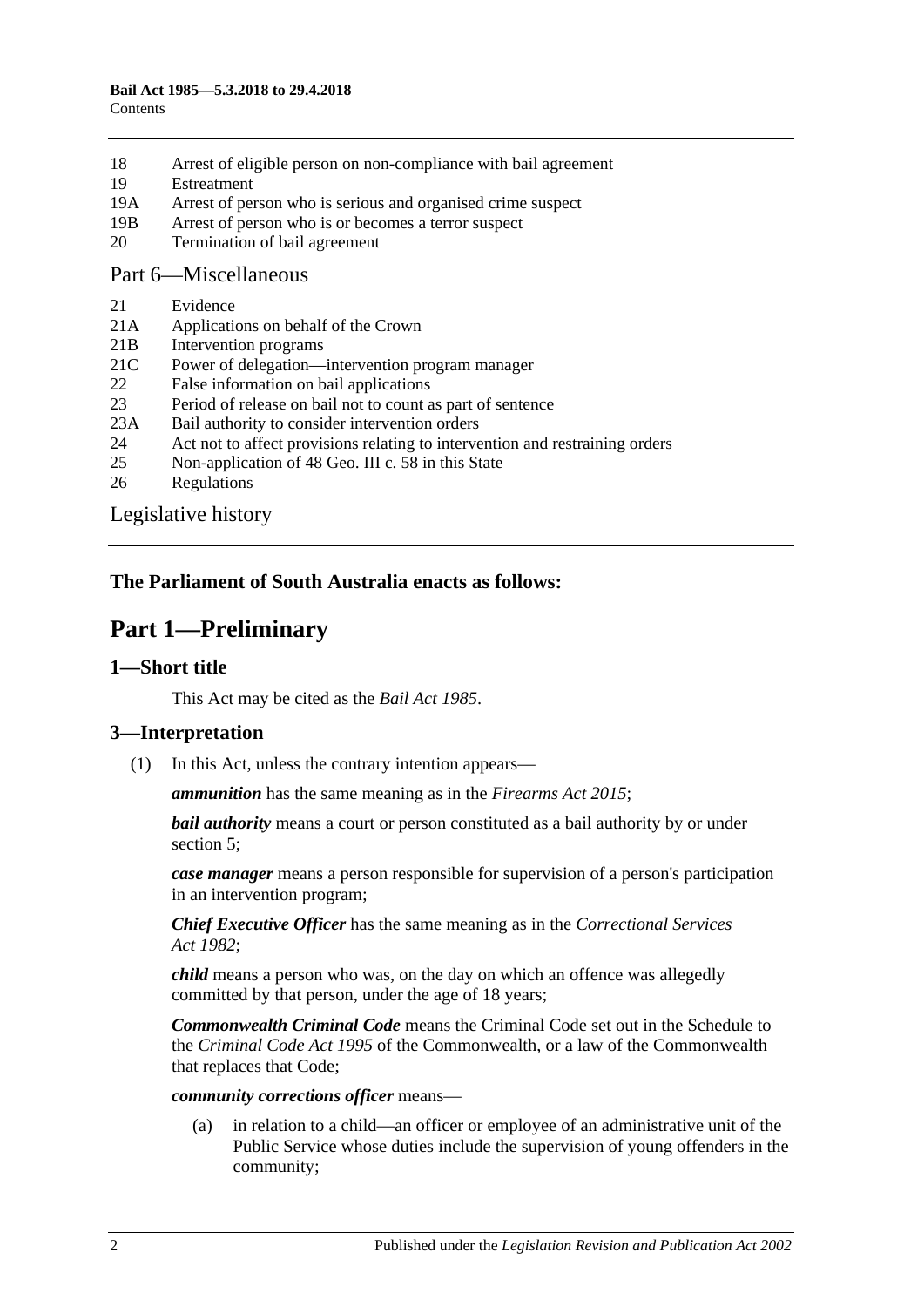(b) in any other case—an officer or employee of an administrative unit of the Public Service whose duties include the supervision of adult offenders in the community;

*designated police facility* has the same meaning as in section 78 of the *[Summary](http://www.legislation.sa.gov.au/index.aspx?action=legref&type=act&legtitle=Summary%20Offences%20Act%201953)  [Offences Act](http://www.legislation.sa.gov.au/index.aspx?action=legref&type=act&legtitle=Summary%20Offences%20Act%201953) 1953*;

*eligible person* means a person who is eligible to apply for release on bail under [section](#page-4-1) 4;

*financial condition*, in relation to bail, means a condition requiring an applicant for bail to provide security or obtain guarantees, or requiring a guarantor to provide security; and *non-financial condition* has a correlative meaning;

*firearm* has the same meaning as in the *[Firearms Act](http://www.legislation.sa.gov.au/index.aspx?action=legref&type=act&legtitle=Firearms%20Act%202015) 2015*;

*guarantee* means an agreement under [section](#page-7-0) 7;

*guarantor* means a person who enters into a guarantee;

*guardian*, in relation to a child, means a parent of the child and any person who is the legal guardian of the child or who has the immediate custody and control of the child;

*intervention program* means a program that provides—

- (a) supervised treatment; or
- (b) supervised rehabilitation; or
- (c) supervised behaviour management; or
- (d) supervised access to support services; or
- (e) a combination of any one or more of the above,

designed to address behavioural problems (including problem gambling), substance abuse or mental impairment;

*intervention program manager* means a person employed by the South Australian Courts Administration Authority to have general oversight of intervention programs and coordinate the implementation of relevant court orders (and includes a delegate of such a person);

*officer in charge*, in relation to a police station, means the police officer for the time being in charge of the police station;

*responsible officer*, in relation to a police station, means—

- (a) the officer in charge of the police station; or
- (b) if a police officer has, for the time being, been designated by the officer in charge of the police station as the officer with responsibility for persons accepted into custody at the police station—that officer;

*serious and organised crime offence* has the same meaning as in the *[Criminal Law](http://www.legislation.sa.gov.au/index.aspx?action=legref&type=act&legtitle=Criminal%20Law%20Consolidation%20Act%201935)  [Consolidation Act](http://www.legislation.sa.gov.au/index.aspx?action=legref&type=act&legtitle=Criminal%20Law%20Consolidation%20Act%201935) 1935*;

*serious and organised crime suspect*—see [section](#page-3-0) 3A;

*telephone* includes any telecommunication device for the transmission of speech;

*terrorism intelligence authority* means a terrorism intelligence authority designated by regulations under section 74B of the *[Police Act](http://www.legislation.sa.gov.au/index.aspx?action=legref&type=act&legtitle=Police%20Act%201998) 1998*;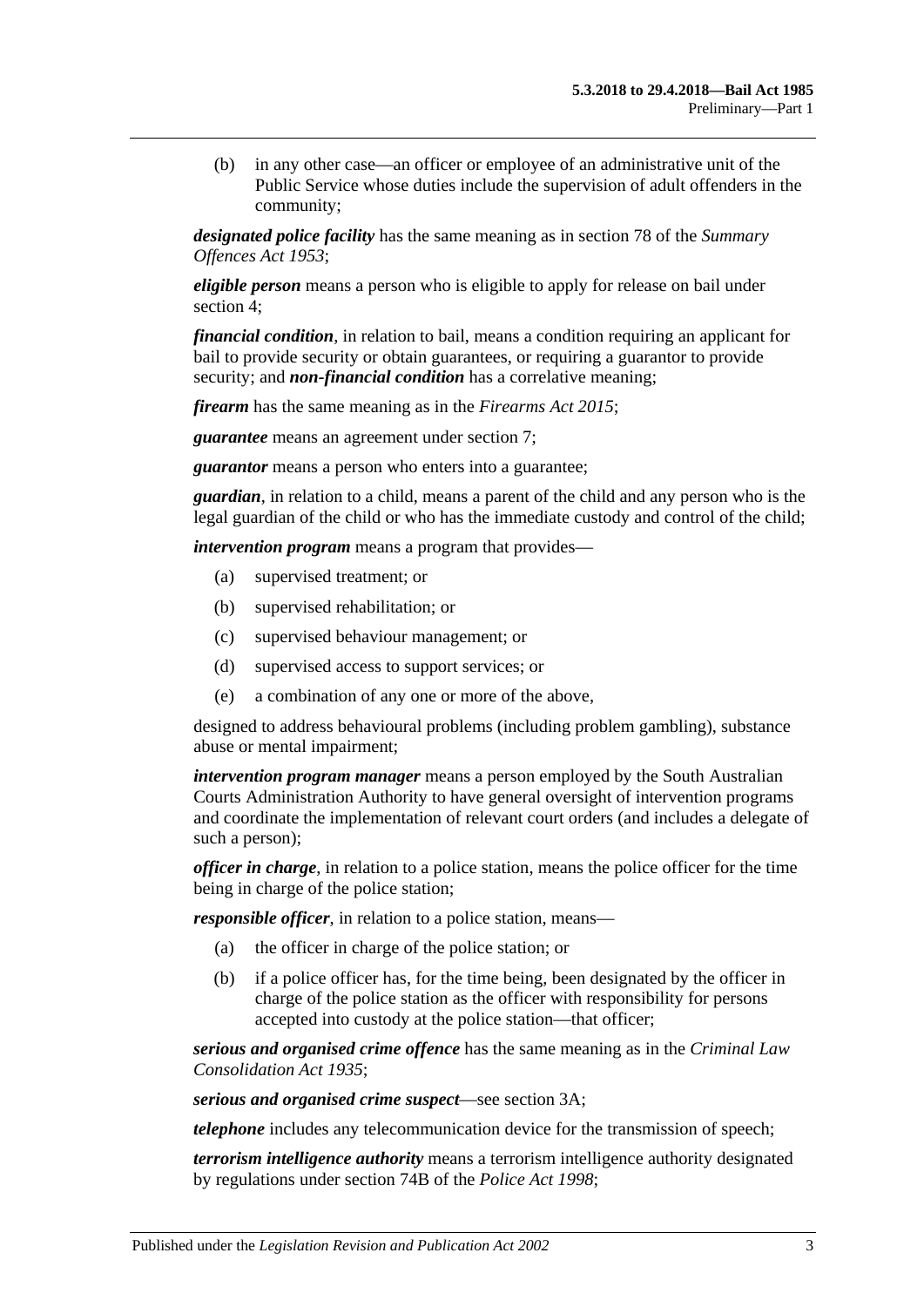*terrorism notification* means a terrorism notification under section 74B of the *[Police](http://www.legislation.sa.gov.au/index.aspx?action=legref&type=act&legtitle=Police%20Act%201998)  Act [1998](http://www.legislation.sa.gov.au/index.aspx?action=legref&type=act&legtitle=Police%20Act%201998)*;

#### *terrorist offence* means—

- (a) an offence against Division 72 Subdivision A of the Commonwealth Criminal Code (International terrorist activities using explosive or lethal devices); or
- (b) a terrorism offence against Part 5.3 of the Commonwealth Criminal Code (Terrorism) where the maximum penalty is 7 or more years imprisonment; or
- (c) an offence against Part 5.5 of the Commonwealth Criminal Code (Foreign incursions and recruitment), except an offence against subsection 119.7(2) or (3) (Publishing recruitment advertisements); or
- (d) an offence against the repealed *Crimes (Foreign Incursions and Recruitment) Act 1978* of the Commonwealth, except an offence against paragraph 9(1)(b) or (c) of that Act (Publishing recruitment advertisements); or
- (e) an offence of a kind prescribed by the regulations for the purposes of this definition;

*terror suspect*—see [section](#page-4-0) 3B;

*training centre* has the same meaning as in the *[Young Offenders Act](http://www.legislation.sa.gov.au/index.aspx?action=legref&type=act&legtitle=Young%20Offenders%20Act%201993) 1993*;

*victim*, in relation to an offence, means a person who allegedly suffers injury in consequence of the commission of the offence;

*working day* means any day except a Saturday, or a Sunday or other public holiday.

(2) For the purposes of this Act, a person will be taken to have been convicted of an offence if a formal finding of guilt has been made against that person by a court whether or not the court proceeds to record a conviction.

#### <span id="page-3-0"></span>**3A—Serious and organised crime suspects**

- <span id="page-3-3"></span><span id="page-3-2"></span>(1) A bail authority may determine that a person is a *serious and organised crime suspect* for the purposes of this Act if the bail authority is satisfied, on application by the Crown, that—
	- (a) the person has been charged with a serious and organised crime offence; and
	- (b) the person was not, at the time of the alleged offence, a child; and
	- (c) the grant of bail to the person is likely to cause a potential witness, or other person connected with proceedings for the alleged offence, to reasonably fear for his or her safety.
- <span id="page-3-4"></span><span id="page-3-1"></span>(2) A determination by a bail authority that a person taken into custody on a charge of an offence is a serious and organised crime suspect ceases to apply after 6 months if, at that time—
	- (a) the person has not been tried, or is not on trial, for the offence; and
	- (b) the trial of the offence is not subject to a determination of the Supreme Court or the District Court under section 127 of the *[Criminal Procedure Act 1921](http://www.legislation.sa.gov.au/index.aspx?action=legref&type=act&legtitle=Criminal%20Procedure%20Act%201921)*.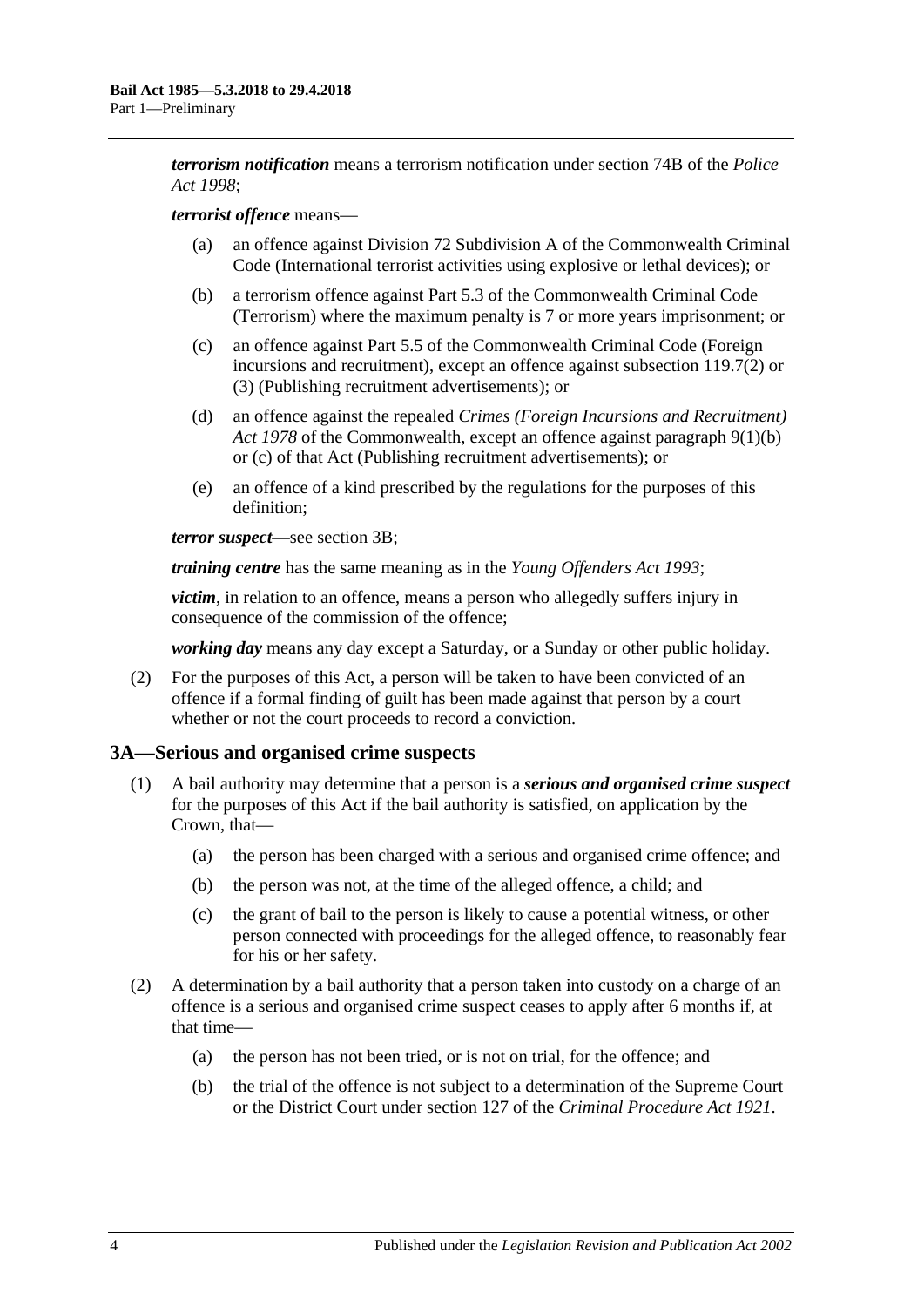(3) [Subsection](#page-3-1) (2) does not affect the operation of a bail agreement to which the person is subject at the time at which the determination ceases to apply.

**Note—**

The person is, however, eligible to reapply for bail—see section [4\(1\)\(h\).](#page-5-1)

#### <span id="page-4-0"></span>**3B—Terror suspects**

- <span id="page-4-2"></span>(1) A person is a *terror suspect* for the purposes of a bail application or bail agreement under this Act if—
	- (a) the bail application or bail agreement does not relate to a terrorist offence; but
	- (b) the person—
		- (i) is, or has previously been, charged with, or convicted of, a terrorist offence; or
		- (ii) is the subject of a terrorism notification; or
		- (iii) is, or has previously been, the subject of a control order under Part 5.3 of the Commonwealth Criminal Code.

#### **Note—**

If the bail application or bail agreement relates to a terrorist offence, see section 15AA of the *Crimes Act 1914* of the Commonwealth.

(2) For the purposes of [subsection](#page-4-2)  $(1)(b)(i)$ , a person is only taken to have been charged with an offence if an information or other initiating process charging the person with the offence has been filed in a court.

#### <span id="page-4-1"></span>**4—Eligibility for bail**

- (1) The following persons are eligible for release on bail under this Act:
	- (a) a person who has been taken into custody—
		- (i) on a charge of an offence; or
		- (ii) in the case of a child—on suspicion of having committed an offence;
	- (b) a person who has been convicted of an offence but has not been sentenced for that offence;
	- (c) a person who has been convicted of, and sentenced for, an offence but has not exhausted all rights of appeal against the conviction or sentence, or to have it reviewed;
	- (d) a person who is appearing before a court for allegedly failing to observe a condition of a recognizance;
	- (e) a person who appears before a court in answer to a summons (including a person who so appears as a witness);
	- (f) a person who has been arrested on a warrant and is appearing or is to appear before a court as a witness;
	- (g) a person arrested on a warrant issued under [section](#page-22-0) 19A;
	- (ga) a person who has been arrested without warrant under [section](#page-22-1) 19B;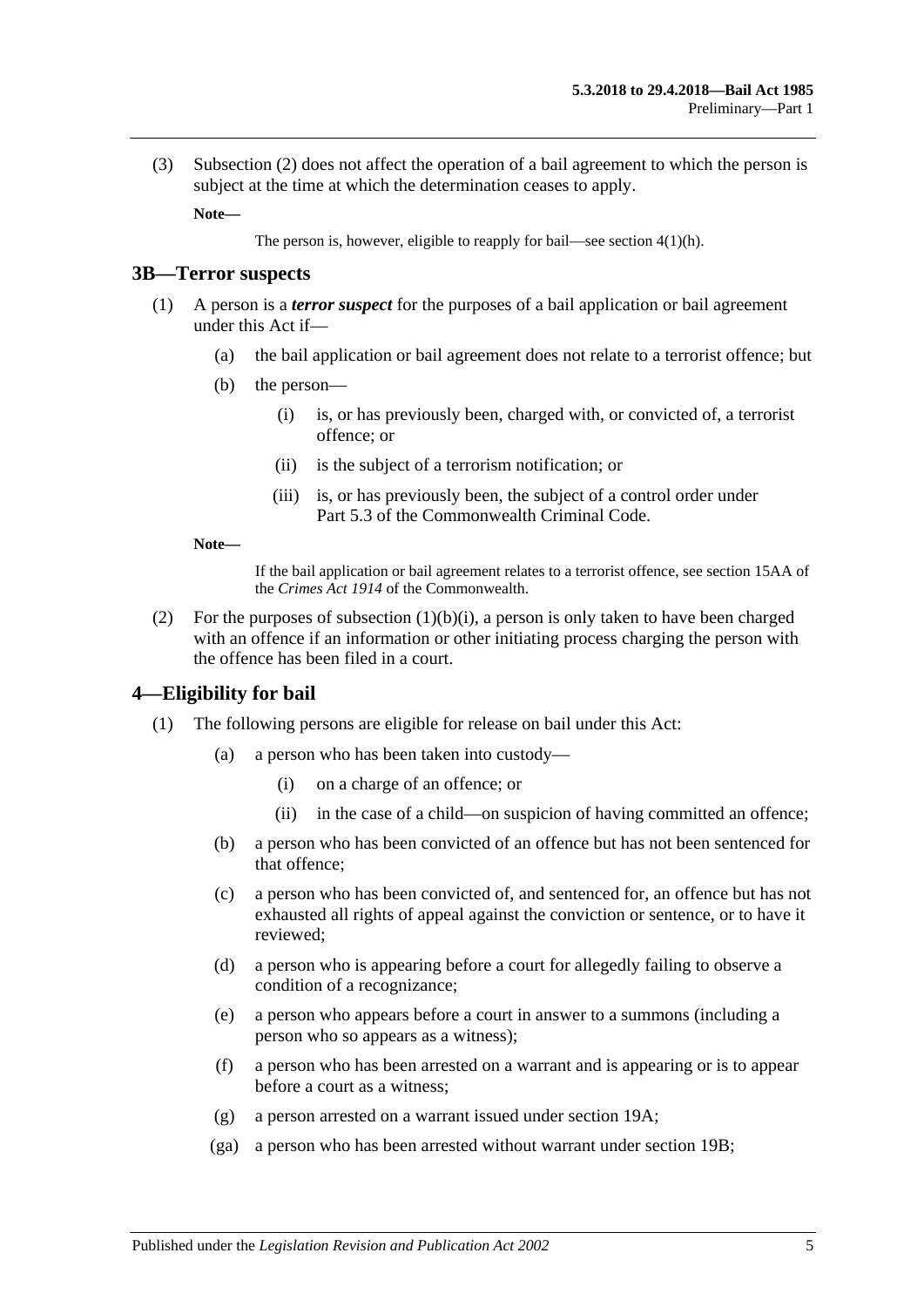- <span id="page-5-1"></span>(h) a person who is no longer a serious and organised crime suspect because of the operation of [section](#page-3-1) 3A(2);
- (i) a person who has ceased to be a terror suspect.
- <span id="page-5-2"></span>(1a) A person who is eligible to apply for bail in accordance with [subsection](#page-5-1)  $(1)(h)$  may so apply despite the fact that he or she is already subject to a bail agreement (the *previous bail agreement*) if, at the time of the previous bail agreement, the person was a serious and organised crime suspect (and if a new bail agreement is entered into following such an application, the previous bail agreement ceases to be in force).
- (1b) A person who is eligible to apply for bail in accordance with [subsection](#page-5-2) (1)(i) may so apply despite the fact that the person is already subject to a bail agreement (the *previous bail agreement*) if, at the time of the previous bail agreement, the person was a terror suspect (and if a new bail agreement is entered into following such an application, the previous bail agreement ceases to be in force).
- (2) If a person who has been arrested is being detained pursuant to the *[Summary Offences](http://www.legislation.sa.gov.au/index.aspx?action=legref&type=act&legtitle=Summary%20Offences%20Act%201953)  Act [1953](http://www.legislation.sa.gov.au/index.aspx?action=legref&type=act&legtitle=Summary%20Offences%20Act%201953)* for a purpose related to the investigation of an offence, the person is not eligible for release on bail until the end of that detention.
- (3) Where a person is being detained under Part 3 of the *[Criminal Law \(High Risk](http://www.legislation.sa.gov.au/index.aspx?action=legref&type=act&legtitle=Criminal%20Law%20(High%20Risk%20Offenders)%20Act%202015)  [Offenders\) Act](http://www.legislation.sa.gov.au/index.aspx?action=legref&type=act&legtitle=Criminal%20Law%20(High%20Risk%20Offenders)%20Act%202015) 2015*, the person is not eligible for release on bail.

#### <span id="page-5-3"></span><span id="page-5-0"></span>**5—Bail authorities**

- (1) Subject to [subsection](#page-6-2) (3), the following are constituted as bail authorities for the purposes of this Act:
	- (a) the Supreme Court;
	- (b) a court before which the eligible person has been charged with the offence in respect of which the eligible person has been taken into custody;
	- (c) a court before which the eligible person has appeared for trial or sentencing;
	- (d) if the eligible person—
		- (i) is charged with a summary offence only; or
		- (ii) is charged with an indictable offence but has not appeared before a court for trial or sentencing,

the Magistrates Court;

- (e) if the eligible person—
	- (i) has been arrested on a warrant (other than a warrant endorsed by the court or justice issuing the warrant with a statement excluding the granting of bail by a police officer); or
	- (ii) has not appeared before a court charged with the offence in respect of which he or she has been taken into custody,

a police officer who is—

- (iii) of or above the rank of sergeant; or
- (iv) the responsible officer for a police station;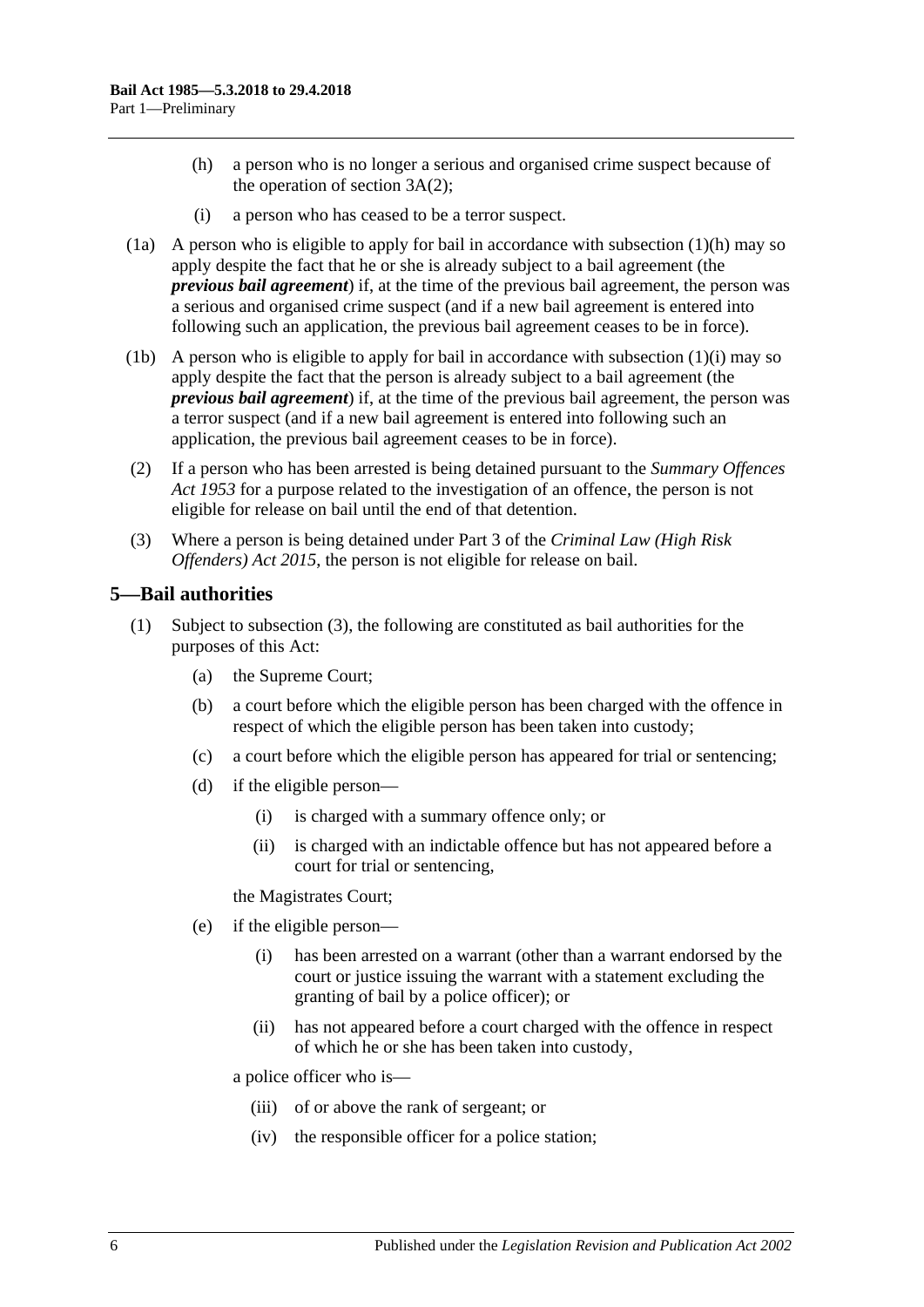- (ea) if the eligible person is appearing before a court in answer to a summons or for allegedly failing to observe a condition of a recognizance—that court;
- (eb) if the eligible person is appearing, or is to appear, as a witness before a court—that court;
- (f) a person authorised or required to release the eligible person on bail under [subsection](#page-6-3)  $(2)$ .
- <span id="page-6-3"></span>(2) If a warrant for the arrest of a person is issued, the court or justice issuing the warrant may, by endorsement on the warrant—
	- (a) authorise or require a specified person, or a person of a specified class, to release the arrested person on bail; or
	- (b) exclude the granting of bail to the arrested person by a police officer.
- <span id="page-6-2"></span>(3) If the eligible person is a terror suspect—
	- (a) only a court may act as a bail authority in accordance with [subsection](#page-5-3) (1) in relation to the eligible person; and
	- (b) a terrorism intelligence authority is entitled to be heard in relation to any application under this Act relating to the eligible person.

# <span id="page-6-0"></span>**Part 2—Bail agreements and guarantees**

#### <span id="page-6-4"></span><span id="page-6-1"></span>**6—Nature of bail agreement**

- (1) A bail agreement with a person who has been charged with, or convicted of, an offence is an agreement under which that person makes an undertaking to the Crown—
	- (a) subject to any directions in the agreement to the contrary, to be present throughout all proceedings—
		- (i) if the person has not been convicted of the offence—that are committal proceedings relating to the charge or that relate to the hearing and determination of the charge;
		- (ii) if the person is convicted of the offence—relating to sentencing and to any appeal from, or review of, the conviction or any sentence; and
	- (b) to comply with any conditions as to the person's conduct while on bail stipulated in the agreement; and
	- (c) if the agreement so provides—to forfeit to the Crown a sum stipulated in the agreement if the person fails, without proper excuse, to comply with a term or condition of the agreement.
- (1a) For the purposes of [subsection](#page-6-4) (1)—
	- (a) a child who has been arrested on suspicion of having committed an offence will, for so long as no charge is actually laid against the child, be taken to have been charged with that suspected offence; and
	- (b) if the child is not charged with that suspected offence but with some other offence arising out of the same circumstances as that suspected offence—a bail agreement entered into by the child relates to that other offence.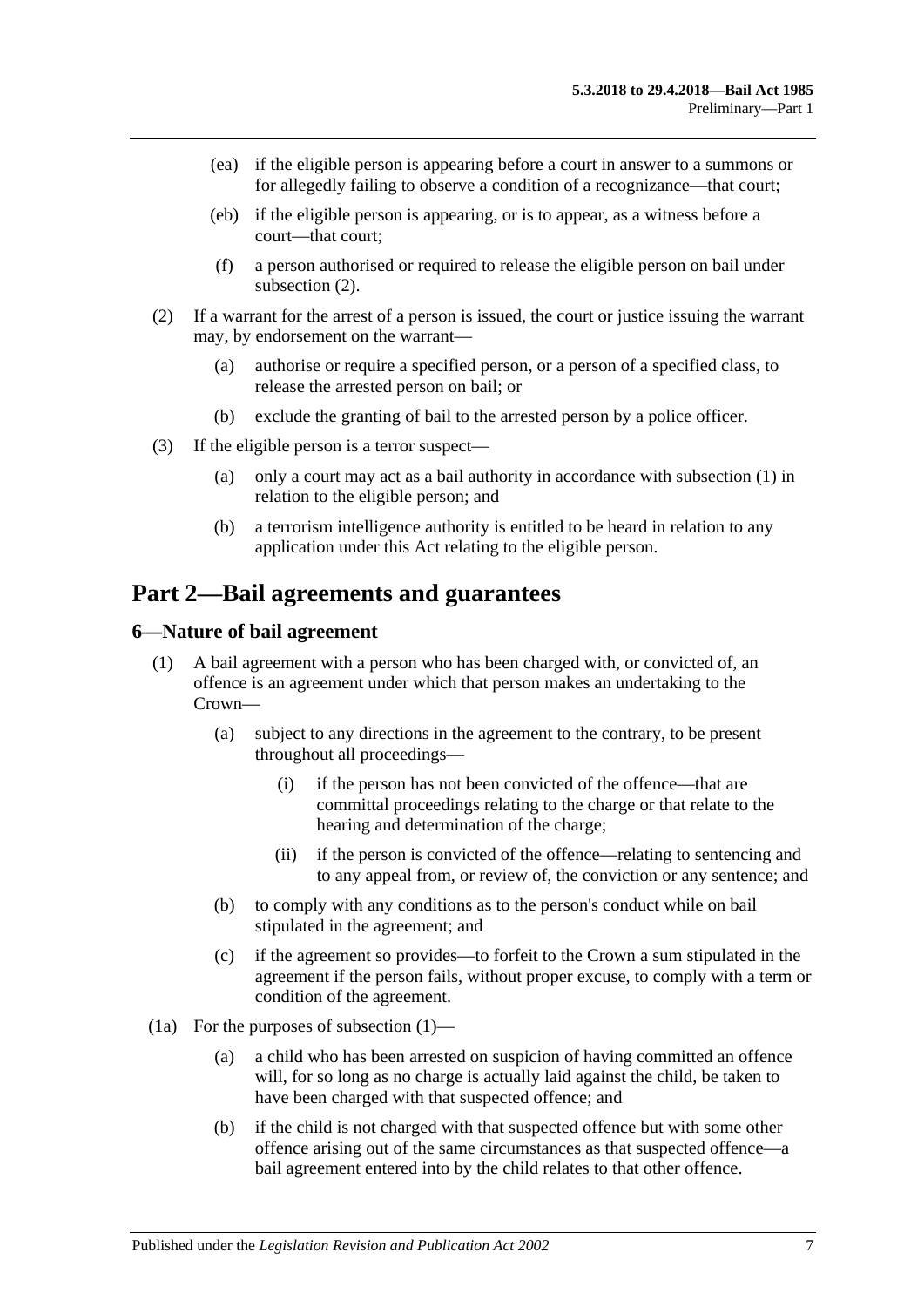- (1b) A bail agreement with a person who is appearing or is to appear before a court as a witness in proceedings (other than proceedings relating to an offence for which that person has been charged or convicted) is an agreement under which that person makes an undertaking to the court—
	- (a) to be present at the proceedings in accordance with the terms of the agreement; and
	- (b) to comply with any conditions as to the person's conduct while on bail stipulated in the agreement; and
	- (c) if the agreement so provides—to forfeit to the Crown a sum stipulated in the agreement if the person fails, without proper excuse, to comply with a term or condition of the agreement.
- (2) A bail agreement must be in the prescribed form.
- (3) If a bail authority decides to release a person on bail, the bail agreement may be entered into before the bail authority or, unless the bail authority otherwise directs, before—
	- (a) a justice; or
	- (b) a police officer who is—
		- (i) of or above the rank of sergeant; or
		- (ii) the responsible officer for a police station; or
	- (ba) if the person is in a training centre—the manager of the training centre; or
	- (c) if the person is in prison—the person who is in charge of the prison; or
	- (ca) a registrar or deputy registrar of a court; or
	- (d) any other person specified by the bail authority or any other person of a class specified by the bail authority.
- (4) Despite the provisions of any other Act, a bail authority may for any sufficient reason, on the application of a person on bail or the Crown, or on its own initiative, vary the conditions of a bail agreement or revoke a bail agreement.
- (5) If a bail authority revokes a bail agreement, the bail authority (not being a police officer) may, if it is necessary to do so, issue a warrant for the arrest of the person who was released under the agreement.

#### <span id="page-7-0"></span>**7—Guarantee of bail**

- (1) A guarantee of bail is an agreement with the Crown under which a person—
	- (a) guarantees that a person released under a bail agreement will comply with—
		- (i) all the terms and conditions of the agreement; or
		- (ii) such of the terms and conditions of the agreement as are specified in the guarantee; and
	- (b) undertakes that, if that person fails to comply with a term or condition of the bail agreement to which the guarantee relates, he or she (the guarantor) will forfeit to the Crown the sum (if any) specified in the guarantee.
- (2) A guarantee of bail must be in the prescribed form.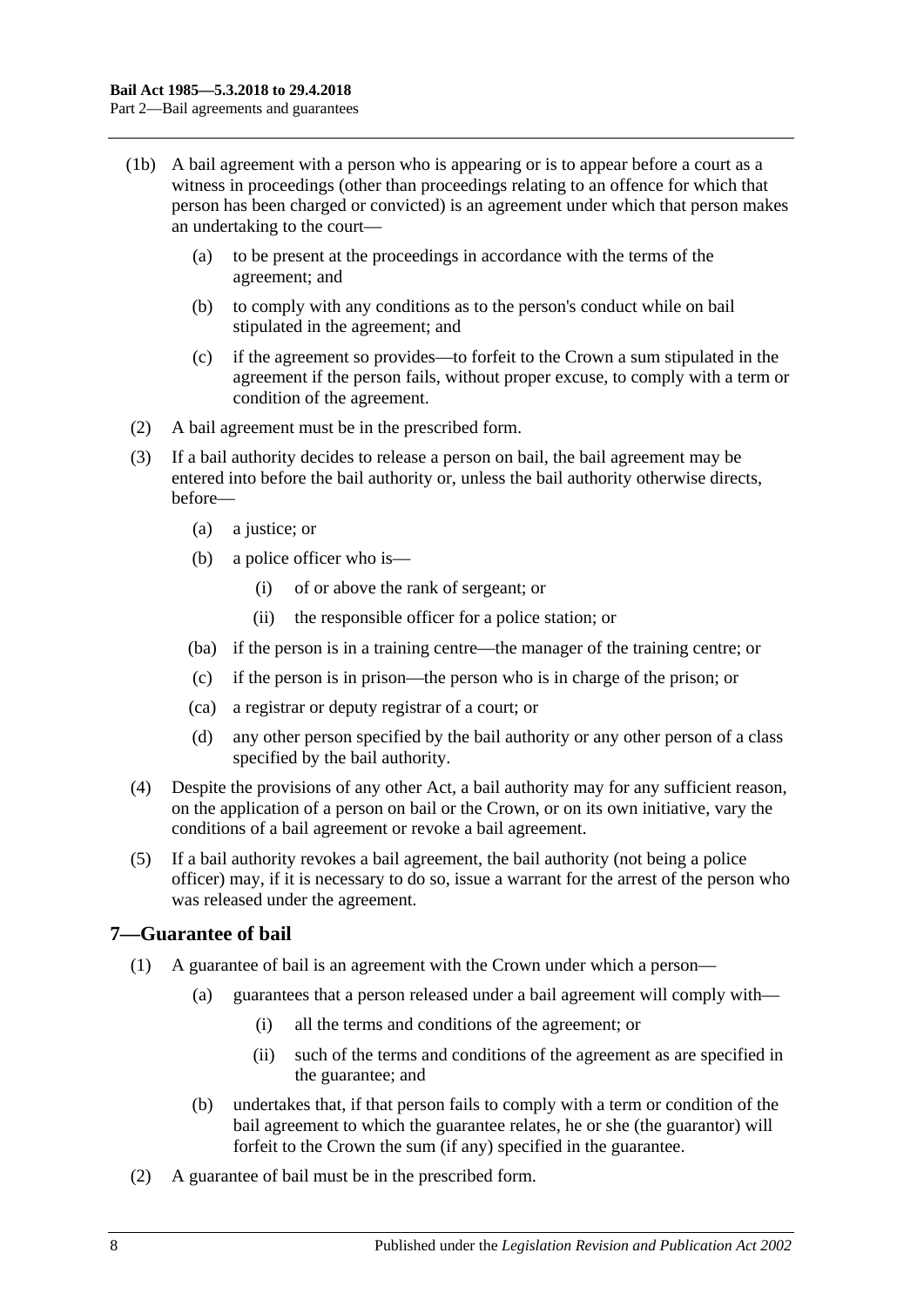- (3) A guarantee of bail may be entered into before the bail authority granting bail or, unless the bail authority otherwise directs, before—
	- (a) a justice; or
	- (b) a police officer who is—
		- (i) of or above the rank of sergeant; or
		- (ii) the responsible officer for a police station; or
	- (ba) if the person who is to be released on bail is in a training centre—the manager of the training centre; or
	- (c) if the person who is to be released on bail is in prison—the person who is in charge of the prison; or
	- (ca) a registrar or deputy registrar of a court; or
	- (d) any other person specified by the bail authority or any other person of a class specified by the bail authority.
- (4) A bail authority may for any sufficient reason, on the application of a guarantor, vary the terms of the guarantee or revoke the guarantee.
- (5) If a bail authority varies or revokes a guarantee, the bail authority may make such consequential variation of the terms of the bail agreement, or revoke the bail agreement, as appears appropriate in the circumstances.
- (6) A guarantor of bail must be of or above the age of 18 years.

# <span id="page-8-1"></span><span id="page-8-0"></span>**Part 3—Applications for release on bail**

### **Division 1—Applications generally**

#### <span id="page-8-4"></span><span id="page-8-2"></span>**8—Form of application**

- (1) Subject to [subsection](#page-8-3) (1a), an application of a person for release on bail—
	- (a) must be in the prescribed form; and
	- (b) must contain the prescribed information; and
	- (c) must be made in accordance with any procedure prescribed by the regulations.
- <span id="page-8-3"></span>(1a) An application for release on bail need not be made in accordance with [subsection](#page-8-4) (1)—
	- (a) if the bail authority is satisfied that a less formal application should be permitted in view of the applicant's illiteracy, imperfect command of the English language, intellectual limitations or for any other proper reason; or
	- (b) if the bail authority has access to an application previously made by the applicant and considers that a further written application is unnecessary.
- <span id="page-8-5"></span>(2) A person who has the custody of an eligible person must, at the request of that person—
	- (a) afford such assistance as that person reasonably requires to complete a written application for release on bail; and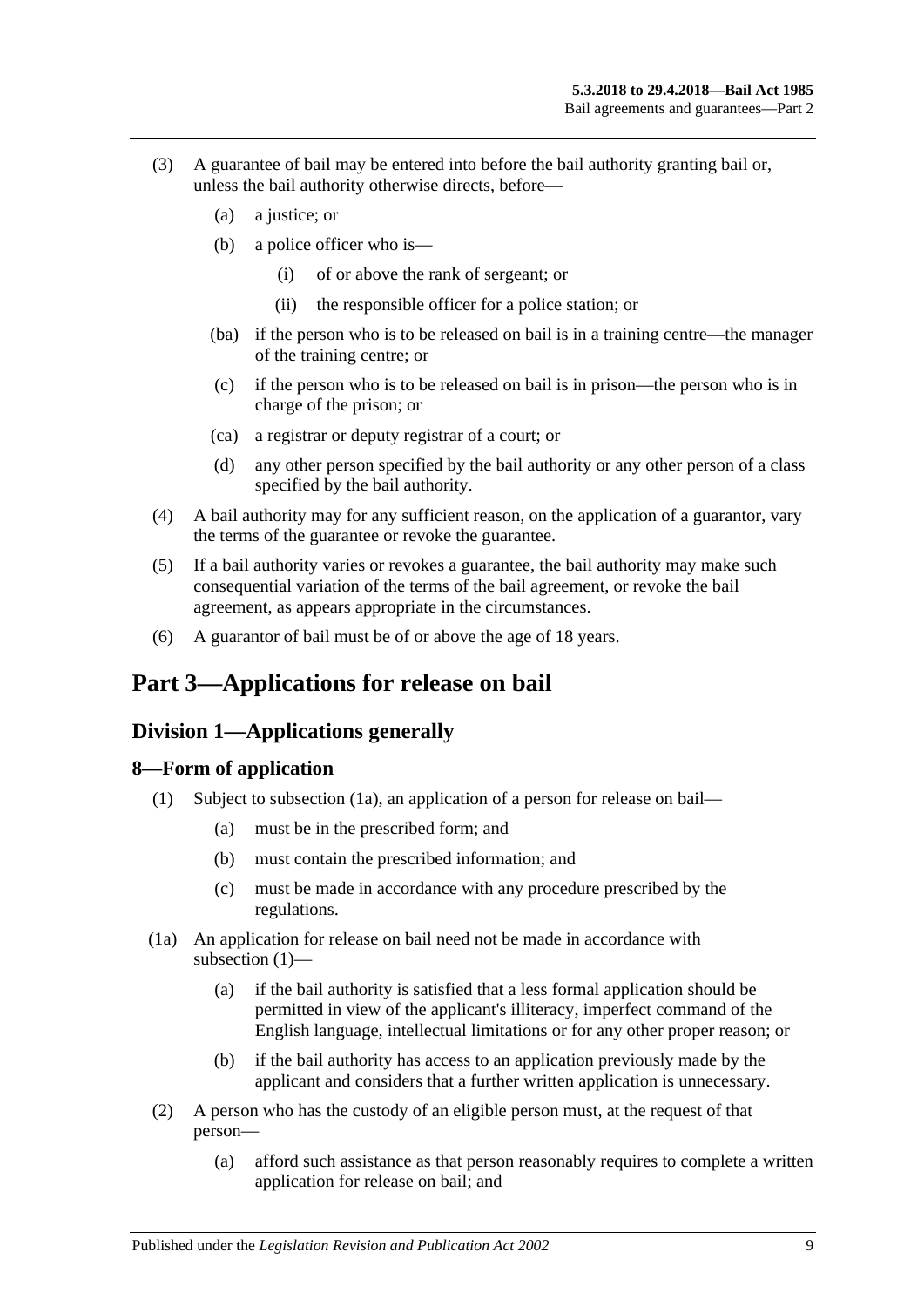- (b) if the custodian is not a bail authority—transmit the application as soon as practicable to a bail authority.
- (2a) If the eligible person is a child, a request may be made on behalf of the child under [subsection](#page-8-5) (2) by a guardian of the child.
- (3) If a written application for release on bail comes before a bail authority for determination, the bail authority may proceed to consider and determine the application despite the fact that the application was made in the first instance to some other bail authority.

### <span id="page-9-0"></span>**9—Power of bail authority to make inquiries and to hear evidence**

- (1) Subject to this section, a bail authority to which an application for release on bail is made—
	- (a) may make inquiries, or direct that inquiries be made, of the applicant and other persons who may be able to furnish information relevant to the determination of the application; and
	- (b) if the authority (not being a police officer) thinks fit—may take evidence on oath from the applicant or any other person who may be able to furnish information relevant to the determination of the application.
- <span id="page-9-2"></span>(2) If a bail authority takes evidence, or proposes to take evidence, on oath under [subsection](#page-9-2)  $(1)(b)$ , it must at the request of the applicant or the Crown permit such examination, cross-examination or re-examination of the witness as may be appropriate in the circumstances.

### <span id="page-9-1"></span>**10—Discretion exercisable by bail authority**

- (1) If an application for bail is made to a bail authority by an eligible person who has been charged with, but not convicted of, an offence in respect of which he or she has been taken into custody, the bail authority should, subject to this Act, release the applicant on bail unless, having regard to—
	- (a) the gravity of the offence in respect of which the applicant has been taken into custody; and
	- (b) the likelihood (if any) that the applicant would, if released—
		- (i) abscond; or
		- (ii) offend again; or
		- (iii) interfere with evidence, intimidate or suborn witnesses, or hinder police inquiries; or
		- (iv) commit a breach of an intervention order under the *[Intervention](http://www.legislation.sa.gov.au/index.aspx?action=legref&type=act&legtitle=Intervention%20Orders%20(Prevention%20of%20Abuse)%20Act%202009)  [Orders \(Prevention of Abuse\) Act](http://www.legislation.sa.gov.au/index.aspx?action=legref&type=act&legtitle=Intervention%20Orders%20(Prevention%20of%20Abuse)%20Act%202009) 2009*; and
	- (d) any need that the applicant may have for physical protection; and
	- (e) any medical or other care that the applicant may require; and
	- (f) any previous occasions on which the applicant may have contravened or failed to comply with a term or condition of a bail agreement; and
	- (g) any other relevant matter,

the bail authority considers that the applicant should not be released on bail.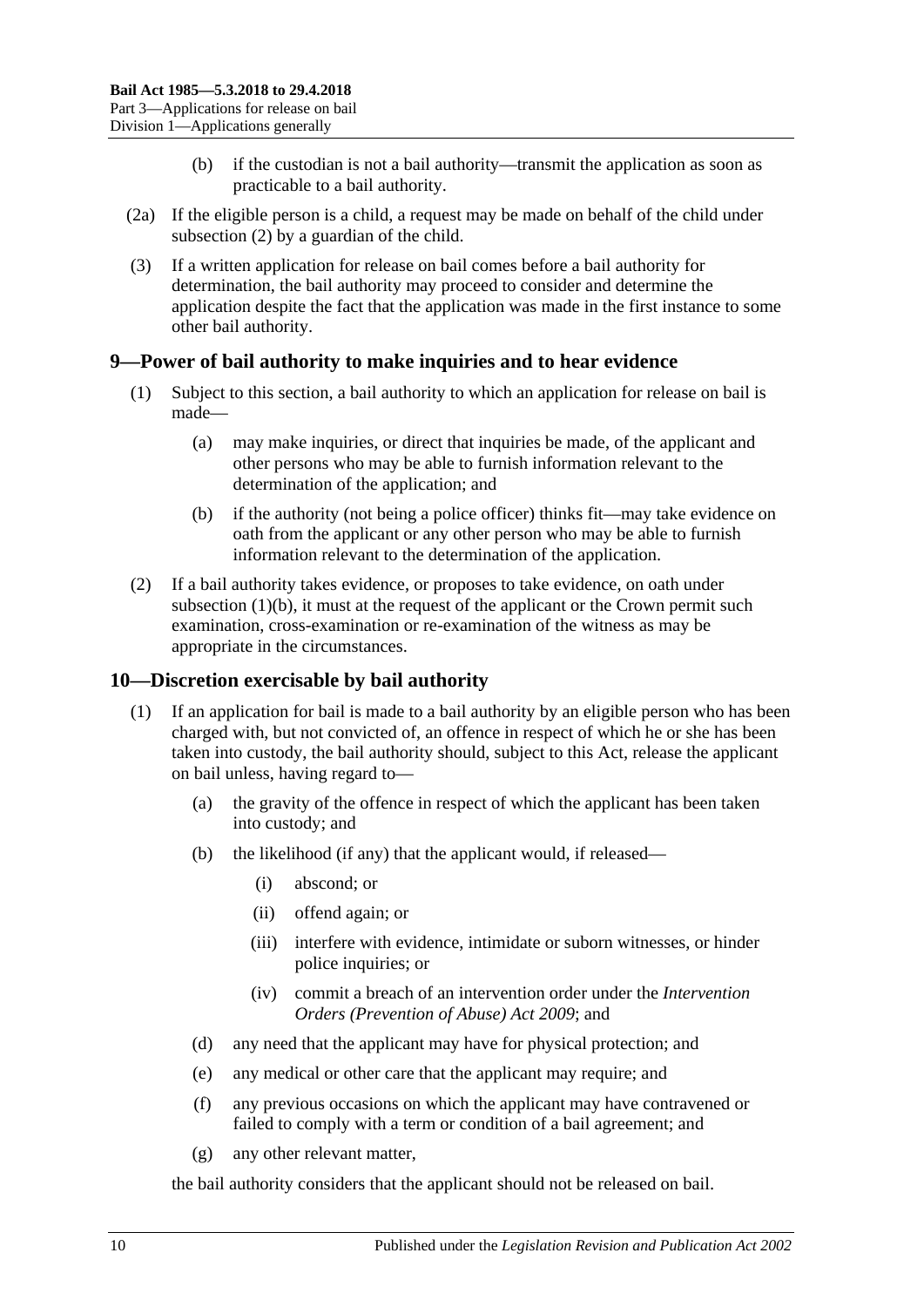- (2) If the applicant has been convicted of the offence in respect of which he or she has been taken into custody, the bail authority has, subject to this Act, an unfettered discretion as to whether the applicant should be released on bail.
- (3) If the applicant is a person who is appearing or is to appear before a court as a witness in proceedings (other than proceedings relating to an offence for which that person has been charged or convicted), the bail authority should, subject to this Act, release the applicant on bail unless there is a likelihood that the applicant would, if released, abscond.
- (4) Despite the other provisions of this section, if there is a victim of the offence, the bail authority must, in determining whether the applicant should be released on bail, give primary consideration to the need that the victim may have, or perceive, for physical protection from the applicant.

### <span id="page-10-1"></span><span id="page-10-0"></span>**10A—Presumption against bail in certain cases**

- (1) Despite [section](#page-9-1) 10, bail is not to be granted to a prescribed applicant unless the applicant establishes the existence of special circumstances justifying the applicant's release on bail.
- (1a) An applicant who is a serious and organised crime suspect will not be taken to have established that special circumstances exist for the purposes of [subsection](#page-10-1) (1) unless the applicant also establishes, by evidence verified on oath or by affidavit, that he or she has not previously been convicted of—
	- (a) a serious and organised crime offence; or
	- (b) an offence committed in another jurisdiction that would, if committed in this jurisdiction, have been a serious and organised crime offence.
- (2) In this section—

*prescribed applicant* means—

- (a) an applicant taken into custody in relation to any of the following offences if committed, or allegedly committed, by the applicant in the course of attempting to escape pursuit by a police officer or attempting to entice a police officer to engage in a pursuit:
	- (i) an offence against section 13 of the *[Criminal Law Consolidation](http://www.legislation.sa.gov.au/index.aspx?action=legref&type=act&legtitle=Criminal%20Law%20Consolidation%20Act%201935)  Act [1935](http://www.legislation.sa.gov.au/index.aspx?action=legref&type=act&legtitle=Criminal%20Law%20Consolidation%20Act%201935)* in which the victim's death was caused by the applicant's use of a motor vehicle;
	- (ii) an offence against section 19A of the *[Criminal Law Consolidation](http://www.legislation.sa.gov.au/index.aspx?action=legref&type=act&legtitle=Criminal%20Law%20Consolidation%20Act%201935)  Act [1935](http://www.legislation.sa.gov.au/index.aspx?action=legref&type=act&legtitle=Criminal%20Law%20Consolidation%20Act%201935)*;
	- (iii) an offence against section 29 of the *[Criminal Law Consolidation](http://www.legislation.sa.gov.au/index.aspx?action=legref&type=act&legtitle=Criminal%20Law%20Consolidation%20Act%201935)  Act [1935](http://www.legislation.sa.gov.au/index.aspx?action=legref&type=act&legtitle=Criminal%20Law%20Consolidation%20Act%201935)* if the act or omission constituting the offence was done or made by the applicant in the course of the applicant's use of a motor vehicle; or
- (b) an applicant taken into custody in relation to an offence against [section](#page-20-1) 17 if there is alleged to have been a contravention of, or failure to comply with, a condition of a bail agreement imposed under section  $11(2)(a)(ii)$ ; or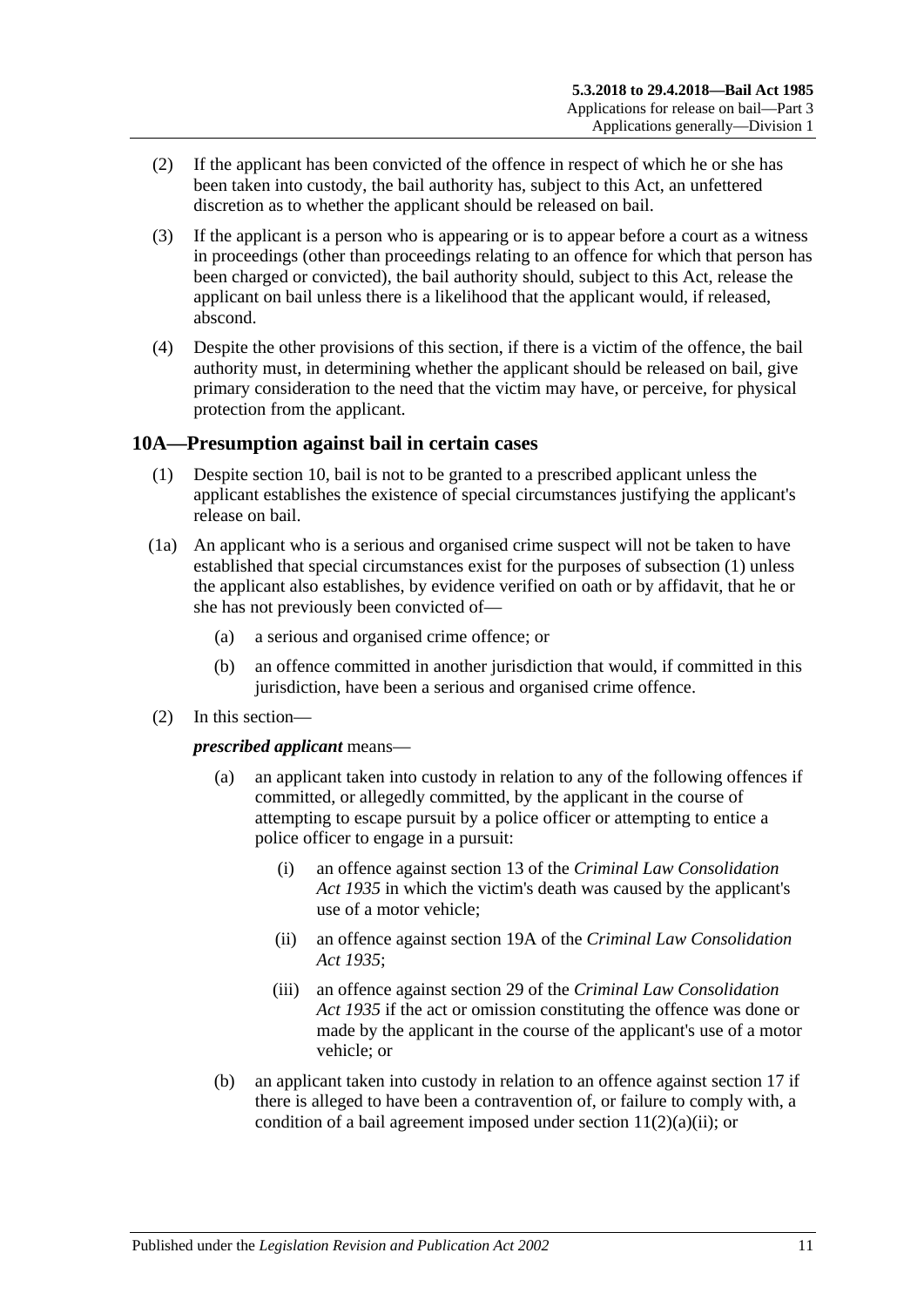- (ba) an applicant taken into custody in relation to an offence against section 31 of the *[Intervention Orders \(Prevention of Abuse\) Act](http://www.legislation.sa.gov.au/index.aspx?action=legref&type=act&legtitle=Intervention%20Orders%20(Prevention%20of%20Abuse)%20Act%202009) 2009* if the act or omission alleged to constitute the offence involved physical violence or a threat of physical violence; or
- (bb) an applicant who is a serious and organised crime suspect;
- (c) an applicant taken into custody in relation to an offence of contravening or failing to comply with a control order or public safety order issued under the *[Serious and Organised Crime \(Control\) Act](http://www.legislation.sa.gov.au/index.aspx?action=legref&type=act&legtitle=Serious%20and%20Organised%20Crime%20(Control)%20Act%202008) 2008*; or
- (ca) an applicant charged with an aggravated offence involving physical violence or a threat of physical violence if an aggravating circumstance of the offence is that, at the time of the alleged offence, the applicant is alleged to have contravened an intervention order of a court and the offence lay within the range of conduct that the intervention order was designed to prevent; or
- (d) an applicant taken into custody in relation to an offence against any of the following provisions of the *[Criminal Law Consolidation Act](http://www.legislation.sa.gov.au/index.aspx?action=legref&type=act&legtitle=Criminal%20Law%20Consolidation%20Act%201935) 1935*:
	- (i) section 172;
	- (ii) section 248;
	- (iii) section 250;
	- (iv) section 85B; or
- (e) an applicant taken into custody in relation to a serious firearm offence (within the meaning of Part 2 Division 2AA of the *[Criminal Law \(Sentencing\)](http://www.legislation.sa.gov.au/index.aspx?action=legref&type=act&legtitle=Criminal%20Law%20(Sentencing)%20Act%201988)  Act [1988](http://www.legislation.sa.gov.au/index.aspx?action=legref&type=act&legtitle=Criminal%20Law%20(Sentencing)%20Act%201988)*); or
- (f) an applicant taken into custody in relation to both—
	- (i) a serious drug offence (within the meaning of section 34 of the *[Controlled Substances Act](http://www.legislation.sa.gov.au/index.aspx?action=legref&type=act&legtitle=Controlled%20Substances%20Act%201984) 1984*); and
	- (ii) a serious offence against the person (within the meaning of section 74EA of the *[Summary Offences Act](http://www.legislation.sa.gov.au/index.aspx?action=legref&type=act&legtitle=Summary%20Offences%20Act%201953) 1953*); or
- (g) an applicant who is a terror suspect.

### <span id="page-11-1"></span><span id="page-11-0"></span>**11—Conditions of bail**

- <span id="page-11-3"></span>(1) Subject to this Act, every grant of bail is subject to the following conditions:
	- (a) a condition prohibiting the applicant from possessing a firearm, ammunition or any part of a firearm;
	- (b) a condition requiring the applicant to submit to such tests (including testing without notice) for gunshot residue as may be reasonably required by the bail authority, or a person or class of persons or body specified by the bail authority.
- <span id="page-11-2"></span>(1a) A bail authority may only vary or revoke the conditions imposed by [subsection](#page-11-1) (1) if the bail authority is satisfied that—
	- (a) there are cogent reasons to do so; and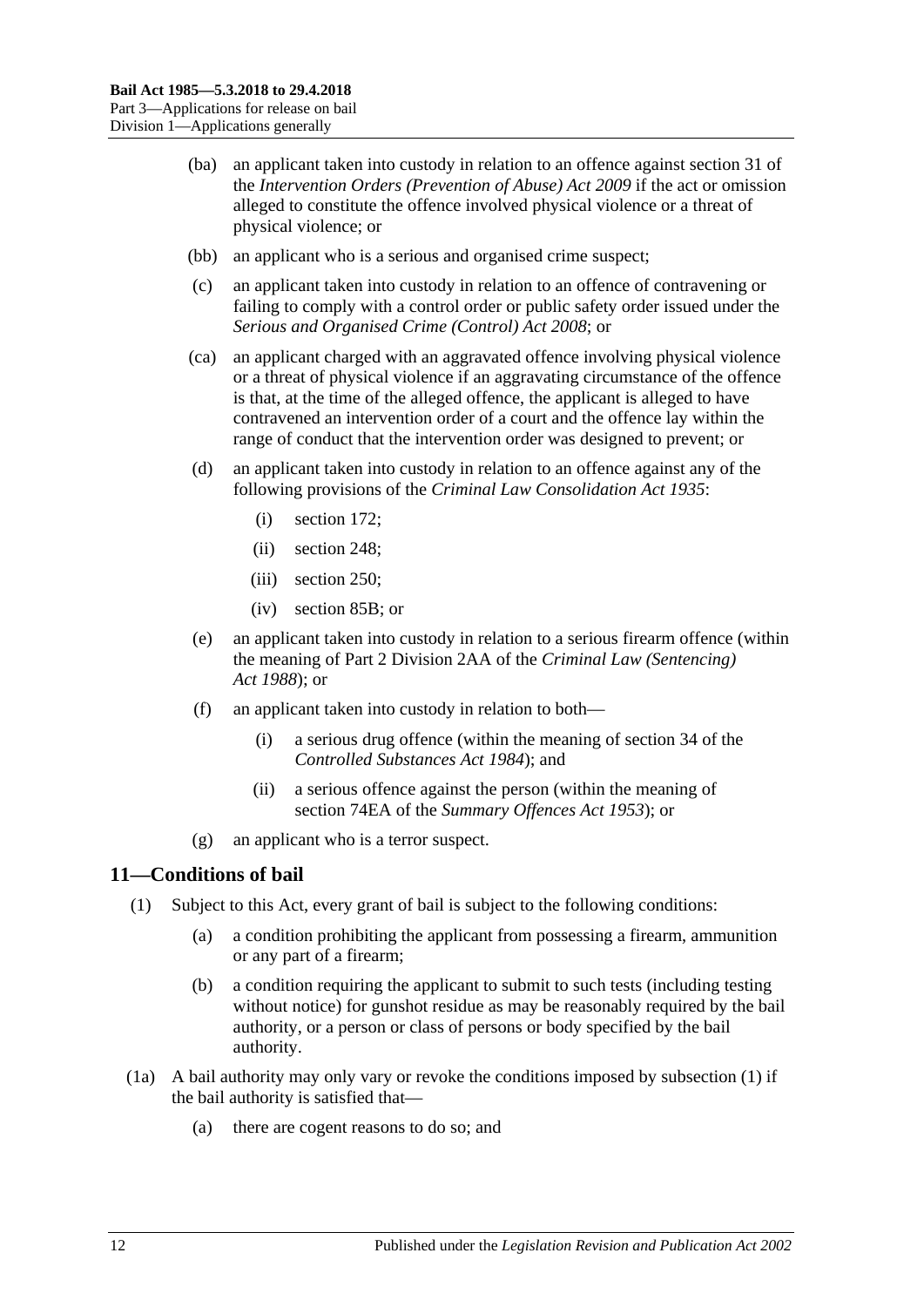- (b) the possession of a firearm, ammunition or part of a firearm by the person to whom the bail agreement relates does not represent an undue risk to the safety of the public.
- (1b) A bail authority that is a court can only be satisfied of the matters referred to in [subsection](#page-11-2) (1a) by evidence given on oath.
- (1c) If a bail authority varies or revokes a condition imposed by [subsection](#page-11-1) (1), the bail authority must make a written record of the reasons for its decision.
- (1d) Subject to this section, a bail authority may impose 1 or more of the conditions referred to in [subsection](#page-12-1) (2).
- <span id="page-12-4"></span><span id="page-12-3"></span><span id="page-12-2"></span><span id="page-12-1"></span><span id="page-12-0"></span>(2) The conditions that may be imposed in relation to the grant of bail are as follows:
	- (a) that the applicant agree—
		- (i) to reside at a specified address; or
		- (ia) to reside at a specified address and to remain at that place of residence while on bail, not leaving it except for one of the following purposes:
			- (A) remunerated employment; or
			- (B) necessary medical or dental treatment for the applicant; or
			- (C) averting or minimising a serious risk of death or injury (whether to the applicant or some other person); or
			- (D) any other purpose approved by a community corrections officer; or
		- (ii) if there is a victim of the offence in respect of which the applicant has been charged—to comply with such conditions relating to the physical protection of the victim that the authority considers should apply to the applicant while on bail; or
		- (iii) to be under the supervision of a community corrections officer and to obey the lawful directions of the officer; or
		- (iv) to report to the police at a specified place and at specified times; or
		- (v) to surrender any passport that the applicant may possess; or
		- (vi) to comply with any other condition as to the applicant's conduct that the authority considers should apply while on bail;
	- (b) that the applicant provide the bail authority with written assurances from a stipulated number of persons, who are acceptable to the bail authority, that they are acquainted with the applicant and are confident that the applicant will comply with the terms and conditions of a bail agreement;
	- (c) that the applicant agree to forfeit to the Crown a sum of money (to be stipulated in the bail agreement) if the applicant fails, without proper excuse, to comply with a term or condition of the bail agreement;
	- (d) that the applicant provide security of a specified amount or value to secure payment of a monetary forfeiture agreed to under [paragraph](#page-12-2) (c);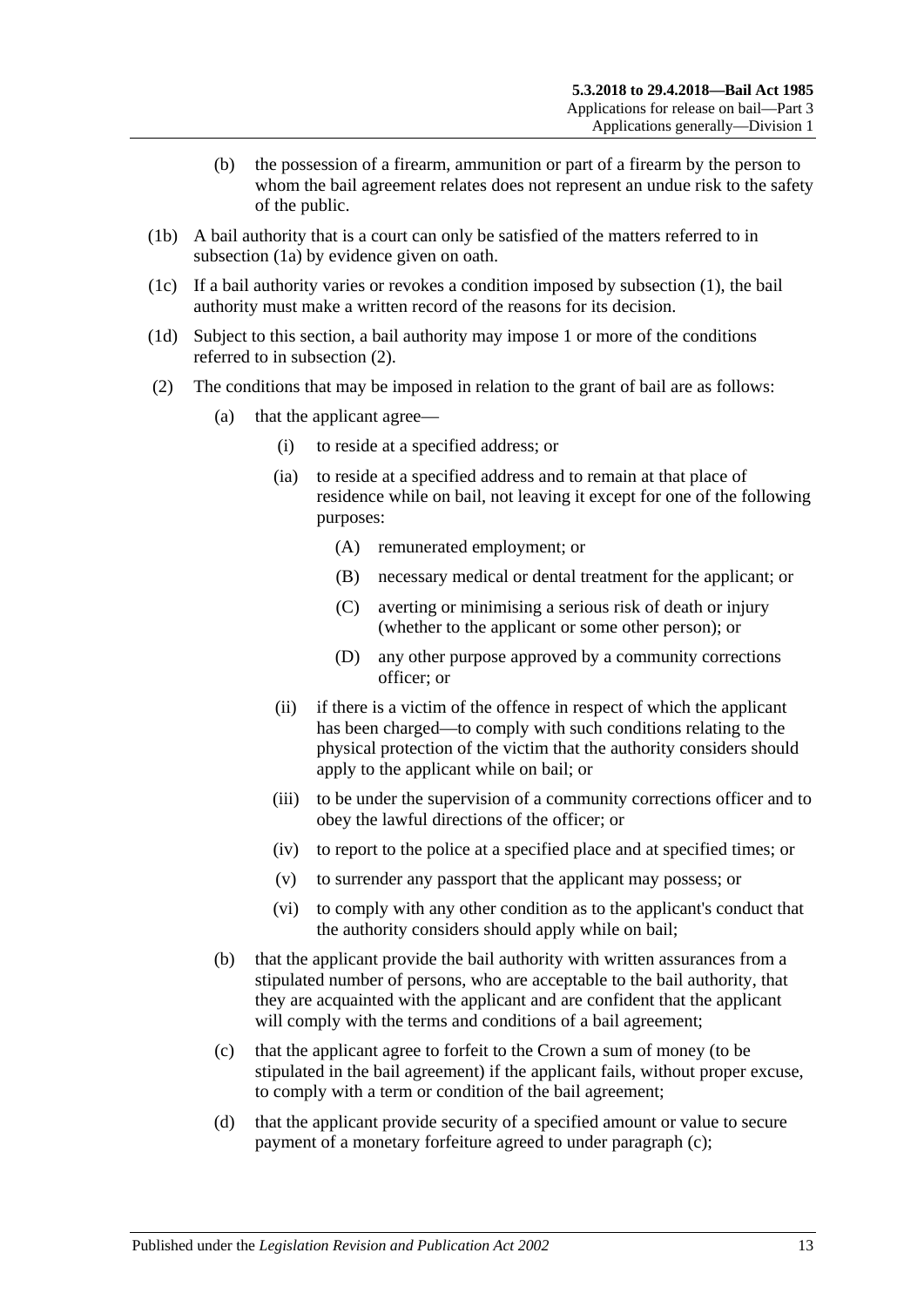- (e) that the applicant obtain specified guarantees, or guarantees of a specified nature;
- (f) that a guarantor provide security of a specified amount or value to secure payment of a stipulated monetary forfeiture.
- <span id="page-13-0"></span>(2aa) If the applicant is a serious and organised crime suspect, any grant of bail to the applicant—
	- (a) must be made subject to the following conditions:
		- (i) a condition that the applicant agree to reside at a specified address and to remain at that place of residence while on bail, not leaving it except for 1 of the following purposes:
			- (A) necessary medical or dental treatment for the applicant;
			- (B) averting or minimising a serious risk of death or injury (whether to the applicant or some other person);
			- (C) any other purpose approved by the Chief Executive Officer;
		- (ii) a condition that the applicant agree to be fitted with a device of a kind approved by the Chief Executive Officer for the purpose of monitoring compliance with the condition referred to in [subparagraph](#page-13-0) (i) and to comply with all reasonable directions of the Chief Executive Officer in relation to the device;
		- (iii) a condition that the applicant agree to not communicate with any person other than specified persons, or persons of a specified class or of a class prescribed by regulation;
		- (iv) a condition that the applicant agree to only use for communication purposes, or be in possession of, such telephones, mobile phones, computers or other communication devices as may be specified; and
	- (b) may not be made subject to the condition referred to in [subsection](#page-12-3)  $(2)(a)(ia)$ (but the bail authority may, subject to this section, impose any other condition referred to in [subsection](#page-12-1) (2)).
- <span id="page-13-1"></span>(2ab) If the applicant is a class 1 or class 2 offence suspect, any grant of bail to the applicant must, subject to this section, be made subject to the following conditions:
	- (a) a condition that the applicant agrees not to engage in child-related work;
	- (b) a condition that the applicant agrees not to apply for child-related work.
- (2ac) A bail authority may only vary or revoke conditions imposed in accordance with [subsection](#page-13-1) (2ab) if the bail authority is satisfied that—
	- (a) there are cogent reasons to do so; and
	- (b) the applicant engaging in child-related work will not pose a risk to the safety and well being of children.
- (2ad) If a bail authority varies or revokes a condition imposed by [subsection](#page-13-1) (2ab), the bail authority must make a written record of the reasons for its decision.
- (2a) In deciding on the conditions to be imposed in relation to a grant of bail, a bail authority should give special consideration to any submissions made by the Crown on behalf of a victim of the alleged offence.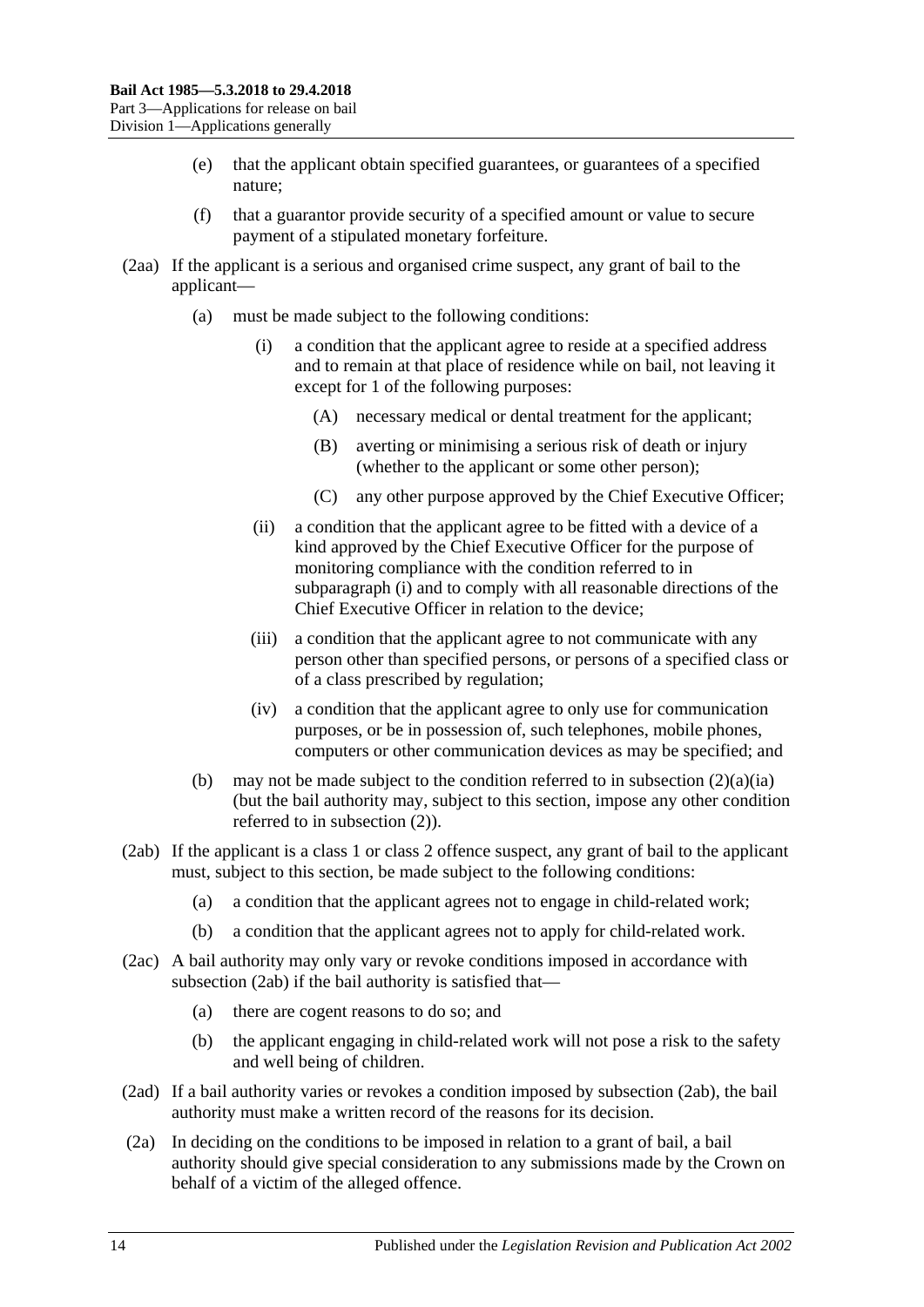- (3) A bail authority should not impose a condition under [subsection](#page-12-3)  $(2)(a)(ia)$  or [\(iii\)](#page-12-4) except on the application, or with the consent, of the Crown.
- (3a) Before a bail authority imposes a condition under [subsection](#page-12-3)  $(2)(a)(ia)$  or  $(2aa)(a)(i)$ , the bail authority should obtain a report (whether oral or in writing) from the Crown on
	- (a) in the case of a condition under [subsection](#page-12-3)  $(2)(a)(ia)$ —the appropriateness of such a condition being imposed in the applicant's case; or
	- (b) in the case of a condition under [subsection](#page-13-0)  $(2aa)(a)(i)$ —whether the place of residence proposed to be specified in the condition is appropriate in the applicant's case.
- (4) A condition (other than a condition as to the conduct of the applicant while on bail) must not be imposed under this section unless the condition is, in the opinion of the bail authority, reasonably necessary to ensure that the applicant complies with the bail agreement.
- (5) A financial condition must not be imposed under this section unless the bail authority is of the opinion that the object of ensuring that the applicant complies with the bail agreement cannot be properly secured by a non-financial condition or combination of non-financial conditions.
- (6) It is a condition of every bail agreement that the person released under the agreement will not leave the State for any reason—
	- (a) if the person is under the supervision of a community corrections officer—without the permission of the Chief Executive (or his or her nominee) of the administrative unit of which the community corrections officer is an officer or employee;
	- (c) in any other case—without the permission of—
		- (i) a judge or magistrate; or
		- (ii) a police officer who is—
			- (A) of or above the rank of sergeant; or
			- (B) the responsible officer for a police station.
- (7) A condition imposed under this section must be stipulated in the bail agreement.
- <span id="page-14-0"></span>(7a) If it is a condition of a bail agreement that the person released under the agreement will remain at a particular place of residence, a police officer or a community corrections officer authorised by the Minister for the purpose may enter the residence at any time for the purpose of ascertaining whether or not the person is complying with the condition.
- (7b) A person must not hinder a person referred to in [subsection](#page-14-0) (7a) in the exercise of powers under that subsection.

Maximum penalty: \$2 500.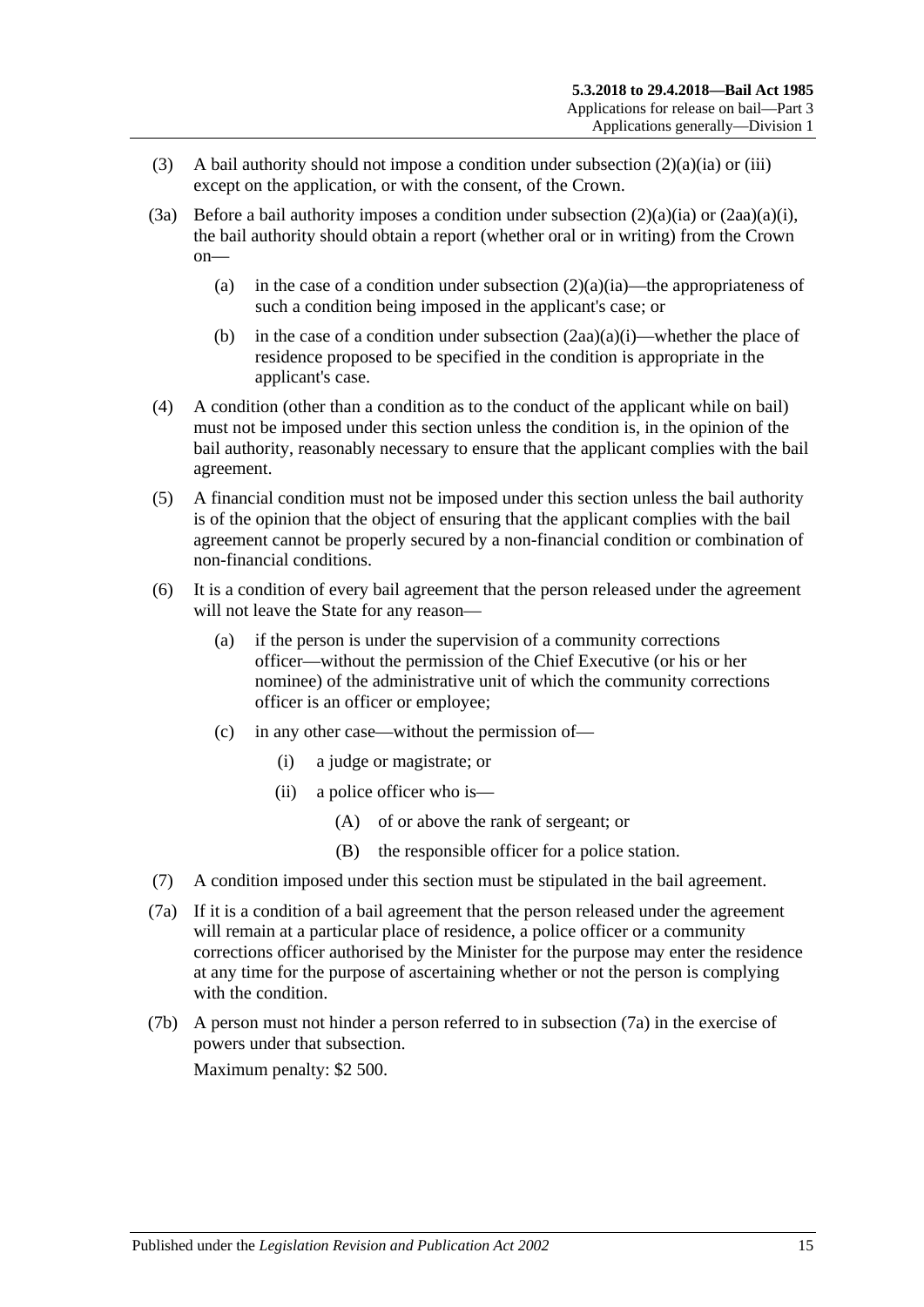- (8) If it is a condition of a bail agreement that the person released under the agreement will be under the supervision of a community corrections officer and obey the lawful directions of that officer, the officer to whom the person is assigned for supervision may give reasonable directions—
	- (a) requiring that person to report to the officer on a regular basis; or
	- (b) requiring that person to notify the officer of any change in the person's place of residence, or in the person's employment; or
	- (c) on any other matter stipulated by the bail authority.
- <span id="page-15-1"></span> $(9)$  If—
	- (a) a bail authority imposes a condition under this section; but
	- (b) the applicant remains in custody because the condition is not fulfilled,

the applicant must (if he or she is not sooner released) be brought back before a bail authority for a review of the condition as soon as reasonably practicable and, in any event, within five working days after the condition is imposed.

- (10) A bail authority may, on a review of a condition under [subsection](#page-15-1) (9)—
	- (a) confirm, vary or revoke the condition; and
	- (d) impose any other condition under this section that the bail authority thinks fit.
- (11) If a bail authority imposes a condition requiring a person—
	- (a) to remain at a particular place of residence while on bail; or
	- (b) to be under the supervision of a community corrections officer,

the bail authority must ensure that a copy of the bail agreement is furnished to the relevant responsible Minister.

- (12) A condition of bail may relate to a place or circumstances outside the State.
- (13) In this section—

*child-related work* has the same meaning as in the *[Child Sex Offenders Registration](http://www.legislation.sa.gov.au/index.aspx?action=legref&type=act&legtitle=Child%20Sex%20Offenders%20Registration%20Act%202006)  Act [2006](http://www.legislation.sa.gov.au/index.aspx?action=legref&type=act&legtitle=Child%20Sex%20Offenders%20Registration%20Act%202006)*;

*class 1 offence suspect* means a person who has been charged with a class 1 offence (within the meaning of the *[Child Sex Offenders Registration Act](http://www.legislation.sa.gov.au/index.aspx?action=legref&type=act&legtitle=Child%20Sex%20Offenders%20Registration%20Act%202006) 2006*);

*class 2 offence suspect* means a person who has been charged with a class 2 offence (within the meaning of the *[Child Sex Offenders Registration Act](http://www.legislation.sa.gov.au/index.aspx?action=legref&type=act&legtitle=Child%20Sex%20Offenders%20Registration%20Act%202006) 2006*).

### <span id="page-15-2"></span><span id="page-15-0"></span>**11A—Bail authority may direct person to surrender firearm etc**

- (1) A bail authority may, in relation to a grant of bail that is subject to the condition imposed by section  $11(1)(a)$ , direct the person to whom the grant of bail relates to surrender as soon as reasonably practicable at a police station specified by the bail authority any firearm, ammunition or part of a firearm owned or possessed by the person.
- (2) A person who refuses or fails to comply with a direction under [subsection](#page-15-2) (1) is guilty of an offence.

Maximum penalty: \$10 000 or imprisonment for 2 years.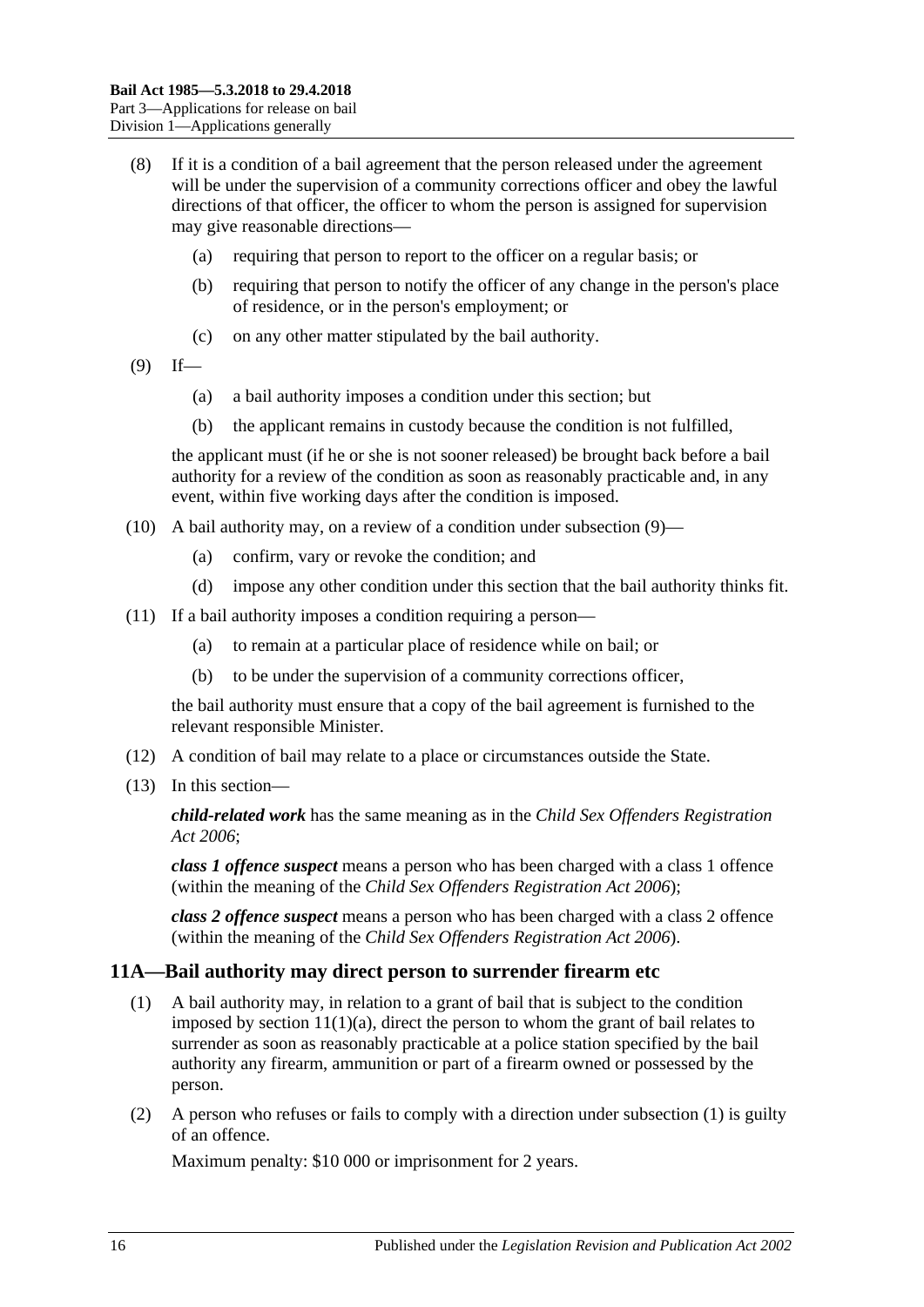- (3) No criminal liability attaches to a person to the extent that he or she is complying with a direction under this section.
- (4) The Commissioner of Police must deal with any surrendered firearm, ammunition or part of a firearm in accordance with the scheme set out in the regulations.
- (5) No compensation is payable by the Crown in respect of the exercise of a power or function under this section.
- (6) The regulations may provide for the payment, recovery or waiver of fees in respect of this section.

### <span id="page-16-0"></span>**12—Refusal of application**

- (1) If a bail authority decides to refuse an application for release on bail, the bail authority must make a written record of the reasons for its decision.
- (2) The refusal of an application for release on bail does not preclude further applications.

### <span id="page-16-1"></span>**Division 2—Procedure on arrest**

### <span id="page-16-2"></span>**13—Procedure on arrest**

- (1) If a police officer arrests a person who is, on arrest, eligible to apply for release on bail, the police officer must—
	- (a) as soon as reasonably practicable after delivering the arrested person to a police station or designated police facility after making the arrest, take reasonable steps to ensure that the arrested person (and, if the arrested person is a child, any guardian who is present) understands that the arrested person is entitled to apply for release on bail under this Act; and
	- (b) ensure that the arrested person (and, if the arrested person is a child, any guardian who is present) receives—
		- (i) a written statement, in the prescribed form, explaining how, and to what authorities, an application for release on bail may be made under this Act; and
		- (ii) the appropriate form for making an application for release on bail.
- (2) An eligible person who is a child who has applied unsuccessfully to a police officer for release on bail must, if the child or a guardian so requests, be brought before the Youth Court as soon as practicable for the purpose of making an application for release on bail.
- <span id="page-16-3"></span>(3) An eligible person who has been arrested on a charge of an offence must, if not released beforehand, be brought before the appropriate authority on the charge in relation to which he or she was arrested as soon as reasonably practicable but, in any event, not later than 4 pm on the next working day following the day of arrest.
- (4) The appropriate authority before whom a person is brought under [subsection](#page-16-3) (3) must inquire as to whether that person wants to apply for release on bail and, if the person answers in the affirmative, the authority must afford the person a reasonable opportunity to apply for release on bail.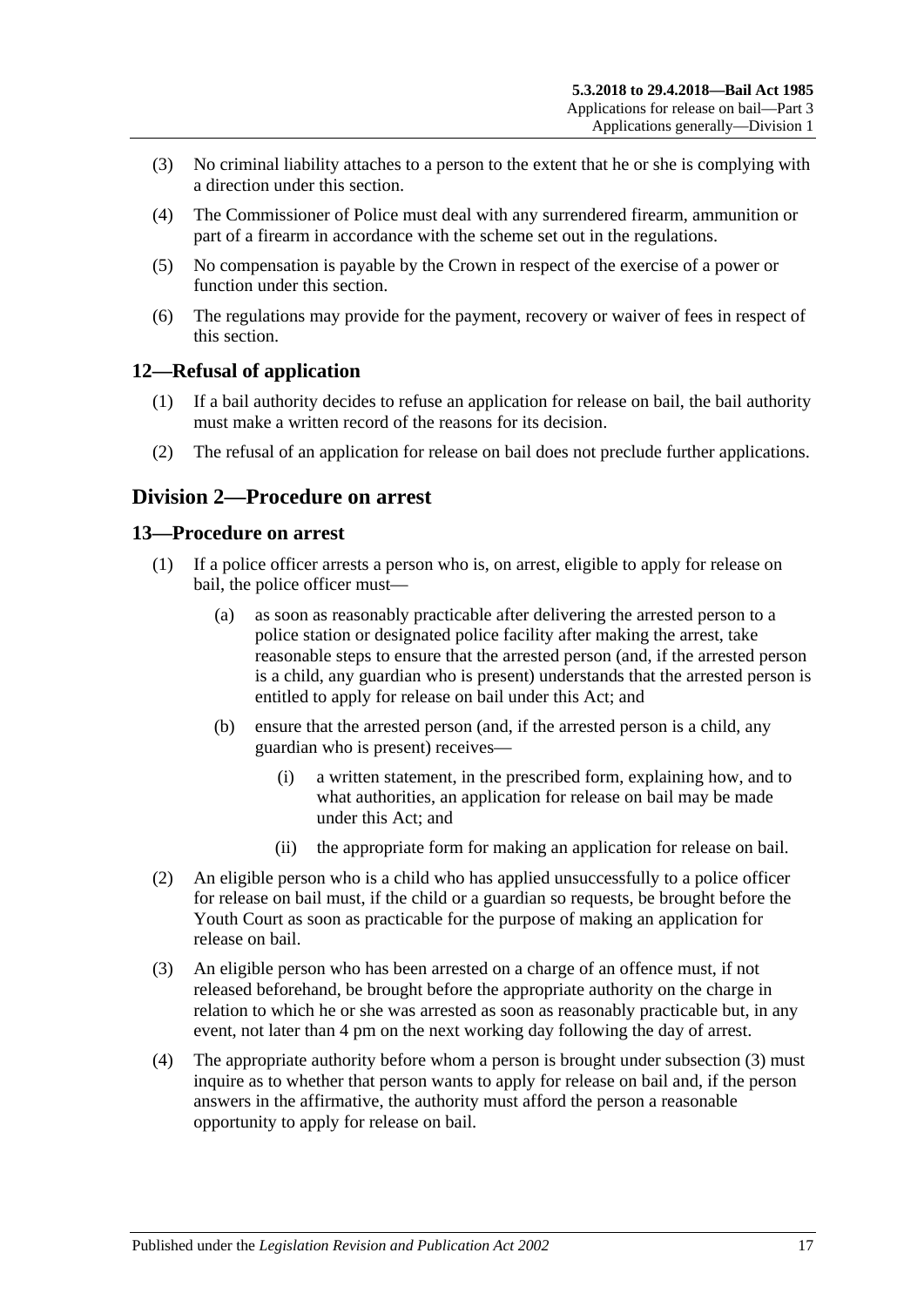- (5) For the purposes of this section, an eligible person may be brought before the Youth Court or the Magistrates Court—
	- (a) in person or by video link; or
	- (b) if the person is in custody in a police station or designated police facility that is situated in a remote area and there is no video link available—by audio link.
- (6) In this section—

*appropriate authority* means—

- (a) in relation to a child—the Youth Court; and
- (b) in any other case—the Magistrates Court;

*remote area*, in relation to the situation of a police station or designated police facility, means—

- (a) 200 kilometres or more; or
- (b) if some other distance is prescribed by the regulations for the purposes of this definition—that distance,

from the nearest Youth Court or Magistrates Court (as the case requires);

*Youth Court* means the Youth Court of South Australia.

## <span id="page-17-0"></span>**Part 4—Review of decisions of bail authorities**

#### <span id="page-17-1"></span>**14—Review of decisions of bail authorities**

- (1) A decision of a bail authority (not being the Supreme Court) is subject to review under this section.
- (2) A review may be carried out under this section on the application of the Crown, the person applying for release on bail or, if the person applying for release on bail is a child, the child or a guardian of the child—
	- (a) by the Supreme Court; or
	- (b) if the decision subject to review is a decision of a police officer or a court constituted of justices—by a magistrate.
- (3) On a review, the reviewing authority will reconsider the application for release on bail and may make any decision on that application that should, in the opinion of the reviewing authority, have been made in the first instance.
- (4) If an application for review of a decision of a bail authority is made, the bail authority must furnish the reviewing authority with any documentary or other material in its possession that may be relevant to the review.
- (5) The reviewing authority must hear and determine an application under this section as expeditiously as possible.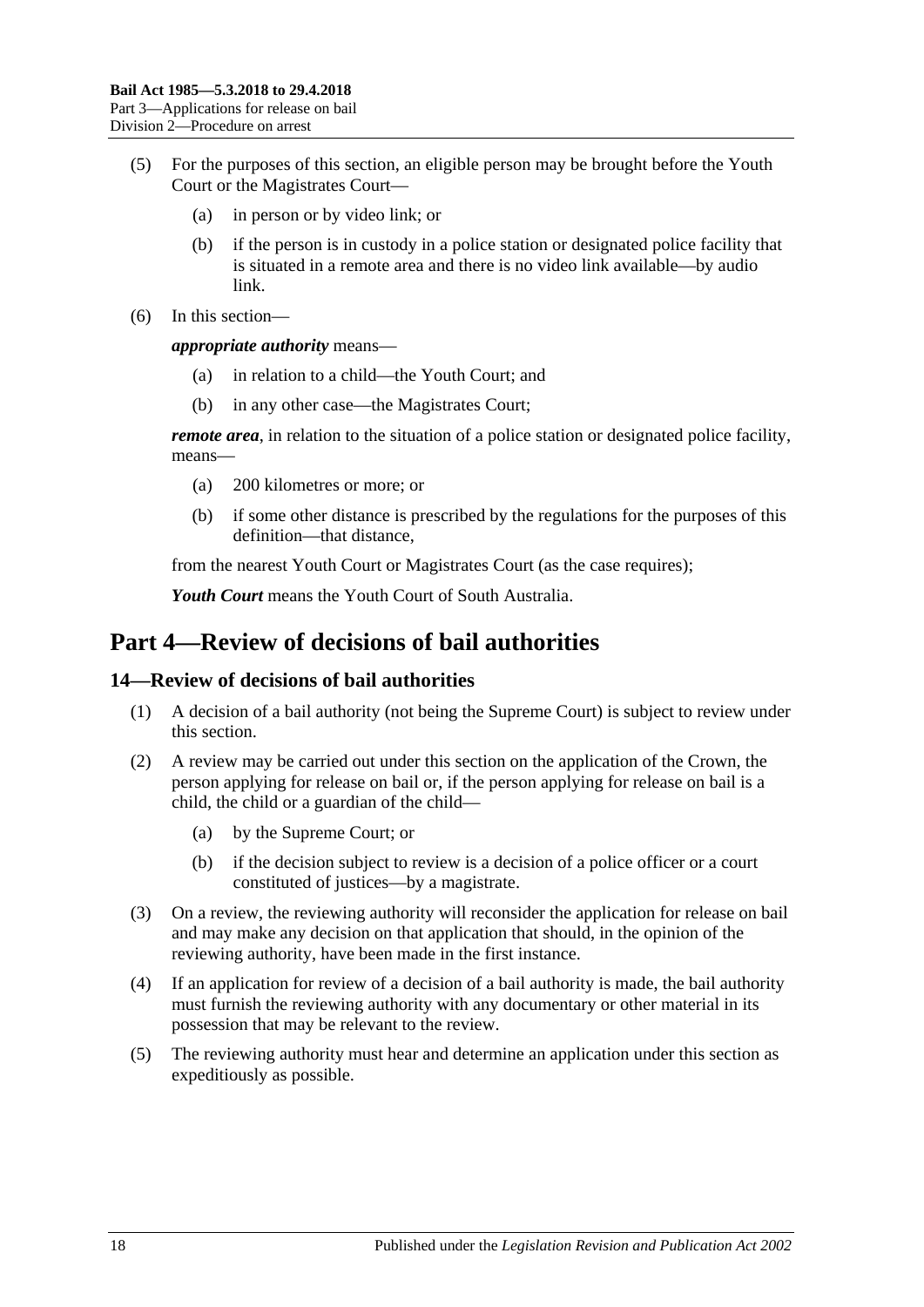#### <span id="page-18-1"></span><span id="page-18-0"></span>**15—Telephone review**

- (1) Subject to this section, if—
	- (a) an arrested person makes an application for release on bail to a police officer or a court constituted of justices; and
	- (b) the person is dissatisfied with the decision made on the application; and
	- (c) there is no magistrate in the vicinity immediately available to review the decision,

the police officer or justices who made the decision must, on the written application of the person, contact a magistrate by telephone for the purpose of having the decision reviewed.

- (2) [Subsection](#page-18-1) (1) does not apply to the following persons who have been arrested who are dissatisfied with the decision made on the person's application for release on bail:
	- (a) an arrested person (other than a child) who is dissatisfied with a decision made on application to a police officer on arrest who can be brought before the Magistrates Court constituted of a magistrate by not later than 4 pm on the next day following the day of arrest;
	- (b) an arrested person (other than a child) who is a prescribed applicant within the meaning of [section](#page-10-0) 10A who is dissatisfied with the decision made on application to a police officer on arrest.
- (3) If the arrested person is a child, the written application under [subsection](#page-18-1) (1) may be made on behalf of the child by a guardian of the child.
- (4) If, in relation to the original application for bail, compliance with [section](#page-8-4) 8(1) was not required under [section](#page-8-3) 8(1a) in that the application was not required in writing, the application for a telephone review under [subsection](#page-18-1) (1) may be made orally.
- (5) If the police officer who made the decision is not immediately available to contact a magistrate, contact must be made by another police officer of or above the rank of sergeant or the responsible officer for the police station.
- (6) If a magistrate is contacted under [subsection](#page-18-1) (1), the following provisions apply:
	- (a) the magistrate must make such inquiries as the magistrate thinks necessary to satisfy himself or herself of the genuineness of the application for review;
	- (b) the police officer or justices who made the telephone contact must explain to the magistrate—
		- (i) the circumstances of the application for bail; and
		- (ii) the nature of the decision made on the application; and
		- (iii) the reasons for that decision;
	- (c) the magistrate must then speak with the person who applied for bail or any legal practitioner representing or assisting that person, and any other person who may be present and who may, in the opinion of the magistrate, assist in explaining the circumstances of the particular case for the purpose of ensuring that the magistrate is fully informed—
		- (i) of the grounds and circumstances of the application for bail; and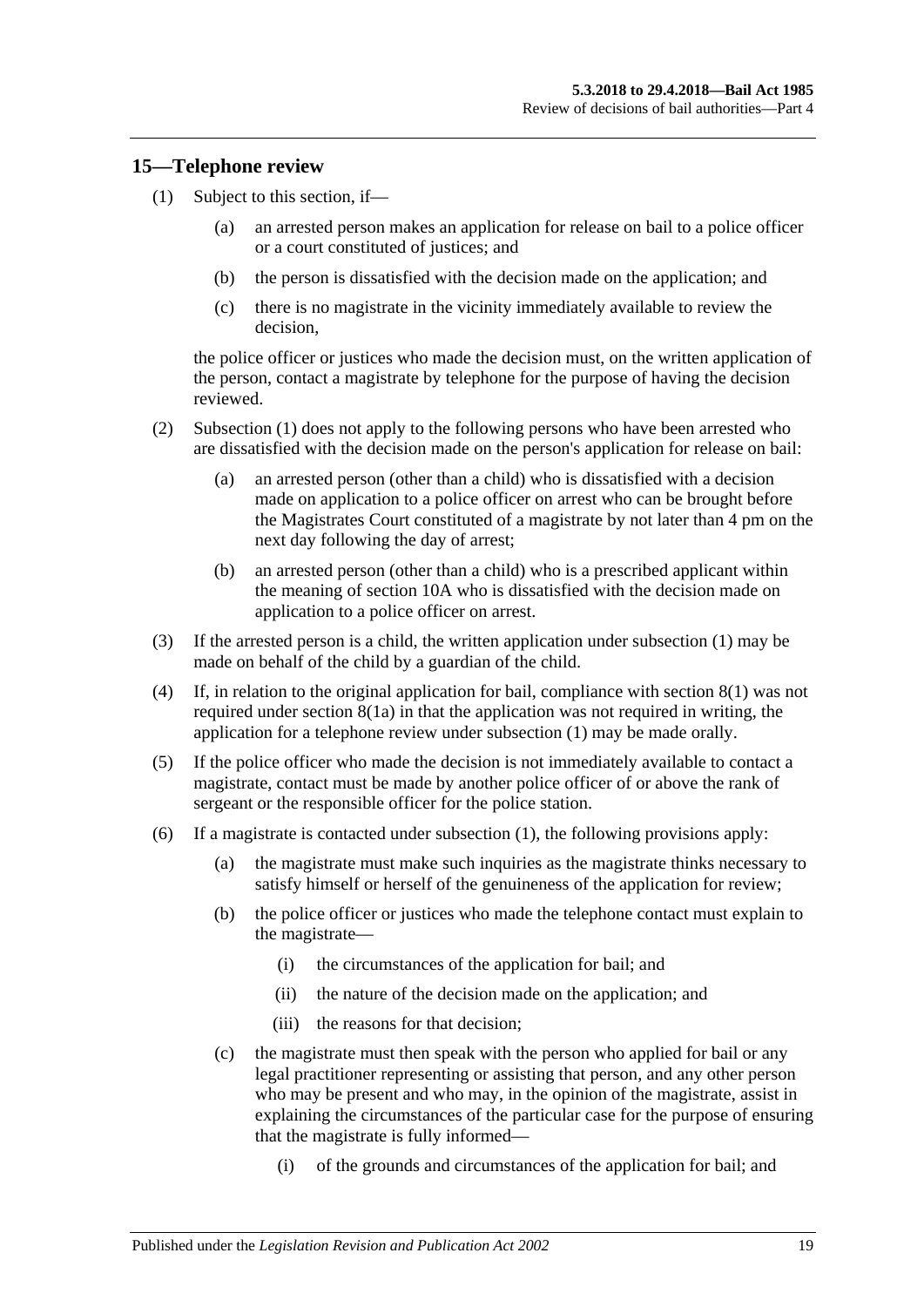- (ii) of the reasons for the applicant's dissatisfaction with the decision taken on the application; and
- (iii) if the applicant is a child—of the circumstances of the child;
- (d) if the decision that is the subject of the review was made by justices—the magistrate must then speak with—
	- (i) if the police officer who appeared before the justices and opposed the application for bail is present and wishes to speak in relation to the application for review—the police officer; or
	- (ii) if that police officer is not immediately available—another police officer who is present and wishes to speak in relation to the application for review;
- (e) the magistrate must then advise the police officer or justices who made the telephone contact of the decision on review, and bail must then be granted or refused in accordance with that decision.
- (7) For the purposes of subsection (2), an arrested person can be brought before the Magistrates Court—
	- (a) in person or by video link; or
	- (b) if the person is in custody in a police station or designated police facility that is situated in a remote area and there is no video link available—by audio link.
- (8) In this section—

*remote area*, in relation to the situation of a police station or designated police facility, means—

- (a) 200 kilometres or more; or
- (b) if some other distance is prescribed by the regulations for the purposes of this definition—that distance,

from the nearest Magistrates Court.

### <span id="page-19-0"></span>**15A—Review of magistrate's decision by Supreme Court**

- (1) Subject to this section, a decision of a magistrate on a review of a decision of a bail authority is subject to review by the Supreme Court.
- (2) A review may be carried out under this section on the application of the Crown, the person applying for release on bail or, if the person applying for release on bail is a child, the child or a guardian of the child.
- (3) A review under this section may only occur with the permission of the Supreme Court (which should only be granted if it appears that there may have been some error of law or fact).

### <span id="page-19-1"></span>**16—Stay of release on application for review**

- (1) Despite any other provision of this Act, if—
	- $(a)$ 
		- (i) a bail authority decides to release a person on bail; or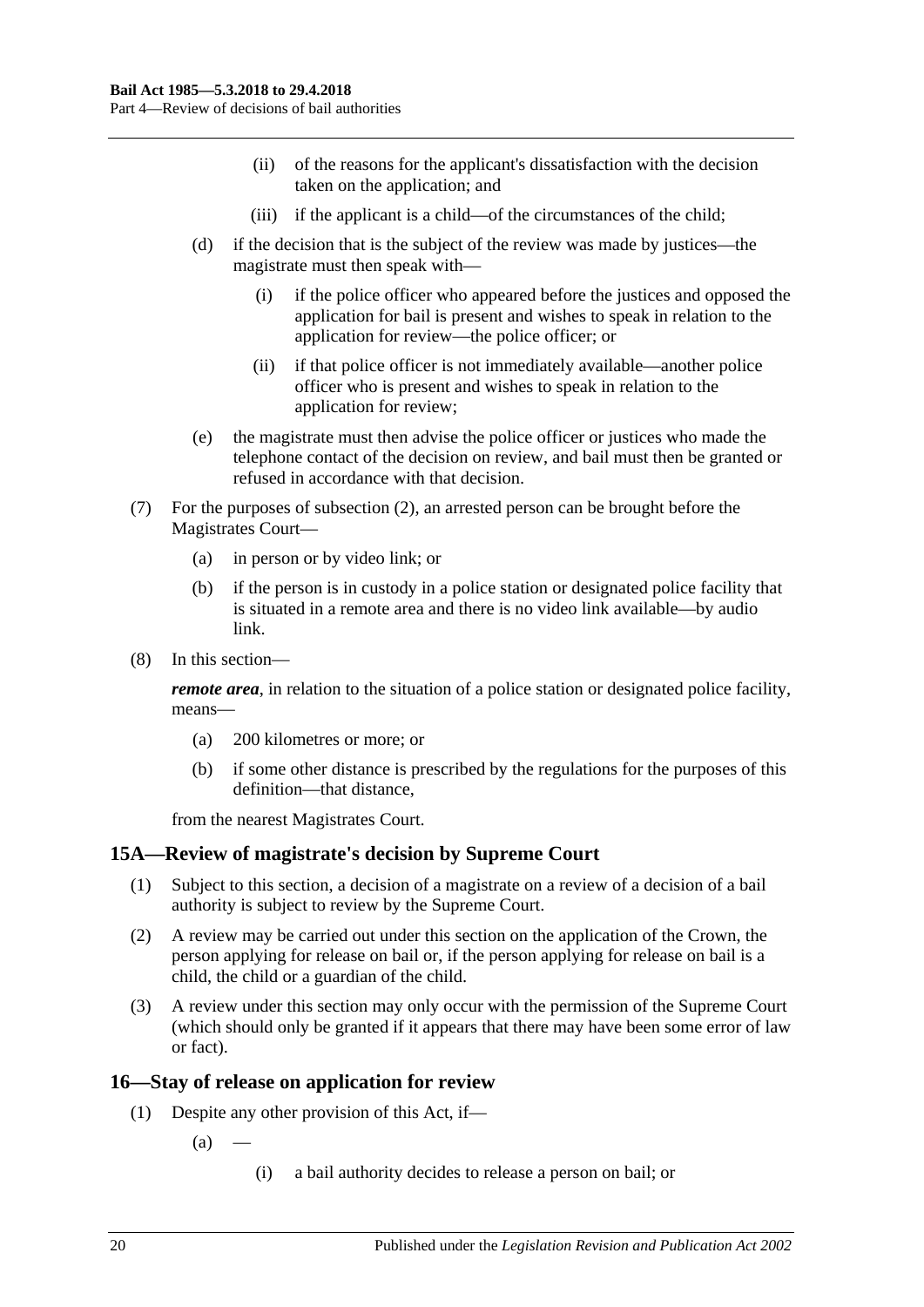- (ii) on a review by a magistrate of a decision of a bail authority, the magistrate decides to release a person on bail; and
- (b) a police officer or counsel on behalf of the Crown immediately indicates that an application for review of the decision will be made under this Part,

the release must be deferred.

- <span id="page-20-2"></span>(2) The period of deferral ends—
	- (a) if an application for a review is to be made—
		- (i) if the reviewing authority is satisfied that there is proper reason to fix a period longer than 72 hours for the period of deferral—at the end of the fixed period; or
		- (ii) in any other case—
			- (A) on the completion of the review; or
			- (B) when 72 hours elapses,

whichever occurs first; or

- (b) if the Crown does not intend to proceed with the review—
	- (i) when the notice of discontinuance is filed on behalf of the Crown with the bail authority; or
	- (ii) when 72 hours elapses,

whichever occurs first.

- (3) If a person is released on bail under [subsection](#page-20-2) (2) (other than on the completion of a review), the conditions of bail are those that would have applied had the person's release not been deferred.
- (4) In this section—

*reviewing authority* means a magistrate or the Supreme Court, as the case may be.

# <span id="page-20-0"></span>**Part 5—Enforcement and termination of bail**

#### <span id="page-20-1"></span>**17—Non-compliance with bail agreement constitutes offence**

(1) A person who, without reasonable excuse, contravenes or fails to comply with a term or condition of a bail agreement is guilty of an offence.

Maximum penalty: \$10 000 or imprisonment for 2 years.

- (2) A penalty imposed under this section must not exceed the maximum penalty that may be imposed for the principal offence.
- (3) A penalty imposed under this section is in addition to any pecuniary forfeiture that the convicted person suffers or may suffer in consequence of the offence.
- (4) A reference in this section to the principal offence is a reference to—
	- (a) the offence with which the person released on bail was charged; or
	- (b) if that person was charged with a number of offences—that one of the offences that attracts the highest penalty.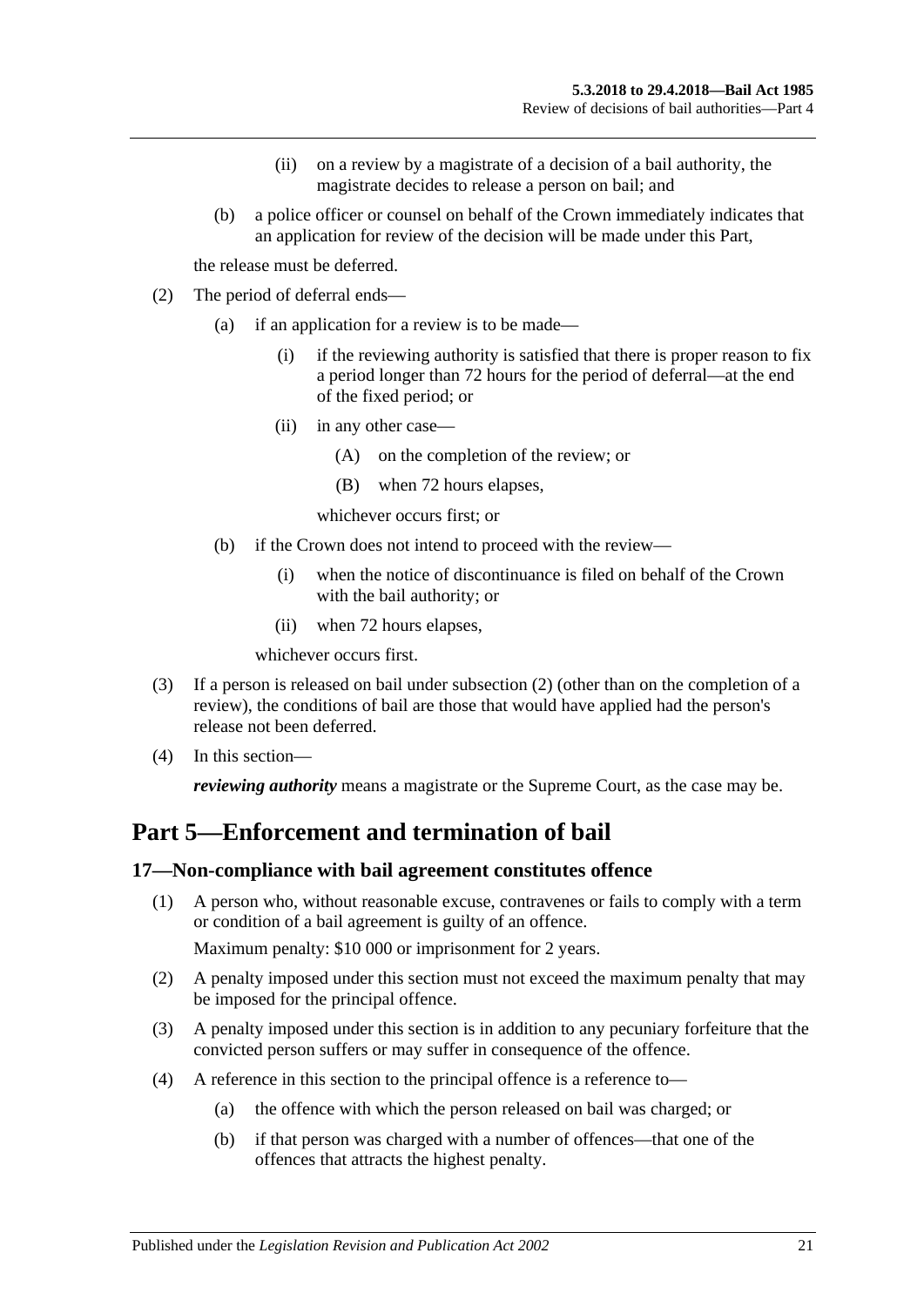### <span id="page-21-0"></span>**17A—Guarantor must inform member of police force if person fails to comply with bail agreement**

If a guarantor knows, or has reasonable cause to suspect, that the person released under the bail agreement has failed to comply with a term or condition of the agreement in relation to which his or her guarantee has been given, the guarantor must take reasonable steps to inform a police officer that the failure has, or may have, occurred.

Maximum penalty: \$1 250.

#### <span id="page-21-1"></span>**18—Arrest of eligible person on non-compliance with bail agreement**

- (1) If it appears to a court or justice that a person released on bail has contravened or failed to comply with a term or condition of a bail agreement, it may—
	- (a) revoke the bail agreement; and
	- (b) if it appears necessary or desirable to do so—issue a warrant for the person's arrest.
- <span id="page-21-3"></span>(2) A police officer may arrest without warrant a person released on bail if he or she has reasonable grounds for believing that the person—
	- (a) intends to abscond; or
	- (b) is contravening or failing to comply with a bail agreement; or
	- (c) has contravened or failed to comply with a bail agreement.
- (3) A person who is arrested without warrant pursuant to [subsection](#page-21-3) (2) must, after being delivered into custody at a police station or designated police facility, be brought as soon as practicable before—
	- (a) the court before which the person is bound to appear; or
	- (b) the Magistrates Court.

#### <span id="page-21-4"></span><span id="page-21-2"></span>**19—Estreatment**

- (1) If a person who has been released under a bail agreement contravenes or fails to comply with a term or condition of the agreement—
	- (a) the court before which that person is bound to appear; or
	- (b) the Magistrates Court,

may, on the application of the Crown or on its own initiative, order that a pecuniary forfeiture stipulated in a bail agreement or a guarantee be carried into effect.

- (2) An order for pecuniary forfeiture under [subsection](#page-21-4) (1) may provide that the order is not to be carried into effect until a subsequent day to be fixed by the court making the order.
- (3) If a court makes an order under this section, the court may at any time for any sufficient reason, on the application of the person in relation to whom the order is made or on its own initiative—
	- (a) reduce the amount of the forfeiture as stipulated in the bail agreement or guarantee; or
	- (b) rescind its order.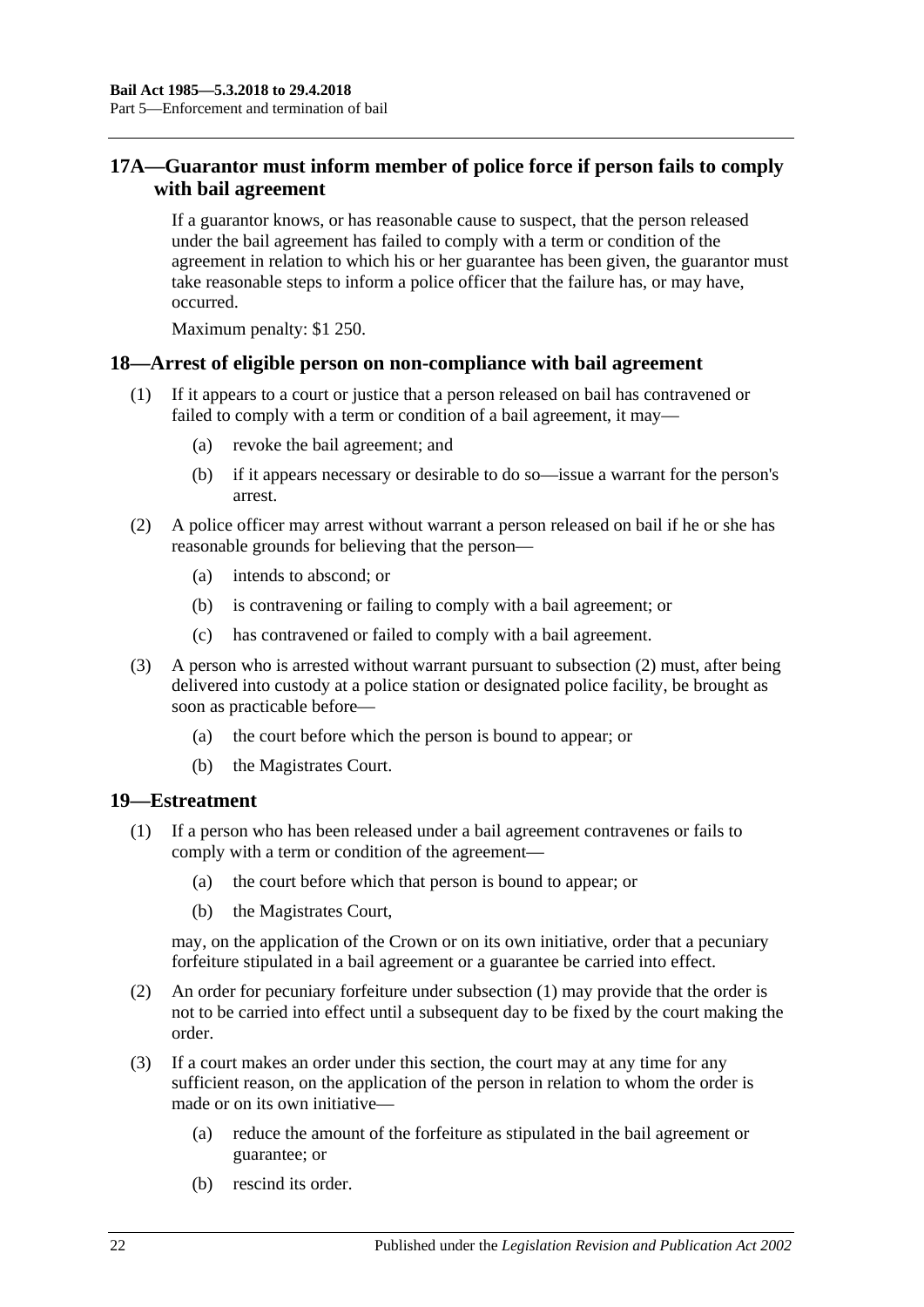- (3a) A court that makes an order under this section may allow time for payment of the amount forfeited and, if appropriate, direct that the amount be paid in instalments.
- (4) The amount of a pecuniary forfeiture that is carried into effect pursuant to an order under this section may be recovered as a fine.

#### <span id="page-22-0"></span>**19A—Arrest of person who is serious and organised crime suspect**

If it appears to a court that—

- (a) the matters referred to in section  $3A(1)(a)$ , [\(b\)](#page-3-3) and [\(c\)](#page-3-4) apply in relation to a person who has been released on bail; but
- (b) no application was made by a police officer to the bail authority for a determination to that effect,

the court may—

- (c) revoke the bail agreement; and
- (d) if it appears necessary or desirable to do so—issue a warrant for the person's arrest.

#### <span id="page-22-1"></span>**19B—Arrest of person who is or becomes a terror suspect**

- $(1)$  If—
	- (a) a person who has been released under a bail agreement becomes a terror suspect while subject to the bail agreement; or
	- (b) a terror suspect who has been released under a bail agreement is the subject of a certificate issued by the Commissioner of Police under this section,

the bail agreement is taken to be revoked and a police officer may arrest the person without warrant.

- (2) The Commissioner of Police may issue a certificate for the purposes of this section in relation to a terror suspect who has been released under a bail agreement certifying that the Commissioner is satisfied that significant new information has come to light in relation to the person that should be considered by a bail authority.
- (3) In any proceedings, a document that appears to be a certificate issued by the Commissioner of Police under this section may be admitted in evidence and is proof, in the absence of proof to the contrary, of the matter so certified.

#### <span id="page-22-2"></span>**20—Termination of bail agreement**

When a person who is on bail is sentenced, or discharged without sentence, the bail agreement and guarantees (if any) terminate.

# <span id="page-22-3"></span>**Part 6—Miscellaneous**

### <span id="page-22-4"></span>**21—Evidence**

An apparently genuine document purporting to be a bail agreement or guarantee, or a copy of a bail agreement or guarantee, will be accepted by any court or justice as evidence of the bail agreement or guarantee and of its terms and conditions.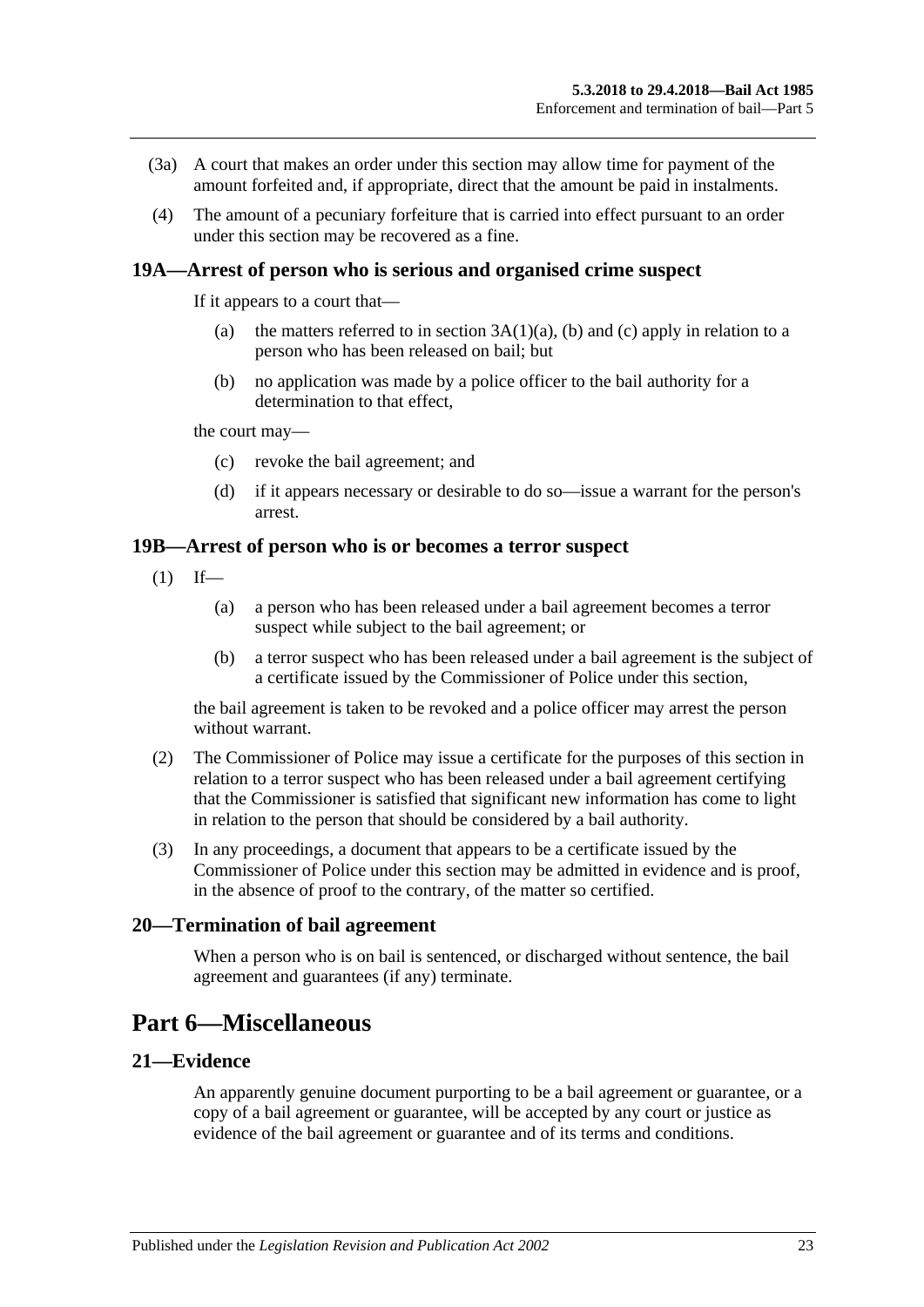### <span id="page-23-0"></span>**21A—Applications on behalf of the Crown**

An application may be made or a consent given under this Act on behalf of the Crown  $by-$ 

- (a) the Director of Public Prosecutions; or
- (b) a person acting on the instructions of the Crown; or
- (c) any police officer.

#### <span id="page-23-1"></span>**21B—Intervention programs**

- (1) When a court releases a person who has been charged with an offence on bail, the court may make it a condition of the bail agreement that the person undertake an intervention program.
- (2) Before imposing any such condition, the court must—
	- (a) satisfy itself that—
		- (i) the person is eligible for the services to be included on the program in accordance with applicable eligibility criteria (if any); and
		- (ii) those services are available for the person at a suitable time and place; and
	- (b) give consideration to any representations made by the person in relation to the program.
- (3) The court may make appropriate orders for assessment of the person to determine—
	- (a) a form of intervention program that is appropriate for the person; and
	- (b) the person's eligibility for the services included on the program,

and may release the person on bail on condition that he or she undertake the assessment as ordered.

- <span id="page-23-2"></span>(4) If a bail agreement contains a condition under this section—
	- (a) the person released on bail under the agreement must comply with conditions regulating his or her participation in the assessment or intervention program notified from time to time by the person's case manager; and
	- (b) a failure to comply with a requirement under [paragraph](#page-23-2) (a) may be regarded as a breach of a condition of the bail agreement.
- (5) The court may, at any time, on application by a person released on bail on condition that he or she participate in an assessment or intervention program, make an order revoking or varying the condition.
- (6) If an intervention program manager considers that—
	- (a) a person has failed to comply with a condition regulating the person's participation in an assessment or intervention program; and
	- (b) the failure to comply (of itself or in connection with other matters) suggests that the person is unwilling to participate in the assessment or program as directed,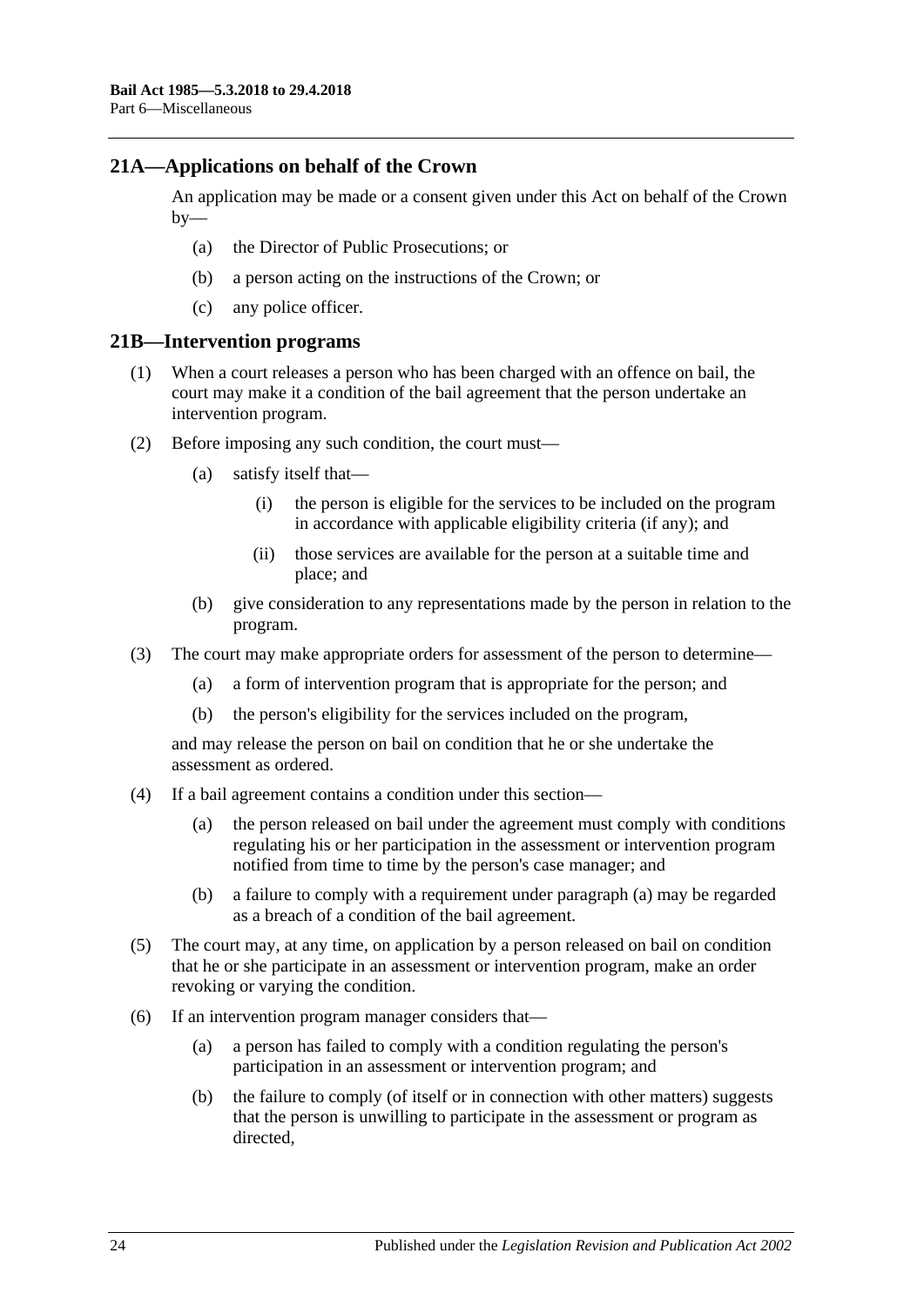the manager must refer the matter to the court and the court must then determine whether the failure to comply constitutes a breach of the bail agreement.

- (7) A certificate apparently signed—
	- (a) by an intervention program manager as to—
		- (i) whether the services to be included on a program are available for a particular person and, if so, when they will be available; or
		- (ii) whether a particular person is eligible for the services to be included on a program; or
	- (b) by a case manager as to whether a particular person has complied with conditions regulating his or her participation in an assessment or intervention program,

is admissible as evidence of the matter so certified.

#### <span id="page-24-0"></span>**21C—Power of delegation—intervention program manager**

- (1) An intervention program manager may, by instrument in writing, delegate a power or function under this Act—
	- (a) to a particular person; or
	- (b) to the person for the time being performing particular duties or holding or acting in a particular position.
- (2) A power or function so delegated under this section may, if the instrument of delegation so provides, be further delegated.
- (3) A delegation—
	- (a) may be absolute or conditional; and
	- (b) does not derogate from the power of the delegator to act in a matter; and
	- (c) is revocable at will.

#### <span id="page-24-1"></span>**22—False information on bail applications**

A person who provides false information in an application for release on bail knowing it to be false is guilty of an offence.

Maximum penalty: \$1 250.

#### <span id="page-24-2"></span>**23—Period of release on bail not to count as part of sentence**

If a person under sentence of imprisonment is released on bail pending the hearing and determination of an appeal, the period of release does not count as part of the sentence.

#### <span id="page-24-3"></span>**23A—Bail authority to consider intervention orders**

- (1) If a police officer or a person representing the Crown in bail proceedings is made aware that the victim of the alleged offence, or a person otherwise connected with proceedings for the alleged offence, feels a need for protection from the alleged offender or any other person associated with the alleged offender—
	- (a) the police officer or other person must ensure that the perceived need for protection is brought to the attention of the bail authority; and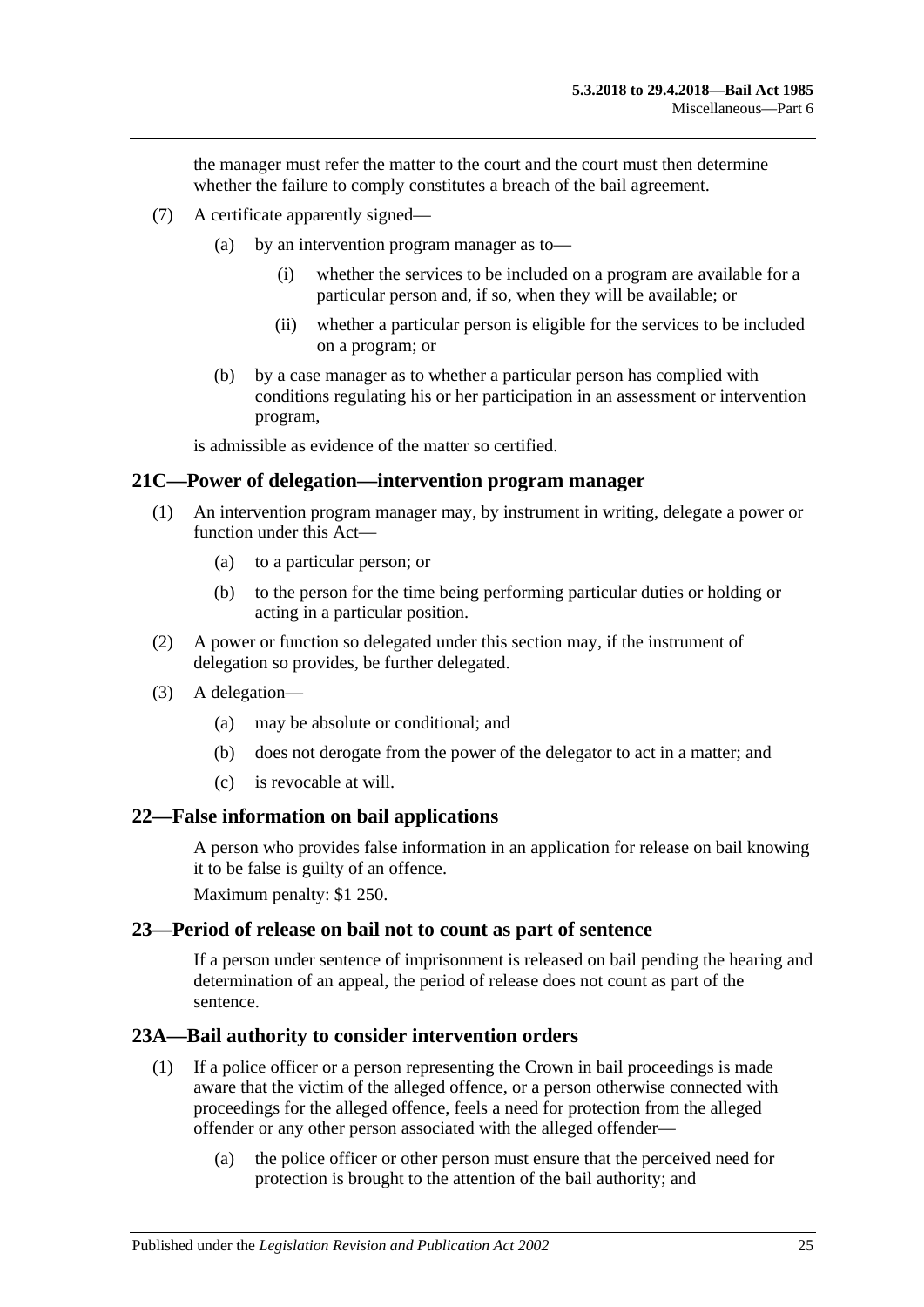- (b) the bail authority must consider—
	- (i) if the bail authority is a court—whether to issue an intervention order in accordance with this section; or
	- (ii) in any other case—whether to apply to the Magistrates Court for an intervention order under the *[Intervention Orders \(Prevention of](http://www.legislation.sa.gov.au/index.aspx?action=legref&type=act&legtitle=Intervention%20Orders%20(Prevention%20of%20Abuse)%20Act%202009)  [Abuse\) Act](http://www.legislation.sa.gov.au/index.aspx?action=legref&type=act&legtitle=Intervention%20Orders%20(Prevention%20of%20Abuse)%20Act%202009) 2009*.
- (2) If an applicant for bail is a serious and organised crime suspect, the bail authority must, on its own initiative, consider—
	- (a) if the bail authority is a court—whether to issue an intervention order in accordance with this section; or
	- (b) in any other case—whether to apply to the Magistrates Court for an intervention order under the *[Intervention Orders \(Prevention of Abuse\)](http://www.legislation.sa.gov.au/index.aspx?action=legref&type=act&legtitle=Intervention%20Orders%20(Prevention%20of%20Abuse)%20Act%202009)  Act [2009](http://www.legislation.sa.gov.au/index.aspx?action=legref&type=act&legtitle=Intervention%20Orders%20(Prevention%20of%20Abuse)%20Act%202009)*.
- (3) A court may, when determining a bail application, exercise the powers of the Magistrates Court to issue against the applicant or any person associated with the applicant, an intervention order under the *[Intervention Orders \(Prevention of Abuse\)](http://www.legislation.sa.gov.au/index.aspx?action=legref&type=act&legtitle=Intervention%20Orders%20(Prevention%20of%20Abuse)%20Act%202009)  Act [2009](http://www.legislation.sa.gov.au/index.aspx?action=legref&type=act&legtitle=Intervention%20Orders%20(Prevention%20of%20Abuse)%20Act%202009)* as if an application had been made under that Act against the applicant or other person.
- (4) An order issued under this section has effect as an intervention order under the *[Intervention Orders \(Prevention of Abuse\) Act](http://www.legislation.sa.gov.au/index.aspx?action=legref&type=act&legtitle=Intervention%20Orders%20(Prevention%20of%20Abuse)%20Act%202009) 2009*.

#### <span id="page-25-0"></span>**24—Act not to affect provisions relating to intervention and restraining orders**

Except as provided in [section](#page-24-3) 23A, nothing in this Act affects the operation of—

- (a) the *[Intervention Orders \(Prevention of Abuse\) Act](http://www.legislation.sa.gov.au/index.aspx?action=legref&type=act&legtitle=Intervention%20Orders%20(Prevention%20of%20Abuse)%20Act%202009) 2009*; or
- (b) the provisions of the *[Summary Procedure Act](http://www.legislation.sa.gov.au/index.aspx?action=legref&type=act&legtitle=Summary%20Procedure%20Act%201921) 1921* relating to restraining orders.

#### <span id="page-25-1"></span>**25—Non-application of 48 Geo. III c. 58 in this State**

The Act of the Imperial Parliament 48 Geo. III c. 58 has no further force or effect in this State.

#### <span id="page-25-2"></span>**26—Regulations**

The Governor may make such regulations as are contemplated by this Act or as are necessary or expedient for the purposes of this Act.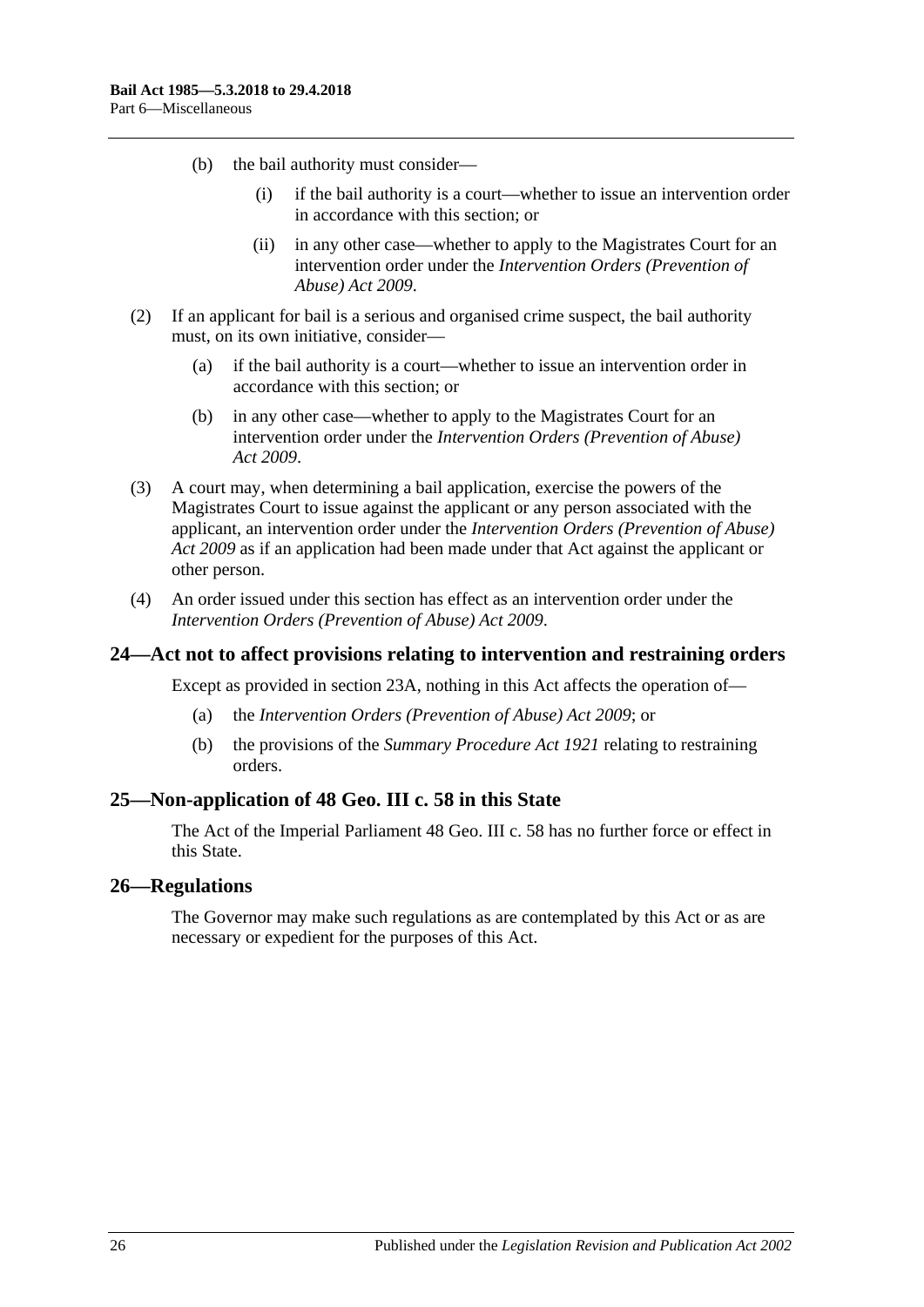# <span id="page-26-0"></span>**Legislative history**

### **Notes**

- Amendments of this version that are uncommenced are not incorporated into the text.
- Please note—References in the legislation to other legislation or instruments or to titles of bodies or offices are not automatically updated as part of the program for the revision and publication of legislation and therefore may be obsolete.
- Earlier versions of this Act (historical versions) are listed at the end of the legislative history.
- For further information relating to the Act and subordinate legislation made under the Act see the Index of South Australian Statutes or www.legislation.sa.gov.au.

# **Principal Act and amendments**

New entries appear in bold.

| Year | No | Title                                                                                           | Assent     | Commencement                                                           |
|------|----|-------------------------------------------------------------------------------------------------|------------|------------------------------------------------------------------------|
| 1985 | 5  | Bail Act 1985                                                                                   | 7.3.1985   | 7.7.1985 (Gazette 9.5.1985 p1399)                                      |
| 1986 | 33 | Statutes Amendment (Children's Bail) 10.4.1986<br>Act 1986                                      |            | 30.3.1987 (Gazette 26.2.1987 p440)                                     |
| 1987 | 32 | <b>Bail Act Amendment Act 1987</b>                                                              | 23.4.1987  | 4.10.1987 (Gazette 30.7.1987 p273)                                     |
| 1990 | 23 | <b>Statute Law Revision Act 1990</b>                                                            | 26.4.1990  | Sch 2-29.6.1990 (Gazette 14.6.1990<br>p1606                            |
| 1991 | 49 | <b>Director of Public Prosecutions</b><br>Act 1991                                              | 21.11.1991 | 6.7.1992 (Gazette 25.6.1992 p1869)                                     |
| 1991 | 69 | <b>Statutes Repeal and Amendment</b><br>(Courts) Act 1991                                       | 12.12.1991 | 6.7.1992 (Gazette 2.7.1992 p209)                                       |
| 1993 | 62 | <b>Statutes Amendment (Courts)</b><br>Act 1993                                                  | 27.5.1993  | ss 19-23-1.7.1993 (Gazette 24.6.1993<br>p2047                          |
| 1993 | 94 | <b>Statutes Repeal and Amendment</b><br>(Children's Protection and Young<br>Offenders) Act 1993 | 4.11.1993  | 1.1.1994 (Gazette 4.11.1993 p2177)                                     |
| 1994 | 22 | Domestic Violence Act 1994                                                                      | 26.5.1994  | 1.8.1994 (Gazette 14.7.1994 p68)                                       |
| 1995 | 27 | <b>Statutes Amendment</b><br>(Attorney-General's Portfolio)<br>Act 1995                         | 27.4.1995  | ss 4-11-10.7.1995 (Gazette 29.6.1995<br>p2973                          |
| 1996 | 67 | <b>Statutes Amendment</b><br>(Attorney-General's Portfolio)<br>Act 1996                         | 15.8.1996  | ss 4 & 5-17.10.1996 (Gazette<br>17.10.1996 p1361)                      |
| 1999 | 42 | <b>Statutes Amendment and Repeal</b><br>(Justice Portfolio) Act 1999                            | 5.8.1999   | Pt 3 (ss $5-10$ )-1.9.2000 (Gazette<br>11.5.2000 p2472)                |
| 2005 | 49 | <b>Statutes Amendment (Intervention</b><br>Programs and Sentencing Procedures)<br>Act 2005      | 27.10.2005 | Pt 2 (ss $4 \& 5$ ) and Sch 1-19.12.2005<br>(Gazette 15.12.2005 p4326) |
| 2005 | 56 | Justices of the Peace Act 2005                                                                  | 17.11.2005 | Sch 2 (cl 7)-1.7.2006 (Gazette<br>22.6.2006 p2012)                     |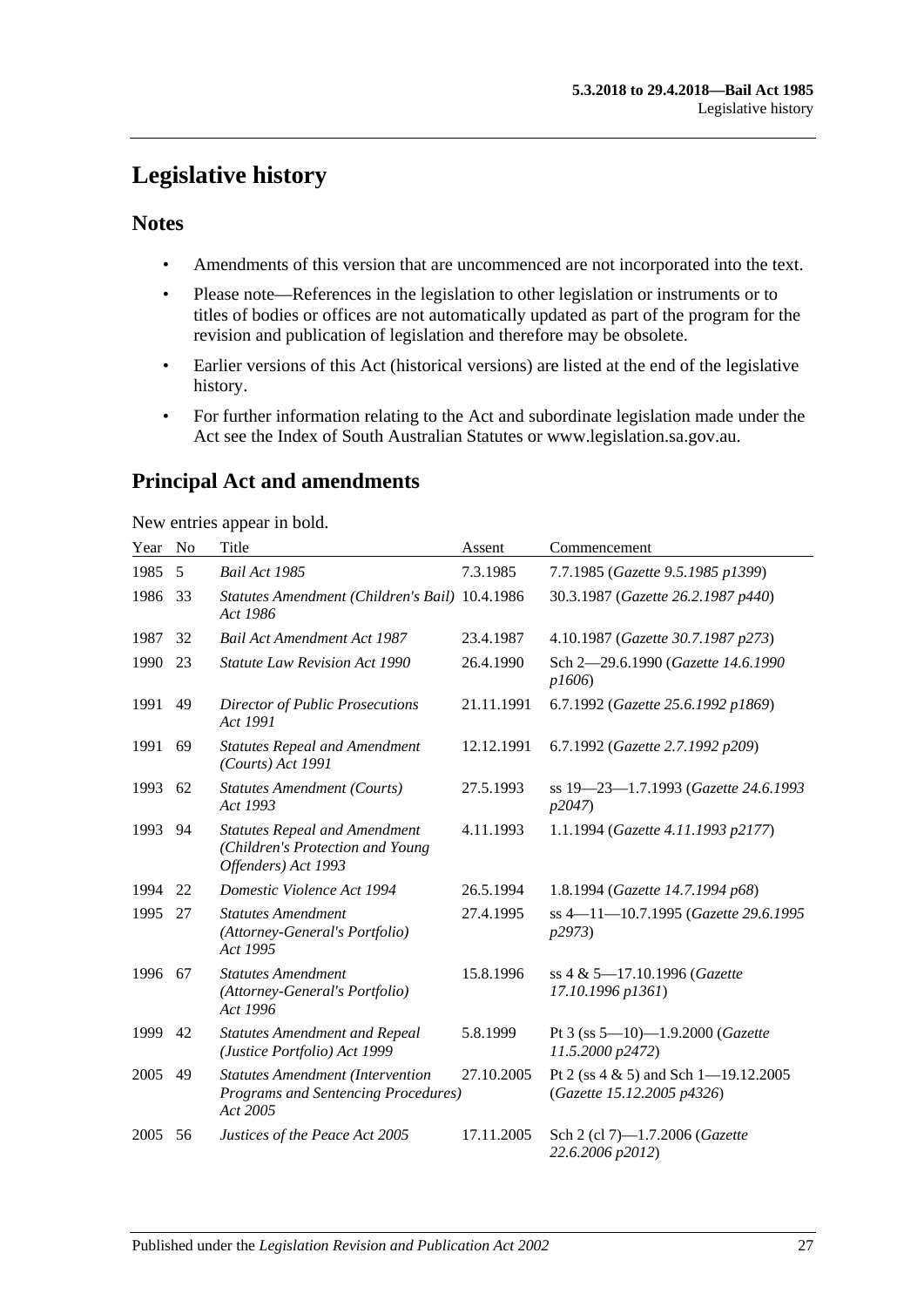### **Bail Act 1985—5.3.2018 to 29.4.2018**

Legislative history

| 2005 81 |    | Statutes Amendment (Vehicle and<br>Vessel Offences) Act 2005                       | 8.12.2005  | Pt 3 (s 13)-30.7.2006 (Gazette<br>27.7.2006 p2400)           |
|---------|----|------------------------------------------------------------------------------------|------------|--------------------------------------------------------------|
| 2006    | 17 | <b>Statutes Amendment (New Rules of</b><br>Civil Procedure) Act 2006               | 6.7.2006   | Pt 11 (ss 45-47)-4.9.2006 (Gazette<br>17.8.2006 p2831)       |
| 2007    | 48 | <b>Statutes Amendment (Victims of</b><br>Crime) Act 2007                           | 8.11.2007  | Pt 2 (s 4)-17.7.2008 (Gazette 17.7.2008<br>p3372)            |
| 2008    | 13 | Serious and Organised Crime<br>(Control) Act 2008                                  | 15.5.2008  | Sch 1 (cl 2)-4.9.2008 (Gazette 4.9.2008)<br>p4227)           |
| 2009    | 18 | Cross-border Justice Act 2009                                                      | 21.5.2009  | Sch 1 (cl 2)-1.11.2009 (Gazette<br>29.10.2009 p4982)         |
| 2009    | 73 | Bail (Arson) Amendment Act 2009                                                    | 10.12.2009 | 10.12.2009                                                   |
| 2009    | 85 | Intervention Orders (Prevention of<br>Abuse) Act 2009                              | 10.12.2009 | Sch 1 (cll 2-4)-9.12.2011 (Gazette<br>20.10.2011 p4269)      |
| 2012    | 12 | <b>Statutes Amendment (Serious and</b><br>Organised Crime) Act 2012                | 10.5.2012  | Pt 3 (ss 8-16)-17.6.2012 (Gazette<br>14.6.2012 p2756)        |
| 2012    | 33 | Statutes Amendment (Serious Firearm 27.9.2012<br>Offences) Act 2012                |            | Pt 2 (ss 4-7)-4.3.2013 (Gazette<br>21.2.2013 p485)           |
| 2013    | 41 | Child Sex Offenders Registration<br>(Miscellaneous) Amendment Act 2013             | 3.10.2013  | Sch 1 (cl 1)-22.12.2013 (Gazette<br>19.12.2013 p4923)        |
| 2013    | 60 | <b>Statutes Amendment (Arrest</b><br>Procedures and Bail) Act 2013                 | 7.11.2013  | Pt 2 (ss 4-13) & Sch 1-1.10.2014<br>(Gazette 4.9.2014 p4244) |
| 2015    | 13 | Criminal Law (High Risk Offenders)<br>Act 2015                                     | 9.7.2015   | Sch 1 (cl 2)-25.1.2016 (Gazette<br>11.11.2015 p4886)         |
| 2015    | 14 | Intervention Orders (Prevention of<br>Abuse) (Miscellaneous) Amendment<br>Act 2015 | 9.7.2015   | Sch 1 (cl 1)-1.12.2015 (Gazette<br>19.11.2015 p4975)         |
| 2015    | 46 | Firearms Act 2015                                                                  | 17.12.2015 | Sch 1 (cl 2)-1.7.2017 (Gazette<br>27.6.2017 p2619)           |
| 2016    | 62 | <b>Statutes Amendment (Courts and</b><br>Justice Measures) Act 2016                | 8.12.2016  | Pt 2 (ss 4 & 5)—8.12.2016: s 2(1)                            |
| 2017    | 18 | <b>Summary Procedure (Indictable</b><br><b>Offences</b> ) Amendment Act 2017       | 14.6.2017  | Sch 2 (cll 1, 2 & 41)-5.3.2018 (Gazette<br>12.12.2017 p4961) |
| 2017    | 34 | Bail (Miscellaneous) Amendment<br>Act 2017                                         | 22.8.2017  | 22.8.2017 except Pt 3-9.10.2017<br>(Gazette 4.10.2017 p4231) |
| 2017 53 |    | <b>Statutes Amendment (Sentencing)</b><br>Act 2017                                 | 28.11.2017 | Pt 2 (s 4)-30.4.2018 (Gazette 6.2.2018<br>p612               |
| 2017    | 69 | <b>Statutes Amendment (Terror Suspect 12.12.2017</b><br>Detention) Act 2017        |            | Pt 2 (ss 4 to 10)-26.2.2018 (Gazette<br>13.2.2018 p733)      |
| 2017    | 70 | <b>Statutes Amendment</b><br>(Attorney-General's Portfolio No 3)<br>Act 2017       | 12.12.2017 | Pt 3 (ss 5 to 7)-1.3.2018 (Gazette<br>6.2.2018p610           |

# **Provisions amended**

New entries appear in bold.

Entries that relate to provisions that have been deleted appear in italics.

| $Pr_0$<br>191011<br>11 U | varie<br>$\cdots$<br>אוו<br>ПU. | ешеш<br>. |
|--------------------------|---------------------------------|-----------|
| $\mathbf{D}$             |                                 |           |

Pt 1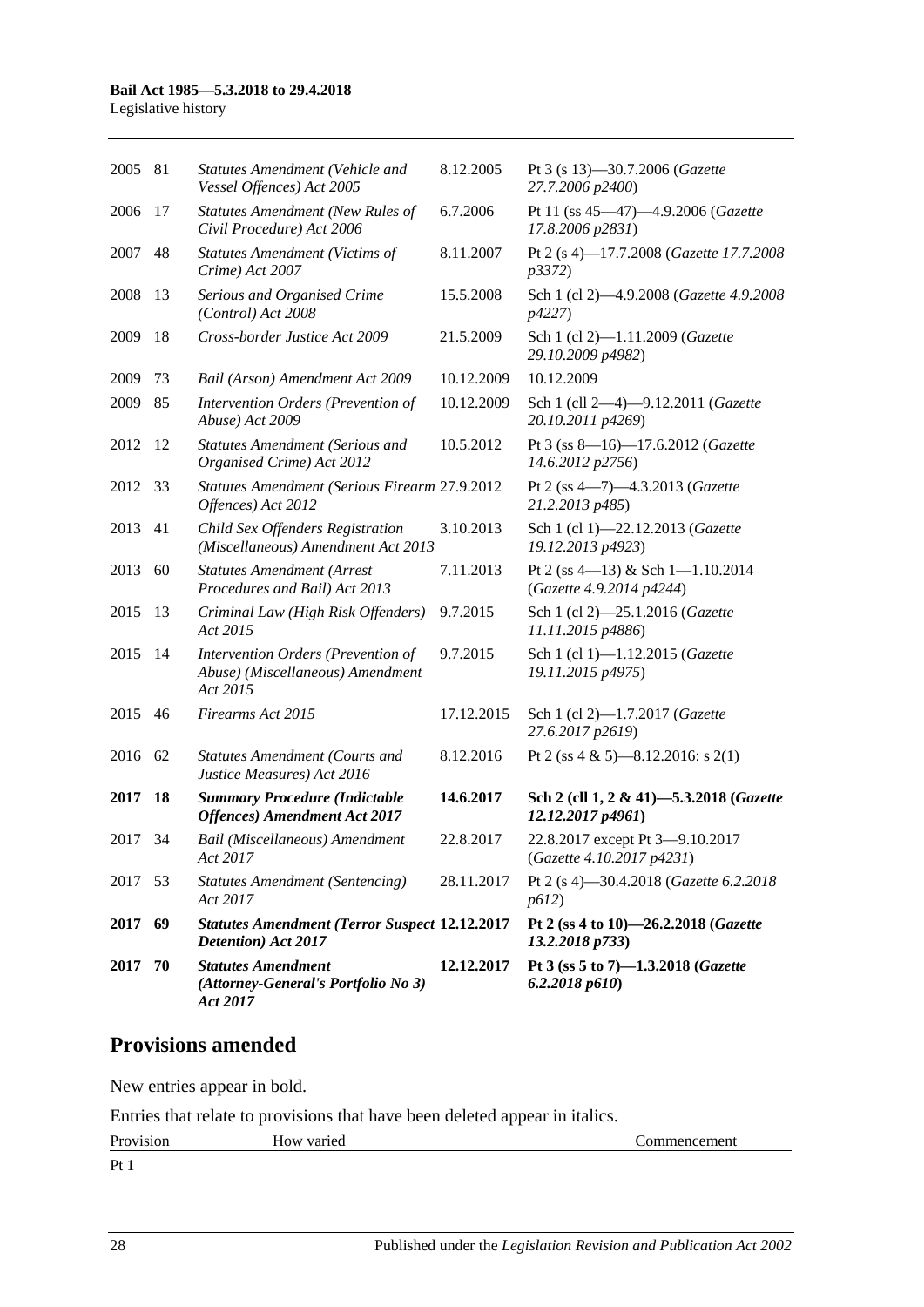#### **5.3.2018 to 29.4.2018—Bail Act 1985** Legislative history

| s <sub>2</sub>                              | deleted by $23/1990 s 3(1)$ (Sch 2)                | 29.6.1990  |
|---------------------------------------------|----------------------------------------------------|------------|
| s(1)                                        |                                                    |            |
| $s \; 3(1)$                                 | s 3 redesignated as s $3(1)$ by $33/1986$ s $3(c)$ | 30.3.1987  |
| ammunition                                  | inserted by $33/2012$ s 4(1)                       | 4.3.2013   |
|                                             | amended by 46/2015 Sch 1 cl 2(1)                   | 1.7.2017   |
| case manager                                | inserted by $49/2005$ s $4(1)$                     | 19.12.2005 |
| <b>Chief Executive</b><br>Officer           | inserted by $12/2012$ s $8(1)$                     | 17.6.2012  |
| child                                       | inserted by $33/1986$ s $3(a)$                     | 30.3.1987  |
| <b>Commonwealth</b><br><b>Criminal Code</b> | inserted by $69/2017$ s $4(1)$                     | 26.2.2018  |
| community<br>corrections officer            | inserted by $42/1999$ s 5                          | 1.9.2000   |
| designated police<br>facility               | inserted by $60/2013$ s $4(1)$                     | 1.10.2014  |
| firearm                                     | inserted by $33/2012$ s 4(2)                       | 4.3.2013   |
|                                             | amended by 46/2015 Sch 1 cl 2(2)                   | 1.7.2017   |
| guardian                                    | inserted by $33/1986$ s $3(b)$                     | 30.3.1987  |
| intervention<br>program                     | inserted by $49/2005$ s $4(2)$                     | 19.12.2005 |
| intervention<br>program manager             | inserted by $49/2005$ s $4(2)$                     | 19.12.2005 |
| officer in charge                           | inserted by $60/2013$ s $4(2)$                     | 1.10.2014  |
|                                             | responsible officer inserted by $60/2013$ s $4(2)$ | 1.10.2014  |
| serious and<br>organised crime<br>offence   | inserted by $12/2012$ s $8(2)$                     | 17.6.2012  |
| serious and<br>organised crime<br>suspect   | inserted by $12/2012$ s $8(2)$                     | 17.6.2012  |
| terrorism<br>intelligence<br>authority      | inserted by $69/2017$ s $4(2)$                     | 26.2.2018  |
| terrorism<br>notification                   | inserted by $69/2017$ s $4(2)$                     | 26.2.2018  |
| terrorist offence                           | inserted by $69/2017$ s $4(2)$                     | 26.2.2018  |
| terror suspect                              | inserted by $69/2017$ s $4(2)$                     | 26.2.2018  |
| training centre                             | inserted by 70/2017 s 5                            | 1.3.2018   |
| victim                                      | amended by 32/1987 s 3                             | 4.10.1987  |
| working day                                 | amended by 34/2017 s 4                             | 22.8.2017  |
| s(2)                                        | inserted by $33/1986$ s 3(c)                       | 30.3.1987  |
|                                             | amended by 23/1990 s 3(1) (Sch 2)                  | 29.6.1990  |
| s3A                                         | inserted by 12/2012 s 9                            | 17.6.2012  |
| s 3A(2)                                     | amended by 18/2017 Sch 2 cl 1                      | 5.3.2018   |
| s <sub>3B</sub>                             | inserted by 69/2017 s 5                            | 26.2.2018  |
| s <sub>4</sub>                              |                                                    |            |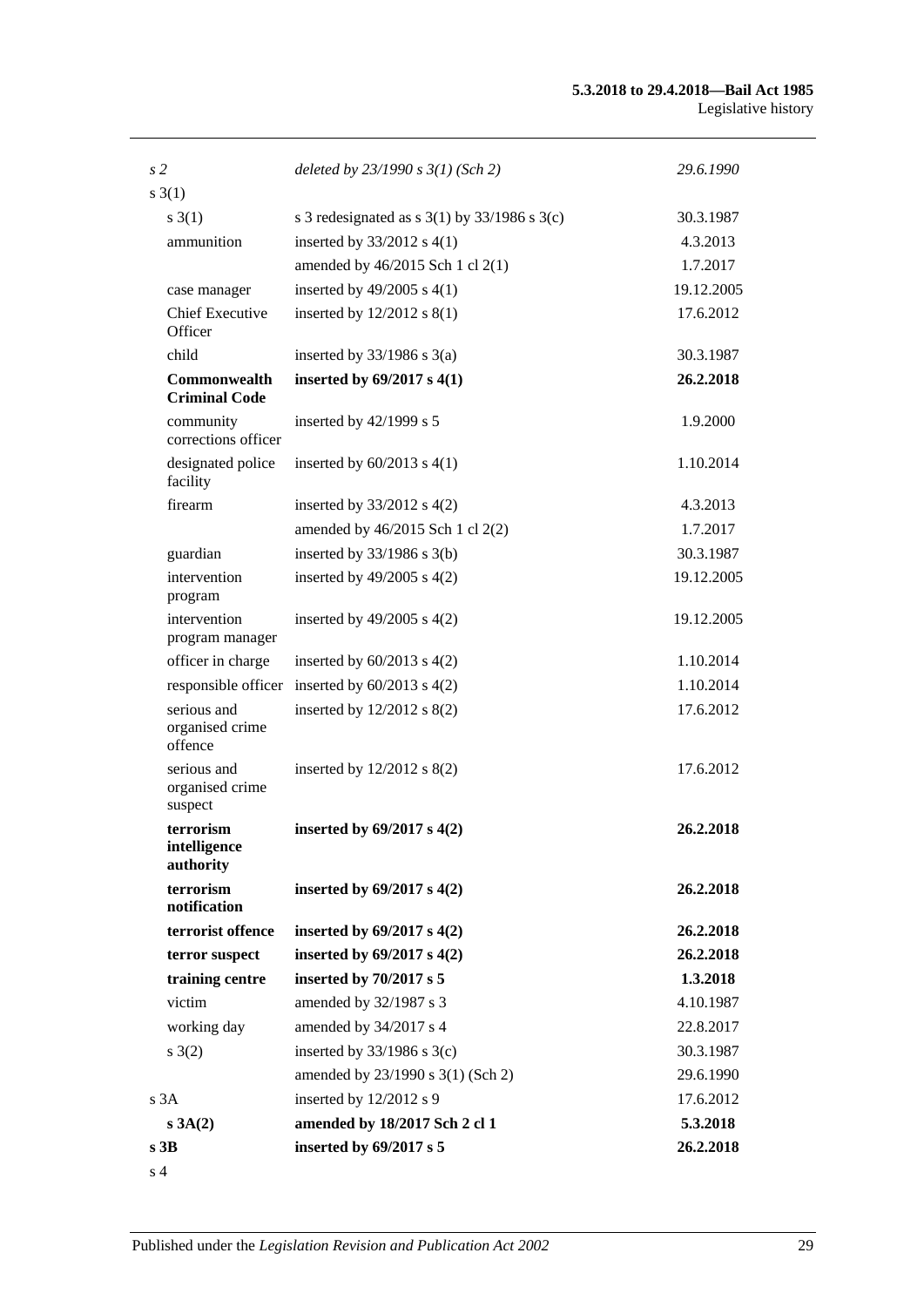#### **Bail Act 1985—5.3.2018 to 29.4.2018** Legislative history

| s(4(1))        | s 4 amended by $33/1986$ s 3(d)                              | 30.3.1987  |
|----------------|--------------------------------------------------------------|------------|
|                | s 4 amended and redesignated as $s$ 4(1) by<br>$32/1987$ s 4 | 4.10.1987  |
|                | amended by 23/1990 s 3(1) (Sch 2)                            | 29.6.1990  |
|                | amended by 62/1993 s 19                                      | 1.7.1993   |
|                | amended by 12/2012 s 10(1)                                   | 17.6.2012  |
|                | amended by $69/2017$ s $6(1)$ , (2)                          | 26.2.2018  |
| s(4(a))        | inserted by $12/2012$ s $10(2)$                              | 17.6.2012  |
| s(4(b))        | inserted by $69/2017$ s $6(3)$                               | 26.2.2018  |
| s(4(2)         | inserted by $32/1987$ s 4(c)                                 | 4.10.1987  |
|                | amended by 60/2013 Sch 1                                     | 1.10.2014  |
| s(4(3))        | inserted by 13/2015 Sch 1 cl 2                               | 25.1.2016  |
| s <sub>5</sub> |                                                              |            |
| s 5(1)         | amended by 32/1987 s 5                                       | 4.10.1987  |
|                | amended by 23/1990 s 3(1) (Sch 2)                            | 29.6.1990  |
|                | amended by 62/1993 s 20                                      | 1.7.1993   |
|                | amended by 27/1995 s 4                                       | 10.7.1995  |
|                | amended by $67/1996$ s $4(a)$                                | 17.10.1996 |
|                | amended by 56/2005 Sch 2 cl 7                                | 1.7.2006   |
|                | amended by 60/2013 s 5, Sch 1                                | 1.10.2014  |
|                | amended by 69/2017 s 7(1)                                    | 26.2.2018  |
| $s\,5(2)$      | substituted by $67/1996$ s $4(b)$                            | 17.10.1996 |
|                | amended by 60/2013 Sch 1                                     | 1.10.2014  |
| s 5(3)         | inserted by $69/2017$ s $7(2)$                               | 26.2.2018  |
| Pt 2           |                                                              |            |
| s 6            |                                                              |            |
| s(6(1))        | amended by 23/1990 s 3(1) (Sch 2)                            | 29.6.1990  |
|                | amended by $62/1993$ s $21(a)$                               | 1.7.1993   |
|                | amended by 42/1999 s 6                                       | 1.9.2000   |
|                | amended by 60/2013 Sch 1                                     | 1.10.2014  |
|                | amended by 18/2017 Sch 2 cl 2                                | 5.3.2018   |
| s(6(1a))       | inserted by $33/1986$ s $3(e)$                               | 30.3.1987  |
|                | amended by 23/1990 s 3(1) (Sch 2)                            | 29.6.1990  |
| s(6(1b))       | inserted by $62/1993$ s $21(b)$                              | 1.7.1993   |
| s(6(3))        | substituted by 32/1987 s 6                                   | 4.10.1987  |
|                | amended by 60/2013 s 6, Sch 1                                | 1.10.2014  |
|                | amended by 62/2016 s 4                                       | 8.12.2016  |
|                | amended by 70/2017 s 6                                       | 1.3.2018   |
| s 6(4)         | substituted by 32/1987 s 6                                   | 4.10.1987  |
|                | amended by 17/2006 s 45                                      | 4.9.2006   |
|                | amended by 60/2013 Sch 1                                     | 1.10.2014  |
| s(6(5)         | inserted by 32/1987 s 6                                      | 4.10.1987  |
|                | amended by 60/2013 Sch 1                                     | 1.10.2014  |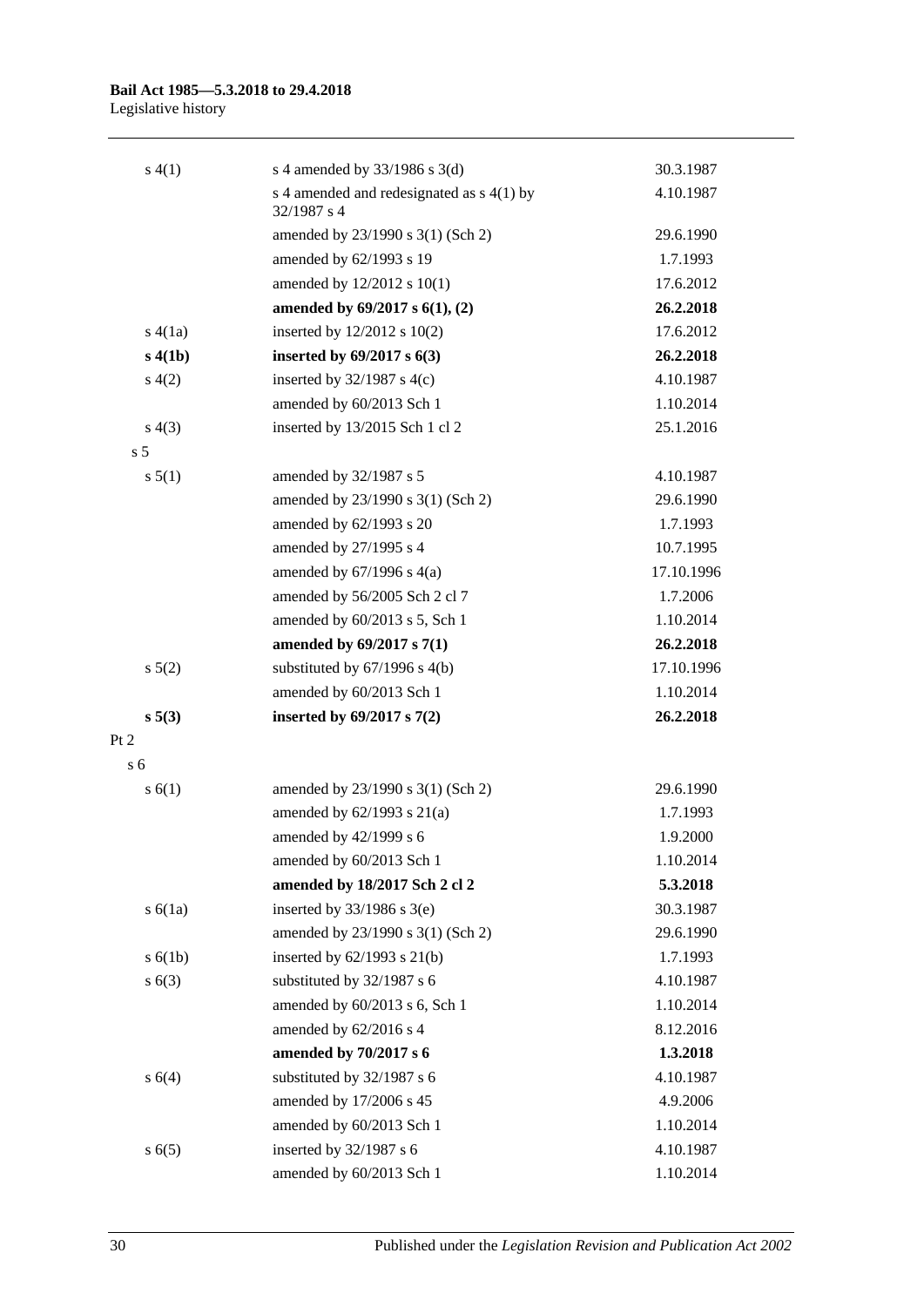| s <sub>7</sub> |                                             |            |
|----------------|---------------------------------------------|------------|
| s(7(1)         | amended by 23/1990 s 3(1) (Sch 2)           | 29.6.1990  |
| s(7(3))        | substituted by 32/1987 s 7                  | 4.10.1987  |
|                | amended by 60/2013 s 7                      | 1.10.2014  |
|                | amended by $62/2016$ s 5                    | 8.12.2016  |
|                | amended by 70/2017 s 7                      | 1.3.2018   |
| $s \, 7(4)$    | substituted by 32/1987 s 7                  | 4.10.1987  |
| $s \, 7(5)$    | inserted by 32/1987 s 7                     | 4.10.1987  |
|                | amended by 60/2013 Sch 1                    | 1.10.2014  |
| s7(6)          | inserted by 32/1987 s 7                     | 4.10.1987  |
| Pt 3           |                                             |            |
| s <sub>8</sub> |                                             |            |
| s(1)           | substituted by 32/1987 s 8                  | 4.10.1987  |
| s(8(1a))       | inserted by $32/1987$ s 8                   | 4.10.1987  |
|                | amended by 23/1990 s 3(1) (Sch 2)           | 29.6.1990  |
| s(2)           | amended by 23/1990 s 3(1) (Sch 2)           | 29.6.1990  |
| s(2a)          | inserted by $33/1986$ s 3(f)                | 30.3.1987  |
|                | amended by 60/2013 Sch 1                    | 1.10.2014  |
| s(3)           | amended by 23/1990 s 3(1) (Sch 2)           | 29.6.1990  |
|                | amended by 60/2013 Sch 1                    | 1.10.2014  |
| s 9            |                                             |            |
| $s \, 9(1)$    | amended by 60/2013 Sch 1                    | 1.10.2014  |
| $s \, 9(2)$    | amended by 23/1990 s 3(1) (Sch 2)           | 29.6.1990  |
|                | amended by 60/2013 Sch 1                    | 1.10.2014  |
| s 10           |                                             |            |
| 10(1)          | amended by 23/1990 s 3(1) (Sch 2)           | 29.6.1990  |
|                | amended by $62/1993$ s $22(a)$              | 1.7.1993   |
|                | (c) deleted by $22/1994$ Sch cl $2(a)$      | 1.8.1994   |
|                | amended by 85/2009 Sch 1 cl 2               | 9.12.2011  |
|                | amended by 60/2013 Sch 1                    | 1.10.2014  |
| 10(2)          | amended by 23/1990 s 3(1) (Sch 2)           | 29.6.1990  |
|                | amended by 60/2013 Sch 1                    | 1.10.2014  |
| $s \ 10(3)$    | inserted by 62/1993 s 22(b)                 | 1.7.1993   |
|                | amended by 60/2013 Sch 1                    | 1.10.2014  |
| s 10(4)        | inserted by 22/1994 Sch cl 2(b)             | 1.8.1994   |
|                | amended by 60/2013 Sch 1                    | 1.10.2014  |
| s 10A          | inserted by 81/2005 s 13                    | 30.7.2006  |
| $s$ 10A $(1a)$ | inserted by 12/2012 s 11(1)                 | 17.6.2012  |
| $s$ 10A $(2)$  | substituted by 48/2007 s 4                  | 17.7.2008  |
|                | substituted by 13/2008 Sch 1 cl 2           | 4.9.2008   |
|                | prescribed applicant amended by 73/2009 s 3 | 10.12.2009 |
|                | amended by 85/2009 Sch 1 cl 3               | 9.12.2011  |
|                | amended by 12/2012 s 11(2)                  | 17.6.2012  |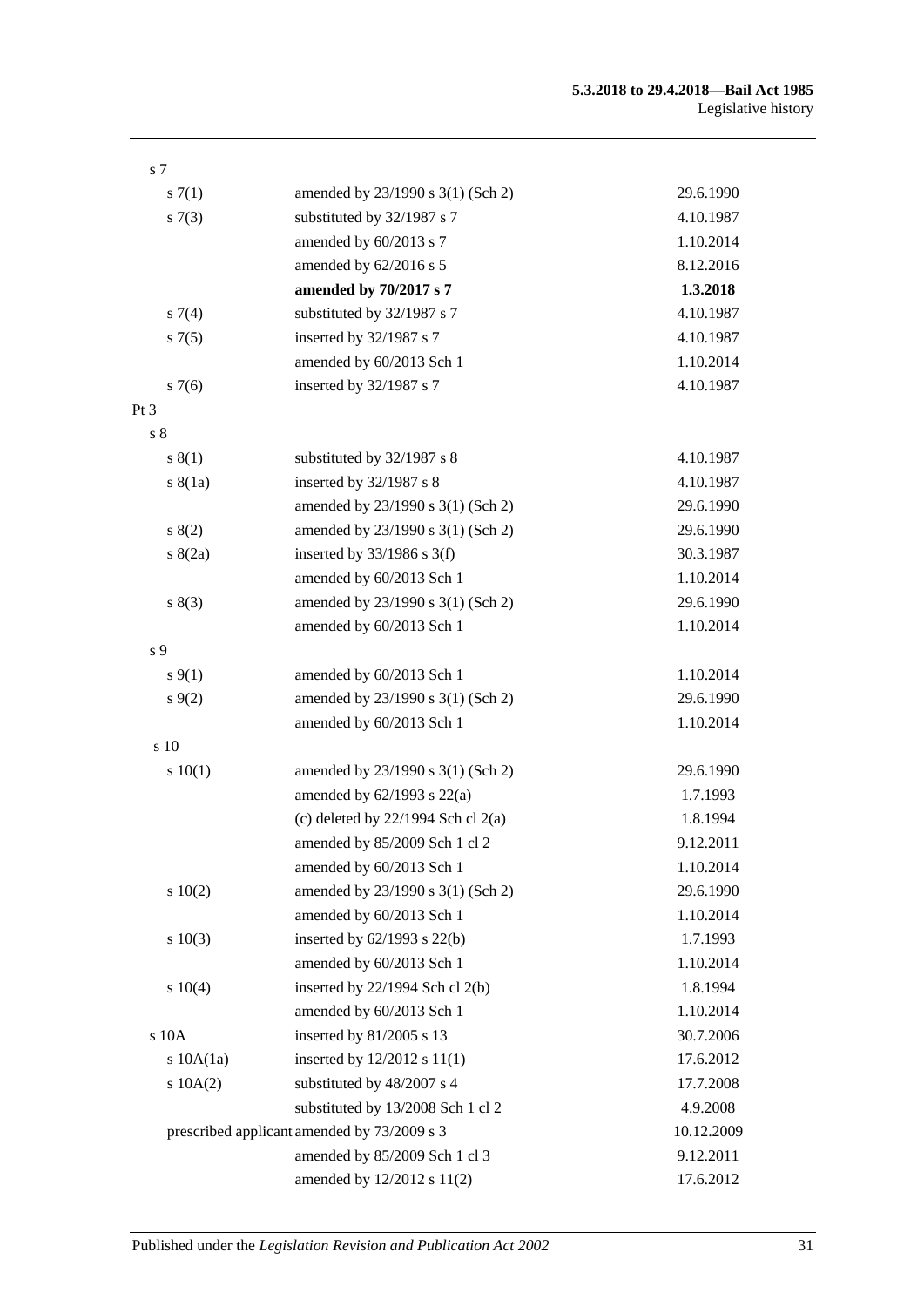|                       | amended by 33/2012 s 5             | 4.3.2013                   |
|-----------------------|------------------------------------|----------------------------|
|                       | amended by 60/2013 Sch 1           | 1.10.2014                  |
|                       | amended by 34/2017 s 6(1), (2)     | 9.10.2017                  |
|                       | amended by 69/2017 s 8             | 26.2.2018                  |
|                       | amended by 53/2017 s 4             | 30.4.2018-not incorporated |
| s 11                  |                                    |                            |
| s 11(1)               | substituted by 33/2012 s 6         | 4.3.2013                   |
| s $11(1a)$ — $(1d)$   | inserted by 33/2012 s 6            | 4.3.2013                   |
| s 11(2)               | amended by $33/1986$ s $3(g)$      | 30.3.1987                  |
|                       | amended by $32/1987$ s $9(a)$      | 4.10.1987                  |
|                       | amended by 23/1990 s 3(1) (Sch 2)  | 29.6.1990                  |
|                       | amended by 42/1999 s 7(a), (b)     | 1.9.2000                   |
|                       | amended by 60/2013 Sch 1           | 1.10.2014                  |
| 11(2aa)               | inserted by $12/2012$ s $12(1)$    | 17.6.2012                  |
| s $11(2ab)$ — $(2ad)$ | inserted by 41/2013 Sch 1 cl 1(1)  | 22.12.2013                 |
| s 11(2a)              | inserted by $32/1987$ s $9(b)$     | 4.10.1987                  |
| s 11(3)               | amended by $33/1986$ s $3(m)$      | 30.3.1987                  |
|                       | substituted by 32/1987 s 9(b)      | 4.10.1987                  |
|                       | amended by 23/1990 s 3(1) (Sch 2)  | 29.6.1990                  |
| s 11(3a)              | inserted by $32/1987$ s $9(b)$     | 4.10.1987                  |
|                       | amended by 23/1990 s 3(1) (Sch 2)  | 29.6.1990                  |
|                       | substituted by $12/2012$ s $12(2)$ | 17.6.2012                  |
| s $11(4)$ and $(5)$   | amended by 23/1990 s 3(1) (Sch 2)  | 29.6.1990                  |
| s 11(6)               | substituted by $32/1987$ s $9(c)$  | 4.10.1987                  |
|                       | amended by 23/1990 s 3(1) (Sch 2)  | 29.6.1990                  |
|                       | amended by $27/1995$ s $5(a)$      | 10.7.1995                  |
|                       | amended by $42/1999$ s $7(c)$      | 1.9.2000                   |
|                       | (b) deleted by $42/1999$ s $7(c)$  | 1.9.2000                   |
|                       | amended by $60/2013$ s 8, Sch 1    | 1.10.2014                  |
| s 11(7)               | amended by 23/1990 s 3(1) (Sch 2)  | 29.6.1990                  |
| s 11(7a)              | inserted by $32/1987$ s $9(d)$     | 4.10.1987                  |
|                       | amended by 42/1999 s 7(d)          | 1.9.2000                   |
|                       | amended by 60/2013 Sch 1           | 1.10.2014                  |
| s 11(7b)              | inserted by $32/1987$ s $9(d)$     | 4.10.1987                  |
|                       | amended by 23/1990 s 3(1) (Sch 2)  | 29.6.1990                  |
|                       | amended by 42/1999 s 7(e)          | 1.9.2000                   |
| s 11(8)               | amended by $33/1986$ s $3(n)$      | 30.3.1987                  |
|                       | amended by 23/1990 s 3(1) (Sch 2)  | 29.6.1990                  |
|                       | amended by 42/1999 s 7(f)          | 1.9.2000                   |
|                       | amended by 60/2013 Sch 1           | 1.10.2014                  |
| s 11(9)               | inserted by $32/1987$ s $9(e)$     | 4.10.1987                  |
|                       | substituted by $27/1995$ s $5(b)$  | 10.7.1995                  |
|                       | amended by 60/2013 Sch 1           | 1.10.2014                  |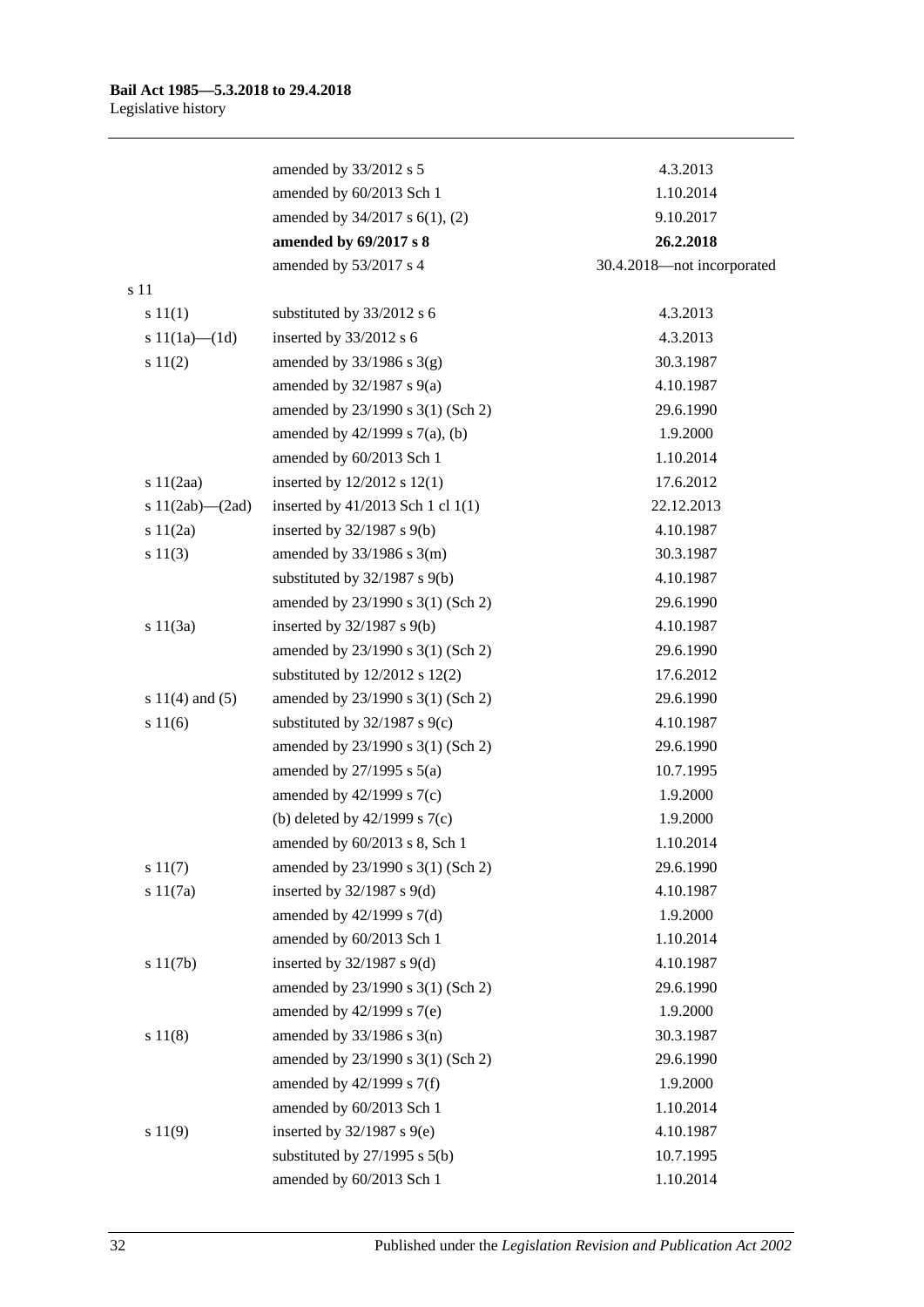| s 11(10)                       | inserted by $32/1987$ s $9(e)$      | 4.10.1987  |
|--------------------------------|-------------------------------------|------------|
|                                | amended by 60/2013 Sch 1            | 1.10.2014  |
|                                | (b), (c) deleted by 60/2013 Sch 1   | 1.10.2014  |
| s 11(11)                       | inserted by $32/1987$ s $9(e)$      | 4.10.1987  |
|                                | amended by 23/1990 s 3(1) (Sch 2)   | 29.6.1990  |
|                                | substituted by $42/1999$ s $7(g)$   | 1.9.2000   |
|                                | amended by 60/2013 Sch 1            | 1.10.2014  |
| s 11(12)                       | inserted by $32/1987$ s $9(e)$      | 4.10.1987  |
|                                | deleted by $42/1999$ s $7(g)$       | 1.9.2000   |
|                                | inserted by 18/2009 Sch 1 cl 2      | 1.11.2009  |
| s 11(13)                       | inserted by 41/2013 Sch 1 cl 1(2)   | 22.12.2013 |
| $s$ 11 $A$                     | inserted by 33/2012 s 7             | 4.3.2013   |
| s 11A(1)                       | amended by 60/2013 Sch 1            | 1.10.2014  |
| s 12                           |                                     |            |
| s 12(1)                        | amended by 23/1990 s 3(1) (Sch 2)   | 29.6.1990  |
|                                | amended by 60/2013 Sch 1            | 1.10.2014  |
| s 13 before<br>substitution by |                                     |            |
| 60/2013                        |                                     |            |
| $s$ 13(1)                      | amended by $33/1986$ s $3(o)$ , (p) | 30.3.1987  |
|                                | amended by $23/1990 s 3(1)$ (Sch 2) | 29.6.1990  |
| $s\,13(2)$                     | amended by $33/1986$ s $3(q)$       | 30.3.1987  |
|                                | amended by $23/1990 s 3(1)$ (Sch 2) | 29.6.1990  |
|                                | amended by $94/1993$ s $5(a)$       | 1.1.1994   |
|                                | substituted by $27/1995 s 6(a)$     | 10.7.1995  |
| $s$ 13(3)                      | amended by $33/1986 s 3(r)$         | 30.3.1987  |
|                                | amended by $23/1990 s 3(1)$ (Sch 2) | 29.6.1990  |
|                                | amended by $94/1993 s 5(a)$         | 1.1.1994   |
|                                | amended by 67/1996 s 5              | 17.10.1996 |
| s 13(4)                        | amended by $23/1990 s 3(1)$ (Sch 2) | 29.6.1990  |
|                                | amended by $94/1993 s 5(b)$         | 1.1.1994   |
| $s\,13(5)$                     | inserted by $94/1993$ s $5(c)$      | 1.1.1994   |
|                                | amended by $27/1995 s 6(b)$         | 10.7.1995  |
| s 13                           | substituted by 60/2013 s 9          | 1.10.2014  |
| Pt 4                           |                                     |            |
| s 14                           |                                     |            |
| s 14(2)                        | amended by $33/1986$ s $3(s)$       | 30.3.1987  |
|                                | amended by 27/1995 s 7              | 10.7.1995  |
|                                | amended by 60/2013 Sch 1            | 1.10.2014  |
| s 14(3)                        | amended by 23/1990 s 3(1) (Sch 2)   | 29.6.1990  |
| s 14(4)                        | amended by 23/1990 s 3(1) (Sch 2)   | 29.6.1990  |
|                                | amended by 60/2013 Sch 1            | 1.10.2014  |
| s 14(5)                        | amended by 23/1990 s 3(1) (Sch 2)   | 29.6.1990  |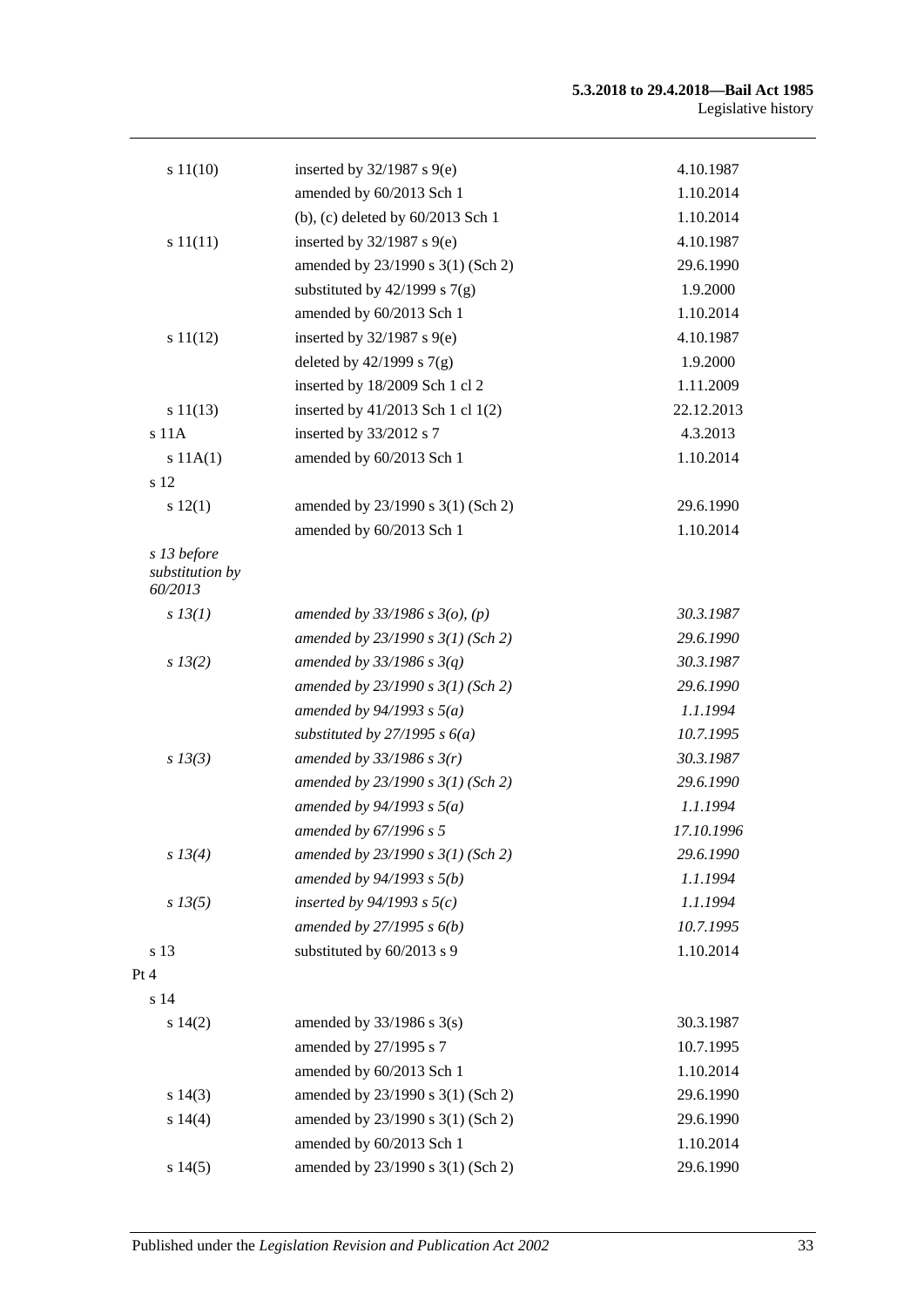#### **Bail Act 1985—5.3.2018 to 29.4.2018** Legislative history

| s 15 before<br>substitution by<br>60/2013 |                                     |           |
|-------------------------------------------|-------------------------------------|-----------|
| $s\,15(1)$                                | amended by $33/1986$ s $3(t)$       | 30.3.1987 |
|                                           | amended by $23/1990 s 3(1)$ (Sch 2) | 29.6.1990 |
|                                           | amended by $27/1995 s 8(a)$ , (b)   | 10.7.1995 |
| $s\,15(2)$                                | amended by $33/1986$ s $3(u)$ , (v) | 30.3.1987 |
|                                           | amended by $23/1990 s 3(1)$ (Sch 2) | 29.6.1990 |
|                                           | amended by 27/1995 s $8(c)$ —(e)    | 10.7.1995 |
| $s\,15(3)$                                | amended by $33/1986 s 3(w)$ , (x)   | 30.3.1987 |
|                                           | amended by $23/1990 s 3(1)$ (Sch 2) | 29.6.1990 |
|                                           | amended by $27/1995$ s $8(f)$       | 10.7.1995 |
| s 15                                      | substituted by 60/2013 s 10         | 1.10.2014 |
| s 15(2)                                   | substituted by 34/2017 s 7          | 9.10.2017 |
| $s$ 15 $A$                                | inserted by 32/1987 s 10            | 4.10.1987 |
| s 15A(2)                                  | amended by 60/2013 Sch 1            | 1.10.2014 |
| $s$ 15A $(3)$                             | amended by 17/2006 s 46             | 4.9.2006  |
|                                           | amended by 60/2013 Sch 1            | 1.10.2014 |
| s 16                                      | substituted by 32/1987 s 11         | 4.10.1987 |
|                                           | substituted by 60/2013 s 11         | 1.10.2014 |
| Pt 5                                      |                                     |           |
| s 17                                      |                                     |           |
| 17(1)                                     | amended by 23/1990 s 3(1) (Sch 2)   | 29.6.1990 |
|                                           | amended by $27/1995$ s $9(a)$       | 10.7.1995 |
|                                           | amended by 42/1999 s 8              | 1.9.2000  |
| s 17(2)                                   | amended by 23/1990 s 3(1) (Sch 2)   | 29.6.1990 |
|                                           | substituted by 27/1995 s 9(b)       | 10.7.1995 |
| s 17(3)                                   | amended by 27/1995 s 9(c)           | 10.7.1995 |
| $s$ 17(3a)                                | inserted by 32/1987 s 12            | 4.10.1987 |
|                                           | deleted by $27/1995 s 9(d)$         | 10.7.1995 |
| s 17(4)                                   | amended by 60/2013 Sch 1            | 1.10.2014 |
| s 17A                                     | inserted by 32/1987 s 13            | 4.10.1987 |
|                                           | amended by 23/1990 s 3(1) (Sch 2)   | 29.6.1990 |
|                                           | amended by 42/1999 s 9              | 1.9.2000  |
|                                           | amended by 60/2013 Sch 1            | 1.10.2014 |
| s 18                                      |                                     |           |
| s 18(1)                                   | amended by 23/1990 s 3(1) (Sch 2)   | 29.6.1990 |
|                                           | amended by 60/2013 s 12(1), Sch 1   | 1.10.2014 |
| s 18(2)                                   | amended by 23/1990 s 3(1) (Sch 2)   | 29.6.1990 |
|                                           | amended by 60/2013 Sch 1            | 1.10.2014 |
| s 18(3)                                   | inserted by 32/1987 s 14            | 4.10.1987 |
|                                           | amended by 27/1995 s 10             | 10.7.1995 |
|                                           | amended by 60/2013 s 12(2)          | 1.10.2014 |

34 Published under the *Legislation Revision and Publication Act 2002*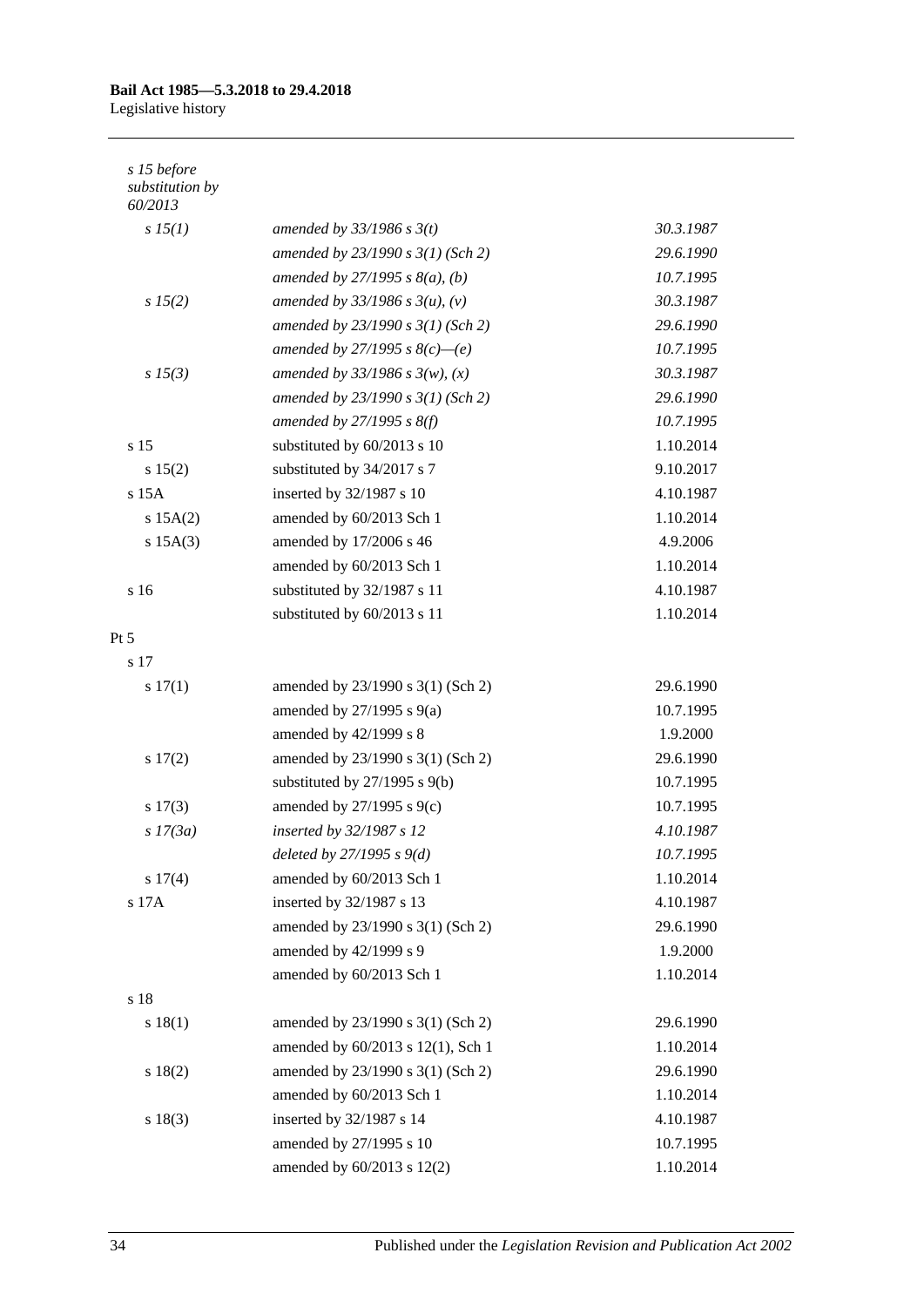| s 19                                      |                                                  |            |
|-------------------------------------------|--------------------------------------------------|------------|
| s 19(1)                                   | amended by 23/1990 s 3(1) (Sch 2)                | 29.6.1990  |
|                                           | amended by 27/1995 s 11(a), (b)                  | 10.7.1995  |
|                                           | amended by 17/2006 s 47(1)                       | 4.9.2006   |
|                                           | amended by 60/2013 Sch 1                         | 1.10.2014  |
| s 19(2)                                   | substituted by $32/1987$ s $15(a)$               | 4.10.1987  |
|                                           | amended by $27/1995$ s $11(c)$                   | 10.7.1995  |
| s 19(3)                                   | amended by $27/1995$ s $11(d)$                   | 10.7.1995  |
|                                           | amended by 17/2006 s 47(2)                       | 4.9.2006   |
|                                           | amended by 60/2013 Sch 1                         | 1.10.2014  |
| s 19(3a)                                  | inserted by $32/1987$ s $15(b)$                  | 4.10.1987  |
|                                           | substituted by 62/1993 s 23                      | 1.7.1993   |
|                                           | amended by 27/1995 s 11(e)                       | 10.7.1995  |
| s 19A                                     | inserted by 12/2012 s 13                         | 17.6.2012  |
|                                           | amended by 60/2013 s 13, Sch 1                   | 1.10.2014  |
| s 19B                                     | inserted by 69/2017 s 9                          | 26.2.2018  |
| s 20                                      | amended by $33/1986$ s $3(y)$                    | 30.3.1987  |
|                                           | substituted by 32/1987 s 16                      | 4.10.1987  |
| Pt 6                                      |                                                  |            |
| s 21                                      | amended by 23/1990 s 3(1) (Sch 2)                | 29.6.1990  |
| s21A                                      | inserted by 32/1987 s 17                         | 4.10.1987  |
|                                           | amended by 49/1991 Sch 2                         | 6.7.1992   |
|                                           | amended by 60/2013 Sch 1                         | 1.10.2014  |
| $s$ 21 $B$                                | inserted by 49/2005 s 5                          | 19.12.2005 |
| $s$ 21B(2)                                | substituted by 14/2015 Sch 1 cl 1                | 1.12.2015  |
| $s \, 21B(4)$                             | amended by 60/2013 Sch 1                         | 1.10.2014  |
| s 21C                                     | inserted by 49/2005 s 5                          | 19.12.2005 |
| $s \, 21C(1)$                             | amended by 60/2013 Sch 1                         | 1.10.2014  |
| s 22                                      | amended by 23/1990 s 3(1) (Sch 2)                | 29.6.1990  |
|                                           | amended by 42/1999 s 10                          | 1.9.2000   |
| s 23 before<br>substitution by<br>69/1991 |                                                  |            |
| $s\,23(1)$                                | s 23 redesignated as s $23(1)$ by $32/1987$ s 18 | 4.10.1987  |
|                                           | substituted by $23/1990$ s $3(1)$ (Sch 2)        | 29.6.1990  |
| $s\,23(2)$                                | inserted by 32/1987 s 18                         | 4.10.1987  |
| s 23                                      | substituted by 69/1991 s 18                      | 6.7.1992   |
|                                           | amended by 60/2013 Sch 1                         | 1.10.2014  |
| s 23A                                     | inserted by 12/2012 s 14                         | 17.6.2012  |
| s 24                                      | amended by $33/1986$ s $3(z)$                    | 30.3.1987  |
|                                           | amended by 23/1990 s 3(1) (Sch 2)                | 29.6.1990  |
|                                           | substituted by $22/1994$ Sch cl $2(c)$           | 1.8.1994   |
|                                           | amended by 85/2009 Sch 1 cl 4                    | 9.12.2011  |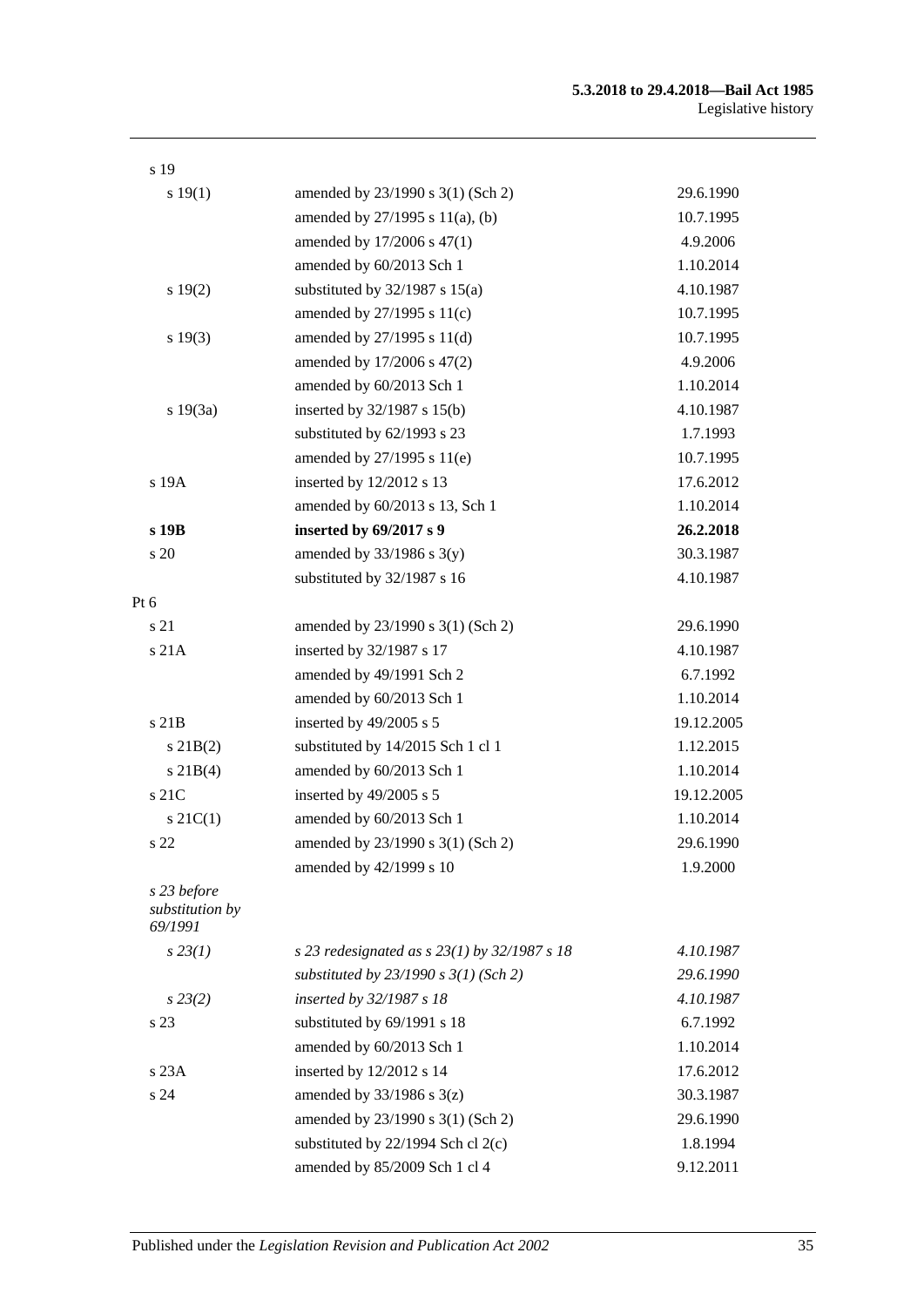amended by 12/2012 s 15 17.6.2012

### **Transitional etc provisions associated with Act or amendments**

### *Statutes Amendment (Intervention Programs and Sentencing Procedures) Act 2005, Sch 1*

#### **1—Review of services included on intervention programs**

- (1) Either House of Parliament may, not before the first anniversary of the commencement of this Act, require the Ombudsman to carry out an investigation concerning the value and effectiveness of all services included on intervention programs (within the meaning of the *[Bail Act](http://www.legislation.sa.gov.au/index.aspx?action=legref&type=act&legtitle=Bail%20Act%201985) 1985* and the *[Criminal Law \(Sentencing\)](http://www.legislation.sa.gov.au/index.aspx?action=legref&type=act&legtitle=Criminal%20Law%20(Sentencing)%20Act%201988)  Act [1988](http://www.legislation.sa.gov.au/index.aspx?action=legref&type=act&legtitle=Criminal%20Law%20(Sentencing)%20Act%201988)*) in the 12 month period following that commencement (or another period specified by the House).
- (2) For the purposes of the investigation, the Ombudsman may exercise the same investigative powers as are conferred on the Ombudsman by the *[Ombudsman](http://www.legislation.sa.gov.au/index.aspx?action=legref&type=act&legtitle=Ombudsman%20Act%201972)  Act [1972](http://www.legislation.sa.gov.au/index.aspx?action=legref&type=act&legtitle=Ombudsman%20Act%201972)* in relation to an investigation duly initiated under that Act.
- (3) The Ombudsman must, after completing the investigation, submit a report on the outcome of the investigation to—
	- (a) if the investigation was required by the Legislative Council—the President of the Legislative Council; or
	- (b) if the investigation was required by the House of Assembly—the Speaker of the House of Assembly.
- (4) If the Ombudsman is required to carry out an investigation in accordance with this clause, the Attorney-General must ensure that the Ombudsman is provided with the resources the Ombudsman reasonably requires for the purposes of carrying out the investigation.

#### *Statutes Amendment (Serious and Organised Crime) Act 2012*

#### **16—Transitional provision**

The amendments to the *[Bail Act](http://www.legislation.sa.gov.au/index.aspx?action=legref&type=act&legtitle=Bail%20Act%201985) 1985* effected by this Part only apply in relation to a person taken into custody on a charge of an offence allegedly committed after the commencement of this Part.

#### *Bail (Miscellaneous) Amendment Act 2017*

#### **5—Retrospective effect**

It is the intention of the Parliament that—

- (a) the *[Bail Act](http://www.legislation.sa.gov.au/index.aspx?action=legref&type=act&legtitle=Bail%20Act%201985) 1985* is to be taken to have always excluded a Saturday, a Sunday and any other public holiday from the definition of a *working day*; and
- (b) no liability lies against the Crown or any officer or employee of the Crown, or any magistrate or other holder of judicial office, in respect of a failure to bring a person taken into custody before the commencement of this section before an appropriate authority on a Saturday.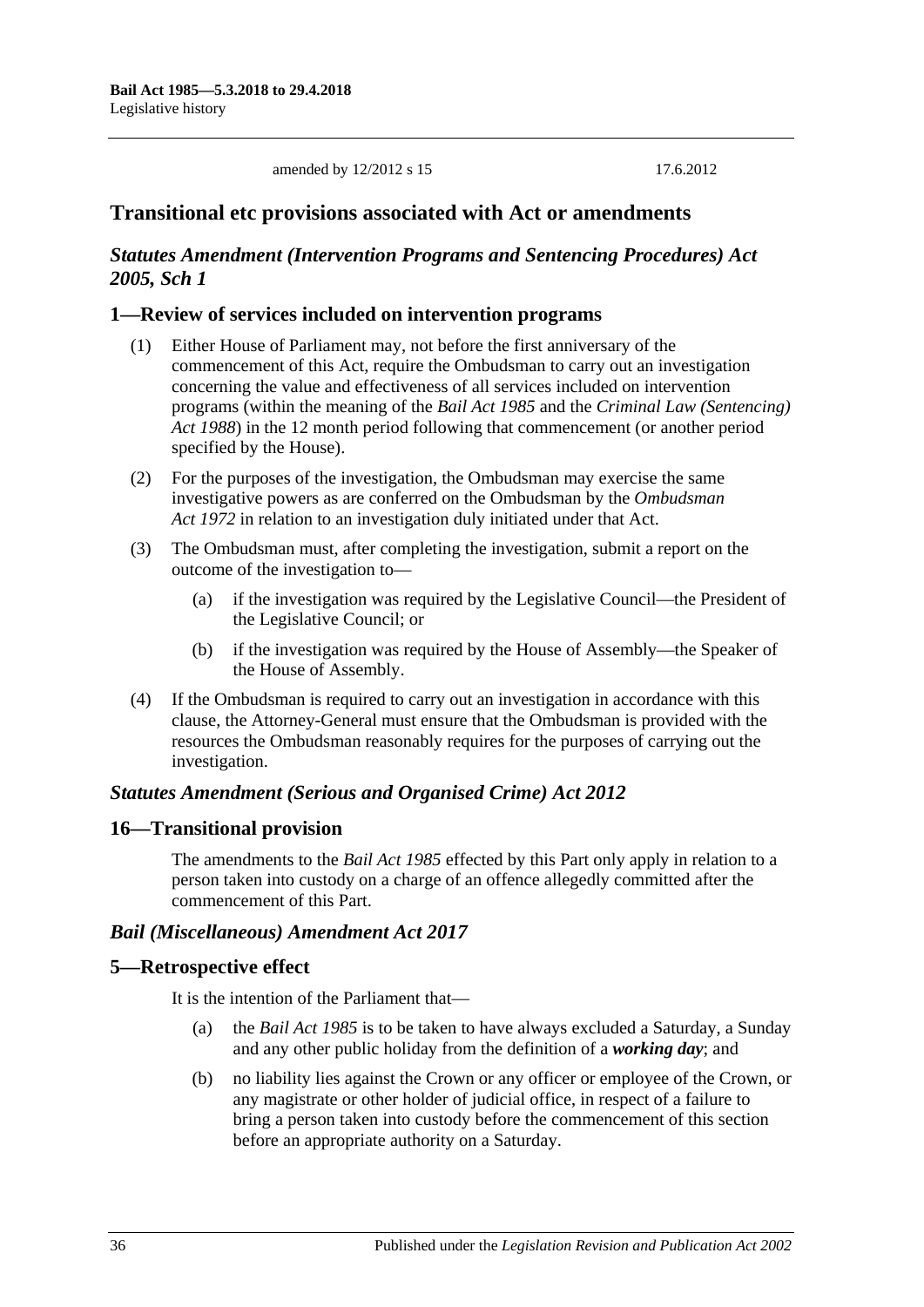### *Statutes Amendment (Terror Suspect Detention) Act 2017, Pt 2*

#### **10—Transitional provision**

- (1) The amendments to the *[Bail Act](http://www.legislation.sa.gov.au/index.aspx?action=legref&type=act&legtitle=Bail%20Act%201985) 1985* effected by this Act apply in relation to—
	- (a) a person who applies for bail on or after the commencement of this Act; or
	- (b) a person who is, on the commencement of this Act, subject to a bail agreement,

regardless of when the relevant offence was committed.

(2) The reference in section 19B of the *[Bail Act](http://www.legislation.sa.gov.au/index.aspx?action=legref&type=act&legtitle=Bail%20Act%201985) 1985* (as amended by this Act) to a person becoming a terror suspect includes a person who, on the commencement of this Part, becomes a terror suspect because they are a person to whom section 3B of the *[Bail](http://www.legislation.sa.gov.au/index.aspx?action=legref&type=act&legtitle=Bail%20Act%201985)  Act [1985](http://www.legislation.sa.gov.au/index.aspx?action=legref&type=act&legtitle=Bail%20Act%201985)* (as amended by this Act) applies.

### *Summary Procedure (Indictable Offences) Amendment Act 2017, Sch 2 Pt 14*

#### **41—Transitional provision**

The amendments made by this Act apply to proceedings relating to an offence that are commenced after the commencement of this Act, regardless of when the offence occurred (and the Acts amended by this Act, as in force before the commencement of this Act, continue to apply to proceedings that were commenced before the commencement of this Act).

### **Historical versions**

Reprint No 1—6.7.1992 Reprint No 2—1.7.1993 Reprint No 3—1.1.1994 Reprint No 4—1.8.1994 Reprint No 5—10.7.1995 Reprint No 6—17.10.1996 Reprint No 7—1.9.2000 19.12.2005 1.7.2006 30.7.2006 4.9.2006 17.7.2008 4.9.2008 1.11.2009 10.12.2009 9.12.2011 17.6.2012 4.3.2013 22.12.2013 1.10.2014 1.12.2015